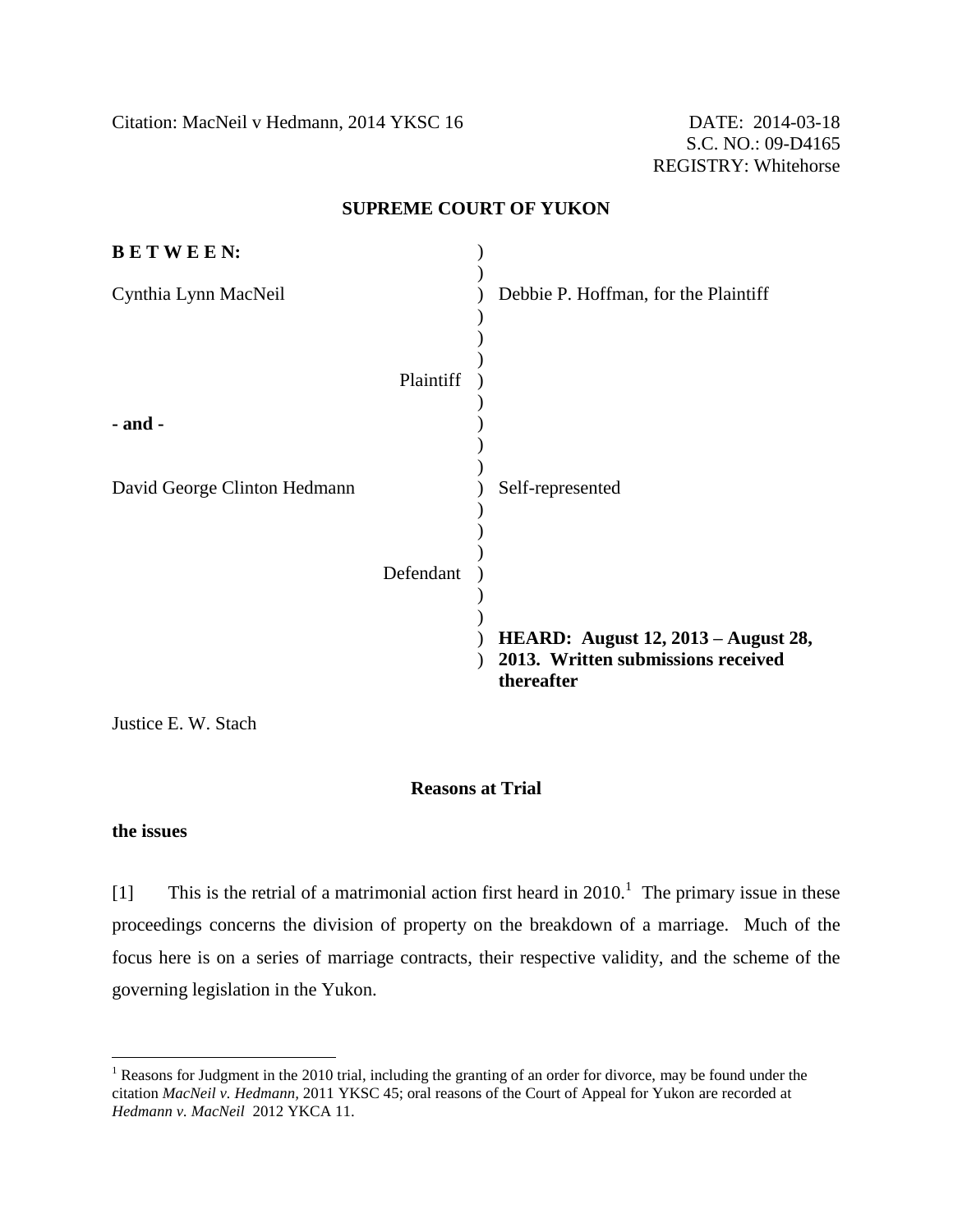$-2 -$ --------------------------------------------------------------------------------------------------------------------

[2] The parties entered into three agreements, all of them in writing. All focused on the division or ownership of property acquired before and during their marriage. The first of these, a marriage contract, was entered into on the day prior to their marriage. It was superceded by a 'replacement' agreement in nearly identical terms about one year later - after the first agreement went missing. On its face, a third agreement, made approximately three months prior to the separation of the parties, constitutes a revocation or partial variation of the earlier agreements or an attempt to do so. Also at issue is whether the last agreement was secured through undue influence.

[3] The parties raise issues respecting each of the three agreements which require the court to examine, in addition to their content, the circumstances of their making, the intention of the parties, the circumstances at the time of their execution and the attendant formalities.

[4] Neither spousal support nor child support is an issue in these proceedings. The sole issues relate to the division of property. The major assets in dispute here consist of two residential premises both situate in Whitehorse, one at 91 Wilson Drive and one at 88 Wilson Drive. Some chattels and other claims of lesser value also figure into the mix of property issues to be determined. Finally, the duration of the parties' relationship as common law spouses remains in dispute. All of these issues require consideration of their relationship both as common law and married spouses.

#### **background**

[5] Cynthia MacNeil And David Hedmann were married in the Yukon on July 8, 2006. Prior to their marriage they had lived together as common law spouses for a period of years. They separated after three years of marriage on June 29, 2009. Their entire relationship, no matter how calculated, was of relatively short duration.

[6] When Cynthia MacNeil and David Hedmann first met in 1999 Cynthia MacNeil was 41 and David Hedmann was 48 years old. Both had had previous relationships with other persons.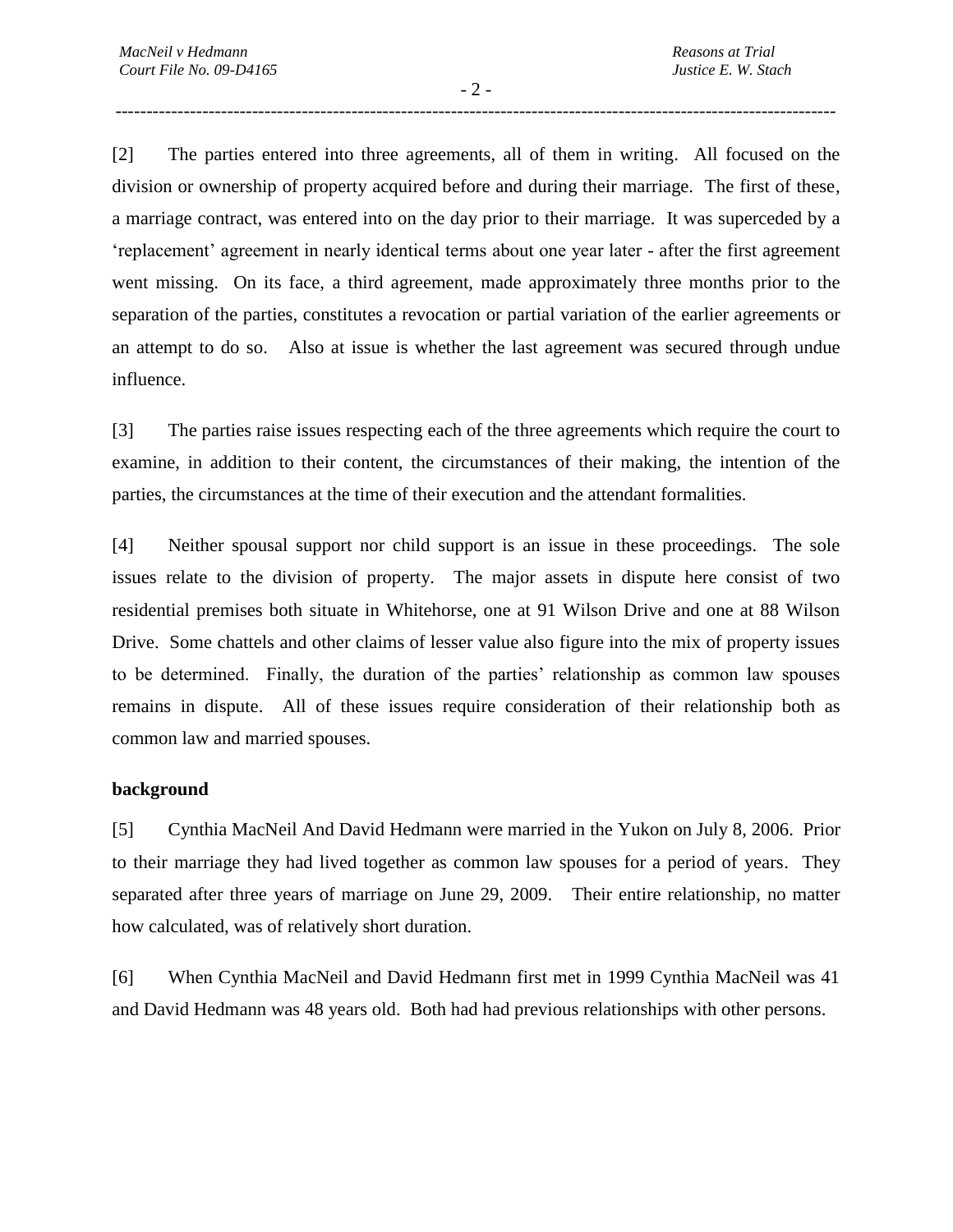Indeed, when they first met Cynthia MacNeil was still married. She had two teenaged sons from an earlier marriage.

[7] Cynthia MacNeil's husband was killed in an automobile accident in April 2000. An incipient relationship between Cynthia MacNeil and David Hedmann developed shortly thereafter, financed significantly by Cynthia MacNeil.

[8] When they met, David Hedmann's financial circumstances were meagre. He was without work. He was seriously delinquent in paying the mortgage on his home at Almond Place; and he was heavily indebted to the Canada Revenue Agency and other individuals. He was then – and continued for some years after to be – on the cusp of bankruptcy.

[9] Cynthia MacNeil and her now deceased husband had not been affluent but both of them had been employed and they were getting by. With her husband's death, the mortgage on their jointly owned home was paid off through life insurance proceeds and Cynthia MacNeil received further insurance proceeds and various other payments through her husband's estate, including a widow's pension. In short, her financial situation improved greatly.

[10] The trial testimony of Cynthia MacNeil and David Hedmann differs on a broad spectrum of factual issues. It differs also on the nature and duration of their relationship, while unmarried, until the date of their actual marriage on July 8, 2006. Cynthia MacNeil says that their cohabitation as common law spouses was for 2  $\frac{1}{2}$  years. She acknowledges, however, that in 2000 she and her sons moved from their home on Seine Square into David Hedmann's home on Almond Place for a period of 11 months, until April 2001. At Easter of 2001 David Hedmann told her that their relationship was not going to work and he asked them to leave. There is no dispute that in April 2001 she and her sons left the Hedmann residence and returned to her home on Seine Square. Cynthia MacNeil says that, thereafter, she and David Hedmann had only an intermittently romantic relationship - between April 2001 and February 2004 - but did not cohabit again until February 2004.

- 3 - --------------------------------------------------------------------------------------------------------------------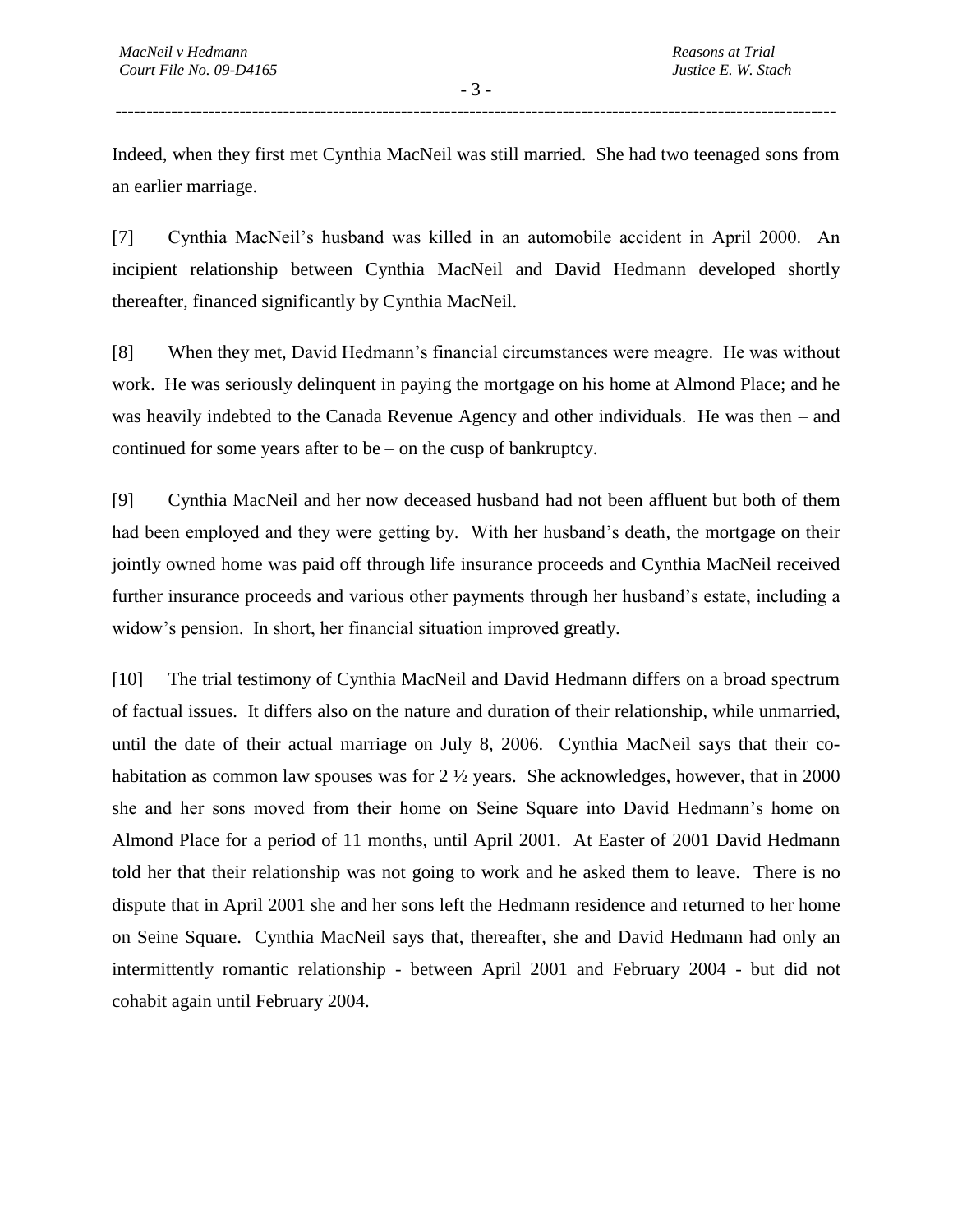$\overline{a}$ 

- 4 - --------------------------------------------------------------------------------------------------------------------

[11] David Hedmann says that Cynthia MacNeil's return to Seine Square was prompted by the behaviour of her sons who had in the interim been using the Seine Square residence as a party house. He denies any 'hiccup' in their relationship as de facto common law spouses despite not living together. He says their pre-marriage cohabitation was for a period of 5 years.

[12] I accept Cynthia MacNeil's testimony that David Hedmann terminated their relationship in April 2001, at Easter, and although they saw one another episodically – occasionally romantically - during the ensuing two years, they did not resume a common law relationship until David Hedmann moved into her home in Seine Square in February 2004. There is no dispute that David Hedmann actually lived in Cynthia MacNeil's homes at Seine Square and 91 Wilson Drive respectively from February 2004 until their separation in June  $2009$ .<sup>2</sup> I find that their relationship as common law spouses was  $3\frac{1}{2}$  years, their marriage 3 years and their combined relationship as common law and married spouses 6 ½ years.

[13] David Hedmann maintained a bank account throughout the entire period of his premarriage relationship with Cynthia MacNeil but, owing to his ongoing financial predicament, it was not an active account. Early on in the relationship Cynthia MacNeil gave him access to her CIBC savings account. Indeed, he was in possession of the sole debit card in respect of that account and he appears to have used it often. Also from a very early stage Cynthia MacNeil paid many of David Hedmann's personal expenses including gym membership, vehicle insurance and groceries. She consistently paid his vehicle insurance between 2001 and 2009. From February 2004 (when he moved into her home on Seine Square) she gave David Hedmann access to all her bank accounts and empowered him to transfer funds from one account to another.

[14] To be sure, David Hedmann earned some income in the 2001 – 2006 taxation years and I have no reason to doubt that he made occasional deposits into Cynthia MacNeil's CIBC savings account. I infer, however, that most of the deposits he made were modest in amount and

<sup>&</sup>lt;sup>2</sup> Recital A of Exhibit 8 states that: "Cynthia and David have cohabited since in or about February 2004 and married on July 8, 2006." In the agreement each of the parties warrants the truth of the recitals.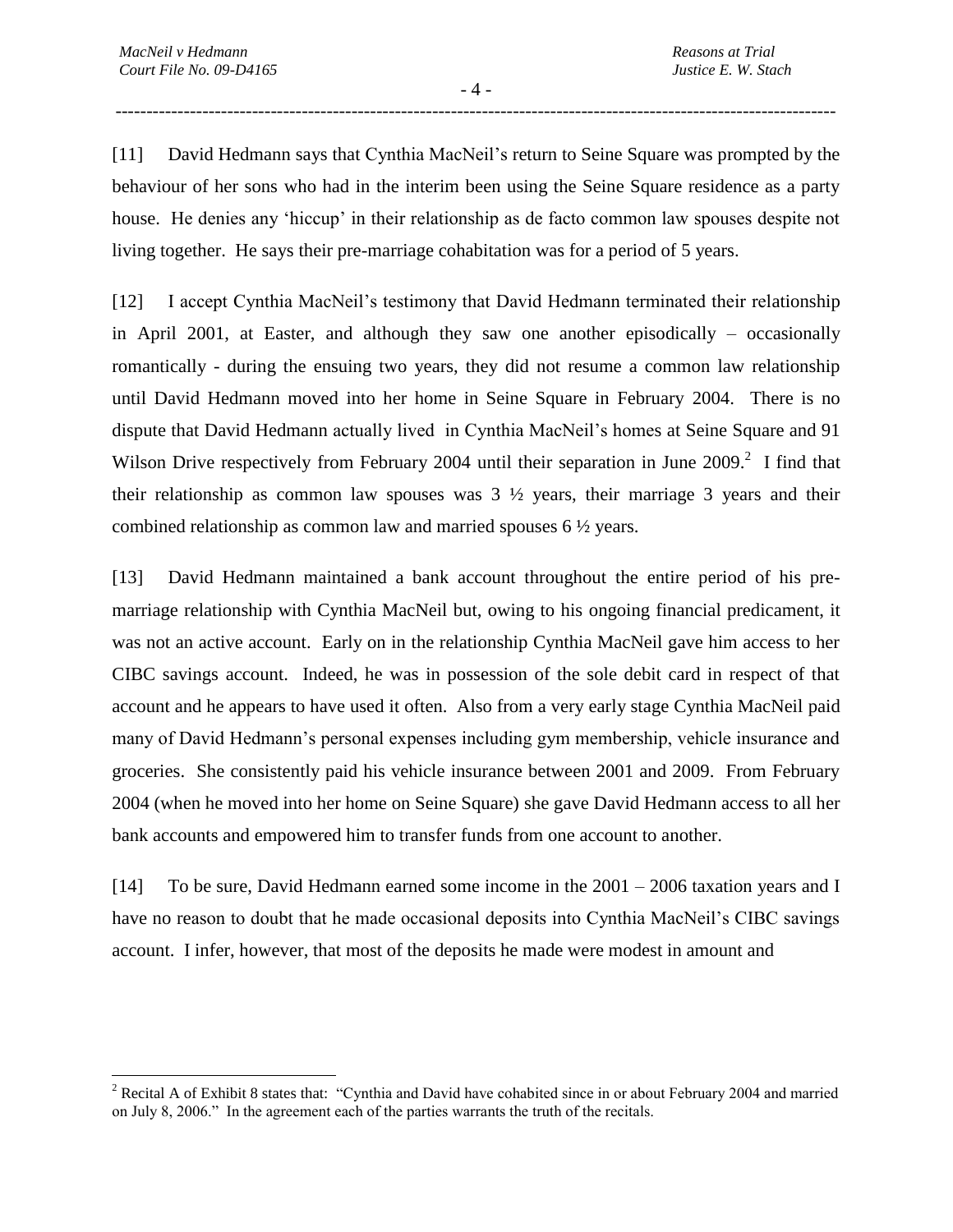$\overline{a}$ 

- 5 - --------------------------------------------------------------------------------------------------------------------

infrequent; his net income was modest throughout that period.<sup>3</sup> The mortgage on his home at Almond Place remained delinquent and, even at the time of its sale (for the purpose of getting out of the mortgage) in March 2004 was at risk of foreclosure. His debts to Canada Revenue Agency and others remained outstanding and undiminished. Despite repayment by David Hedmann of \$30,000.00 to Cynthia MacNeil from the sale of Almond Square in March 2004, I conclude that, from a financial perspective, David Hedmann constituted a drain on the financial resources of Cynthia MacNeil throughout their pre-marriage relationship.

#### Renovations at Seine Square and 91 Wilson

[15] In October 2004 Cynthia MacNeil sold her home on Seine Square for \$150,000.00 and purchased another, larger home at 91 Wilson Drive. Renovations were performed at both residences: at Seine Square in order to enhance the selling price, and at 91 Wilson in order to complete a basement rental suite and some landscaping. In both cases Cynthia MacNeil took out a loan in her name to have the work completed. David Hedmann contributed work and organizational skills to both renovations. He submitted detailed invoices for his work including, in each case, a project management fee. I find that he was paid both for the work and his management fees.

[16] At the time of its sale, the title to Seine Square was in Cynthia MacNeil's name alone. She applied \$90,000.00 of her net proceeds from the sale of Seine Square towards the purchase of 91 Wilson. She is the sole owner on the certificate of title to 91 Wilson. David Hedmann did not supply any of the down payment towards its acquisition. Although they were then living together, there was never any discussion about putting David Hedmann on the title of 91 Wilson. The purchase price of 91 Wilson was \$240,000.00. Cynthia MacNeil took out a mortgage on it for \$150,000.00 in her name only. She and David hedmann moved into that home together in November 2004 and resided there together until their separation in June 2009. During this entire span Cynthia MacNeil made the mortgage payments of \$1135.66 per month and paid all utilities including oil, propane, electricity and water.

 $3$  From the income tax returns filed at trial by David Hedmann, his net annual income for each of the taxation years in question is: 2001 - \$14,700, 2002 - \$25,600, 2003 - \$20, 600, 2004 - \$33,200, 2005 - \$(\$1,720) net loss, 2006 - \$37,500.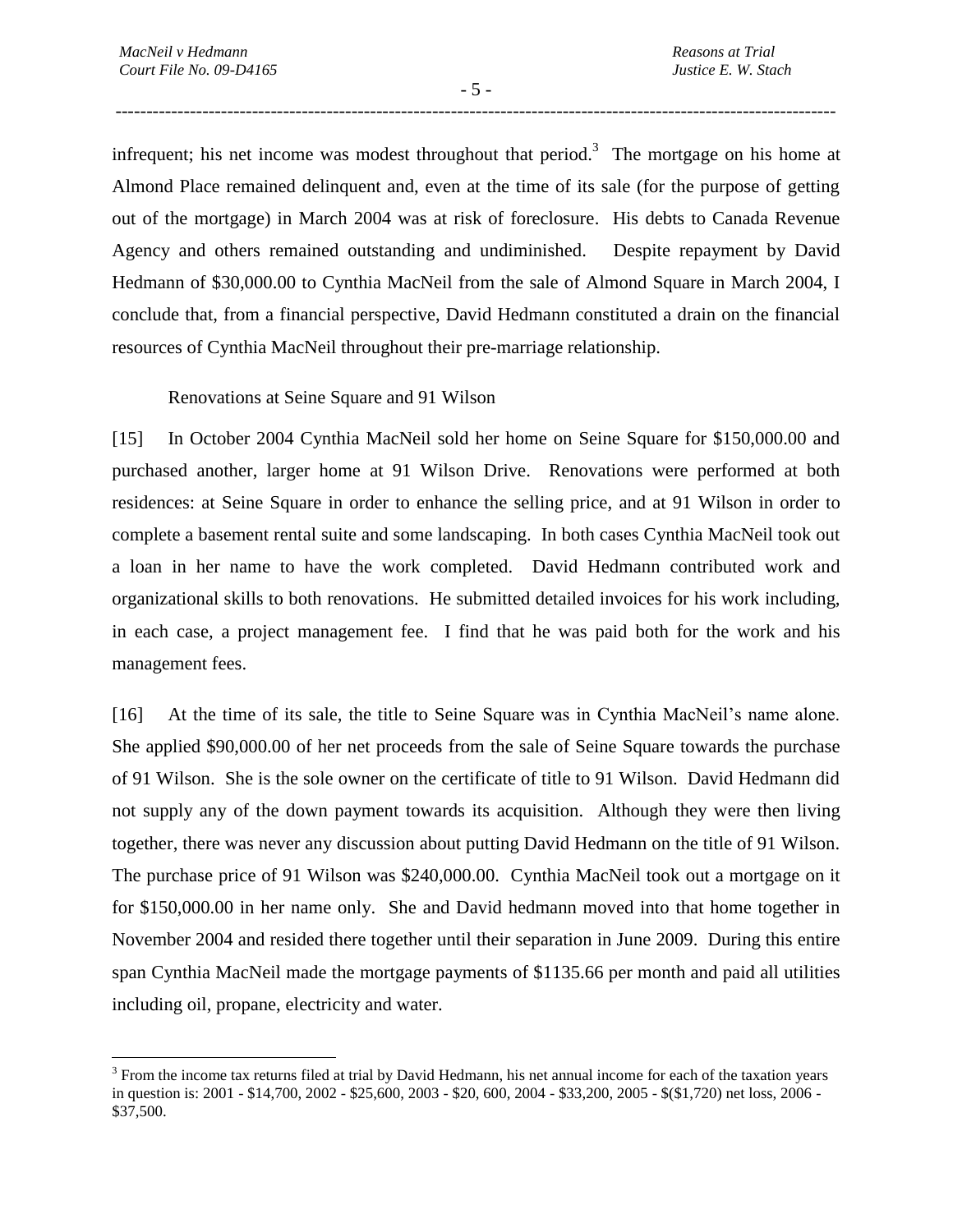- 6 - --------------------------------------------------------------------------------------------------------------------

# **CMAC**

 $\overline{a}$ 

[17] During their cohabitation at 91 Wilson, Cynthia MacNeil was employed at the Whitehorse General Hospital as a licensed practical nurse. David Hedmann was engaged in his consulting business as a sole proprietor under the trade name David Hedmann & Associates. In late 2005, Cynthia MacNeil's manager at the hospital approached her about the possibility of taking on the full time residential care of a cognitive/physically impaired patient in her basement suite at 91 Wilson. Cynthia MacNeil had a definite interest in getting back into the 'helping field' and responded very positively to the suggestion. This led to further meetings and ultimately to a serious exploration into making the idea work. Cynthia MacNeil ran the idea past David Hedmann and, because they were living together and soon to be married, it was inevitable that he would become part of the mix.<sup>4</sup> Indeed, he provided some very valuable input into the shaping of and negotiation for the residential care contract that ensued.

[18] A contract for a 'specialized approved home' was signed between Cynthia MacNeil (CMAC) and the Yukon Government. C.M.A.C. is an unincorporated sole proprietorship created by Cynthia MacNeil as a business vehicle for this undertaking. CMAC's first residential care patient came to live at 91 Wilson in December 2006. It is a contract that Cynthia MacNeil retains to this day.

[19] CMAC turned out to be a reasonably profitable venture for Cynthia MacNeil. David Hedmann contributed to that success directly and indirectly by measures both large and small. Cynthia MacNeil and CMAC benefited from David Hedmann's business acumen, his organizational skills, and his energy. During Cynthia MacNeil's medical treatment for breast cancer and her temporary absences from Whitehorse, David Hedmann was especially instrumental in providing stability to CMAC and support for her. Indeed, his contributions in that regard are generally acknowledged by Cynthia MacNeil. David Hedmann's attempts at trial, however, to portray himself as the lead figure, primarily responsible both for CMAC's creation

<sup>4</sup> As a matter of Yukon Government policy *all* residents of a residential care home have to be screened for safety, security and suitability purposes.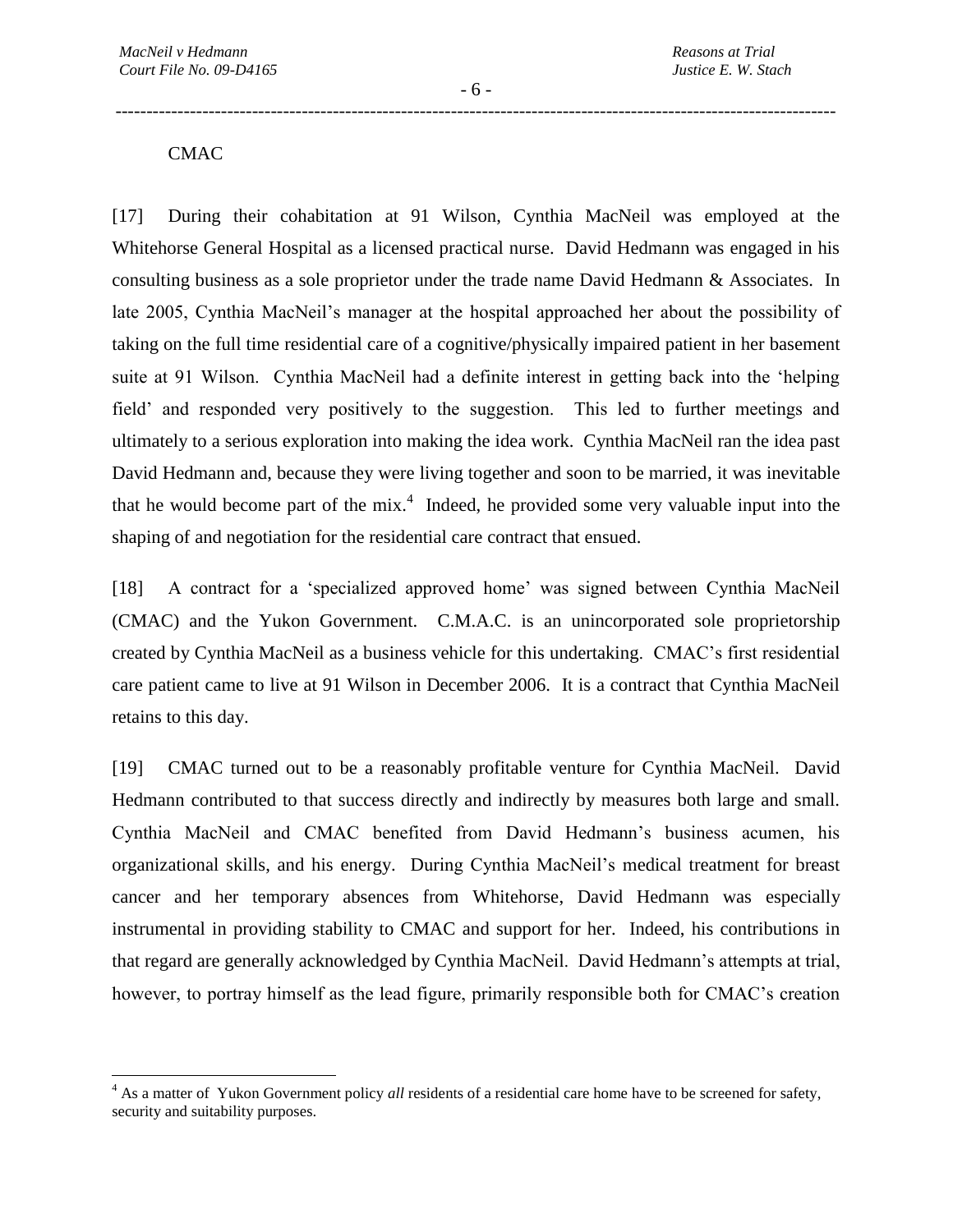- 7 - --------------------------------------------------------------------------------------------------------------------

and its success, overreach the trial evidence as I see it, often significantly.<sup>5</sup> Although his role does not attain the near-heroic proportions that he, by times, ascribed to it, I am nevertheless persuaded that his personal belief in the importance of his role fed, and continues to feed David Hedmann's sense of entitlement.

[20] The 'specialized approved home' model that the Government of Yukon and CMAC developed together met a particular need of the government. In 2008 the Yukon government reapproached Cynthia MacNeil to conduct a needs assessment for a challenged individual who was for the time being housed in a correctional facility. This led ultimately to a second individual being housed at 91 Wilson commencing around July or August 2008 and it culminated in the creation of a separate business entity (Serenity).

## the bankruptcy of David Hedmann

[21] The precise month that David Hedmann declared bankruptcy in 2007 is unclear from the evidence. From the picture that emerges, however, it may be said that, during the timeframe that CMAC came into existence in 2006 and for approximately the first 20 months of its operation, David Hedmann was either an undeclared or declared bankrupt. Bankruptcy documentation indicates that he owed \$172,425.00 to unsecured creditors on the date of filing. He was discharged from bankruptcy on July 24, 2008. The parties separated in June 2009.

[22] The desire of an individual, upon emerging from bankruptcy, to re-establish financially is understandable, indeed, laudable. David Hedmann acknowledged at trial that this was also his goal and that a means of doing so was to show income and to regain creditworthiness. David Hedmann's discharge from bankruptcy coincided with the incipient development of a second placement at 91 Wilson.

Serenity

 $\overline{a}$ 

<sup>&</sup>lt;sup>5</sup> See, as but one example, the testimony of Shirley Watts-Haase, the co-ordinator of Residential Services for the Yukon's Department of Health.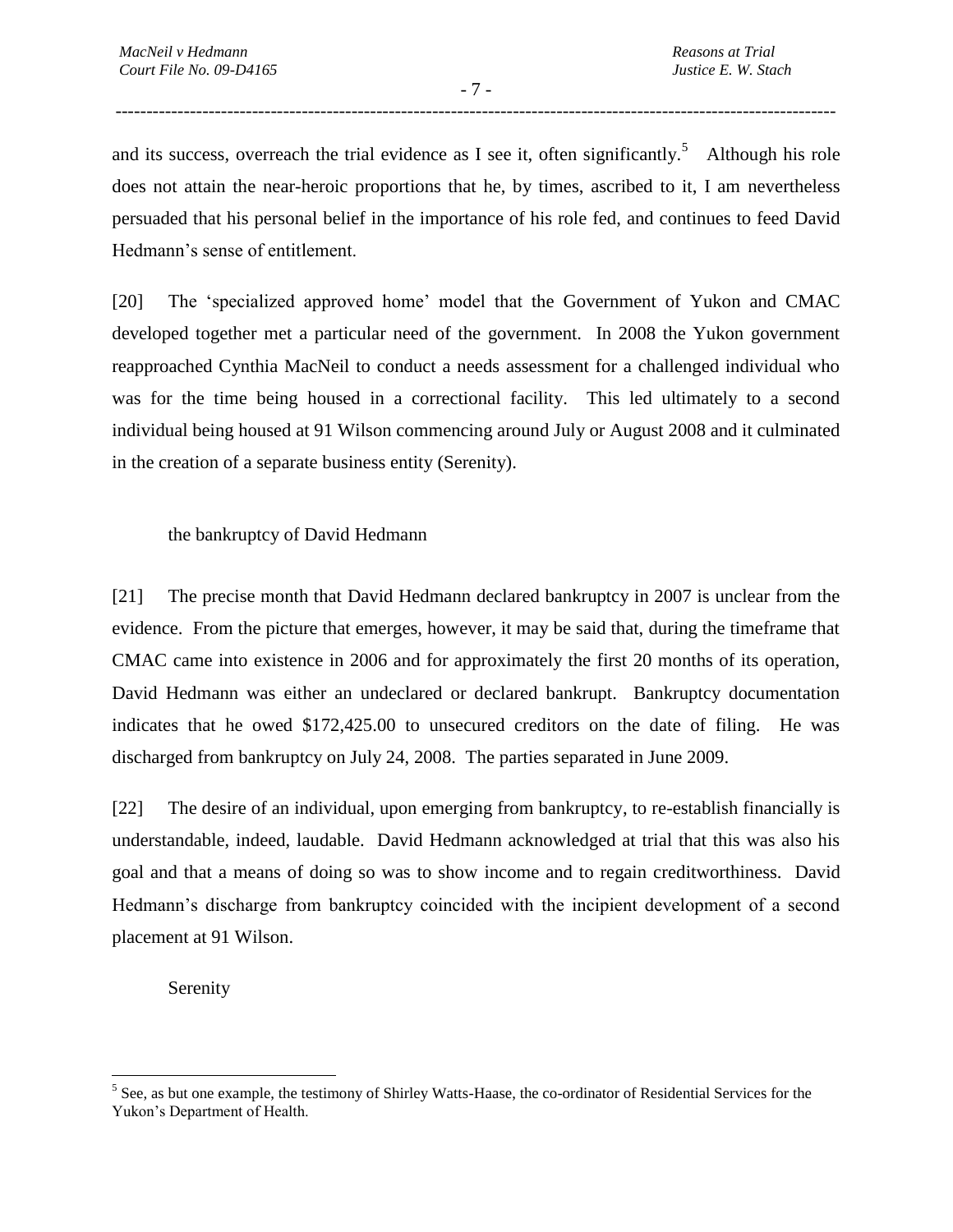$\overline{a}$ 

- 8 - --------------------------------------------------------------------------------------------------------------------

[23] The placement of a second individual at 91 Wilson was ostensibly a good fit. CMAC had established a track record with the government and, although CMAC's staffing would need to be supplemented, it already had most of the staffing in place. The second placement went forward, at 91 Wilson, initially on a trial basis, but soon established permanence there. During the trial period, payment for the second placement was directed by the government to CMAC.

[24] David Hedmann testified that he and Cynthia MacNeil had agreed that, if there was to be a second placement after his bankruptcy, it would be with a second company and in his name only. Cynthia MacNeil testified that she was very content to continue with the second placement under CMAC's aegis and expected that would happen. She says, however, that David Hedmann *told* her it was not fair that she had a business and he did not, and that she was *not* taking this second placement under CMAC's care. She attributes David Hedmann's dogged position on the issue to his penchant for "shouldering his way in" and says she relented because she did not have the energy to fight back. I believe there is truth in the testimony of each of them. On December 1, 2008 the Yukon government agreed that, although it was an anomaly from the perspective of government operations, David Hedmann would be permitted to run his own business out of the same household under a separate contract. Serenity, an unincorporated sole proprietorship in the name of David Hedmann, was brought into existence. On December 1, 2008 the second placement came under the care of Serenity.

[25] Although the second placement at 91 Wilson became Serenity's responsibility on December 1, 2008, CMAC employees continued to be involved in the care of that placement and, as indicated, additional staff needed to be hired. A formal contract between David Hedmann (Serenity) and the government could not be signed until 2009, and it was not until March 2009 that Serenity received any payment whatsoever under its contract with the Yukon government.<sup>6</sup> During this lengthy intervening period, *both* CMAC and Serenity's operations were funded by CMAC. Indeed, I find that, despite David Hedmann's protestations to the

<sup>&</sup>lt;sup>6</sup> In March 2009 David Hedmann (Serenity) received a cheque for \$58,000.00 from the Yukon Government respecting care for this second placement, for a three month period.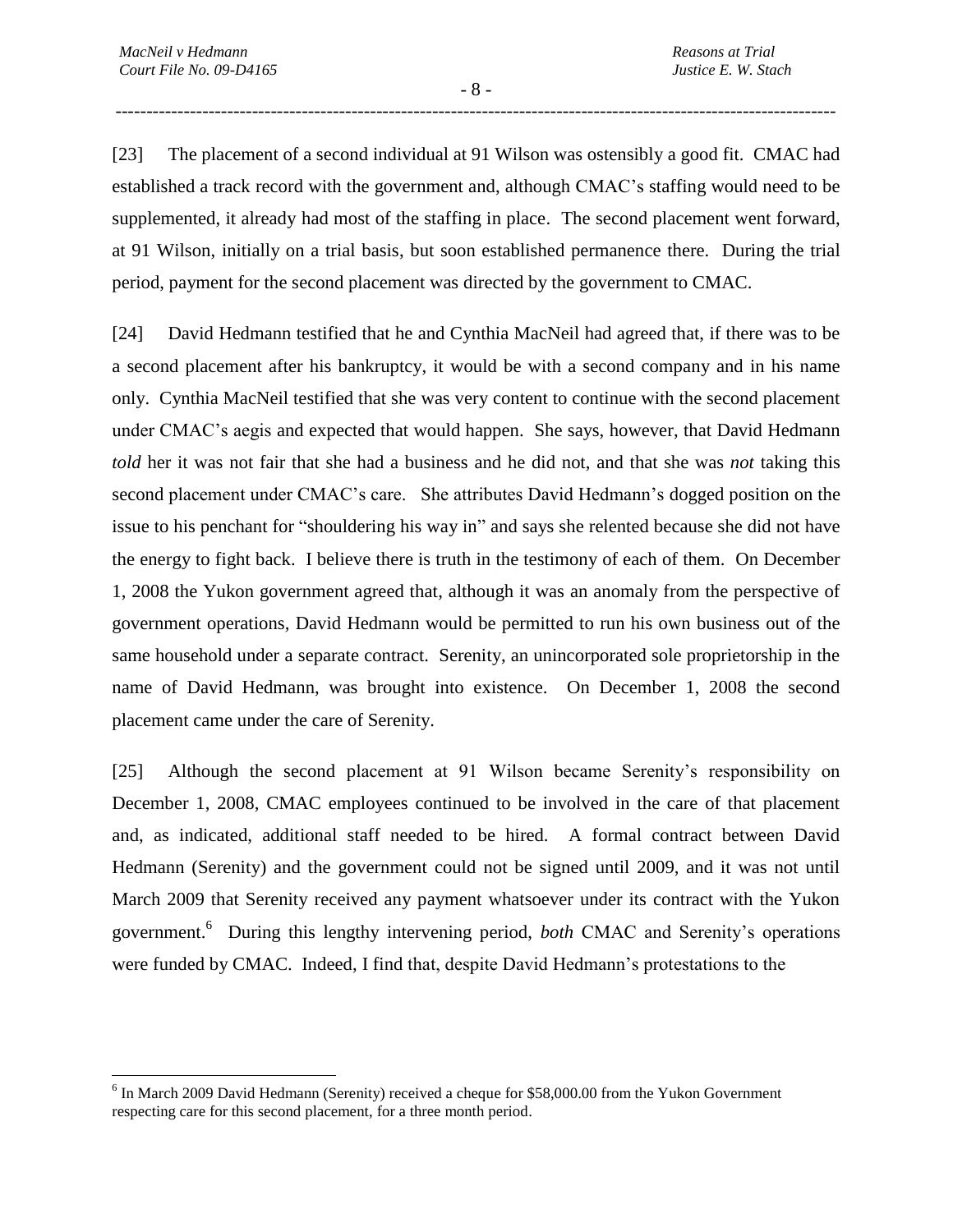contrary, a substantial percentage of Serenity's operational expenses to the end of March 2009 and thereafter as well - continued to be paid by CMAC, until the parties separated in June 2009.

[26] It must be said that the mostly conjoint operations of CMAC and Serenity, the multiplicity of accounts in existence, their frequently indiscriminate intermingling, the contradictory evidence of the parties, and the access by each of them to these accounts, makes it quite impossible for me to assign precise numbers to any overpayments by CMAC to Serenity. Yet, I am persuaded that Cynthia MacNeil almost inevitably wound up 'on the short end', and that, by April 2009, Serenity 'owed' CMAC a substantial sum of money.

[27] There is more to be said of the relational background of these parties and of the substantial sum of CMAC money which funded Serenity's first several months of operations. I will return to that context and chronology later in these reasons. I noted at the outset, however, that much of the focus of these proceedings concerned three marriage contracts. It is useful to consider each of them in context. The first was signed the day before their marriage.

#### **Marriage contract (July 7, 2006); the first agreement**

[28] When the parties entered into a prenuptial agreement on July  $7<sup>th</sup>$ , 2006 Cynthia MacNeil was 47 years of age and David Hedmann 54. As indicated, both of them had previous relationships and, also as indicated, they had themselves been through an unsuccessful common law union of approximately 11 months before they resumed cohabitation and eventually married.

[29] I provided a generic outline of the financial circumstances and activities of these individuals at a somewhat earlier point in time, but, as at the date of the signing of the first prenuptial agreement their respective assets were specifically listed, for Cynthia MacNeil in Schedule "A" of the agreement and, for David Hedmann in Schedule "B".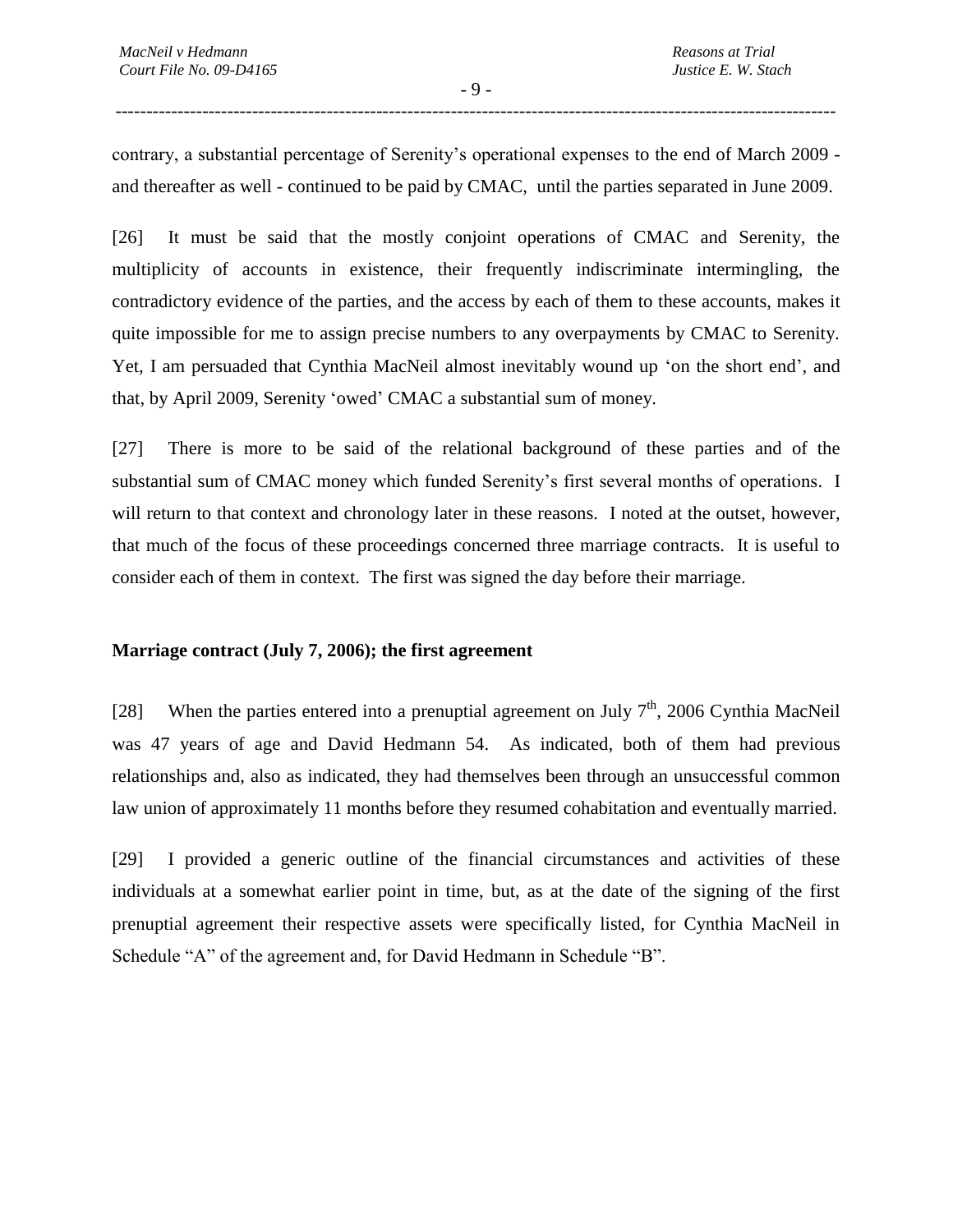- 10 - --------------------------------------------------------------------------------------------------------------------

[30] Among the listed assets of Cynthia MacNeil in 2006 there is real property known as 91 Wilson Drive, a retirement savings plan in the amount of approximately \$38,000.00, a fully paid 1995 Ford Mustang motor vehicle, and various bank accounts held by her of which the balances are unstated. Her liabilities consisted of approximately \$7,000.00 of credit card debt and a personal line of credit of about \$40,000.00.

[31] For David Hedmann, Schedule "B" shows his sole asset as a sole proprietorship under his name. No value is ascribed for the sole proprietorship. His liabilities consisted of a debt with the Canada Customs and Revenue Agency of about \$80,000.00 and about \$80,000.00 in debt owing to other persons.

[32] The recitals in the prenuptial agreement show Cynthia MacNeil's income in 2006 as \$45,000.00; she was then employed full-time as a licensed practical nurse. David Hedmann's 2006 income as a self-employed consultant is shown as \$12,000.00. In fact, Mr. Hedmann's income tax return for 2006 was entered at trial and in that calendar year his net income was actually \$22,400.00. In the 2005 calendar year, however, he had sustained a net loss of \$1,720.00.

[33] The prenuptial agreement was prepared by Cynthia MacNeil's lawyer.

[34] Cynthia MacNeil testified that both she and David Hedmann wanted to have a prenuptial agreement in view of the relatively dire financial circumstances that David Hedmann was in at the time, and the desire common to them both to insulate Cynthia MacNeil from these liabilities. Additionally, Cynthia MacNeil had interest in a prenuptial agreement because, relative to David Hedmann, she did own a number of assets. She had two sons who were young adults for whom she wished to provide some inheritance. She wished to secure her own property, particularly in view of having been told by David Hedmann to move out of his residence on Almond Place at an earlier stage in their relationship. She wished, in short, to protect her assets as her own.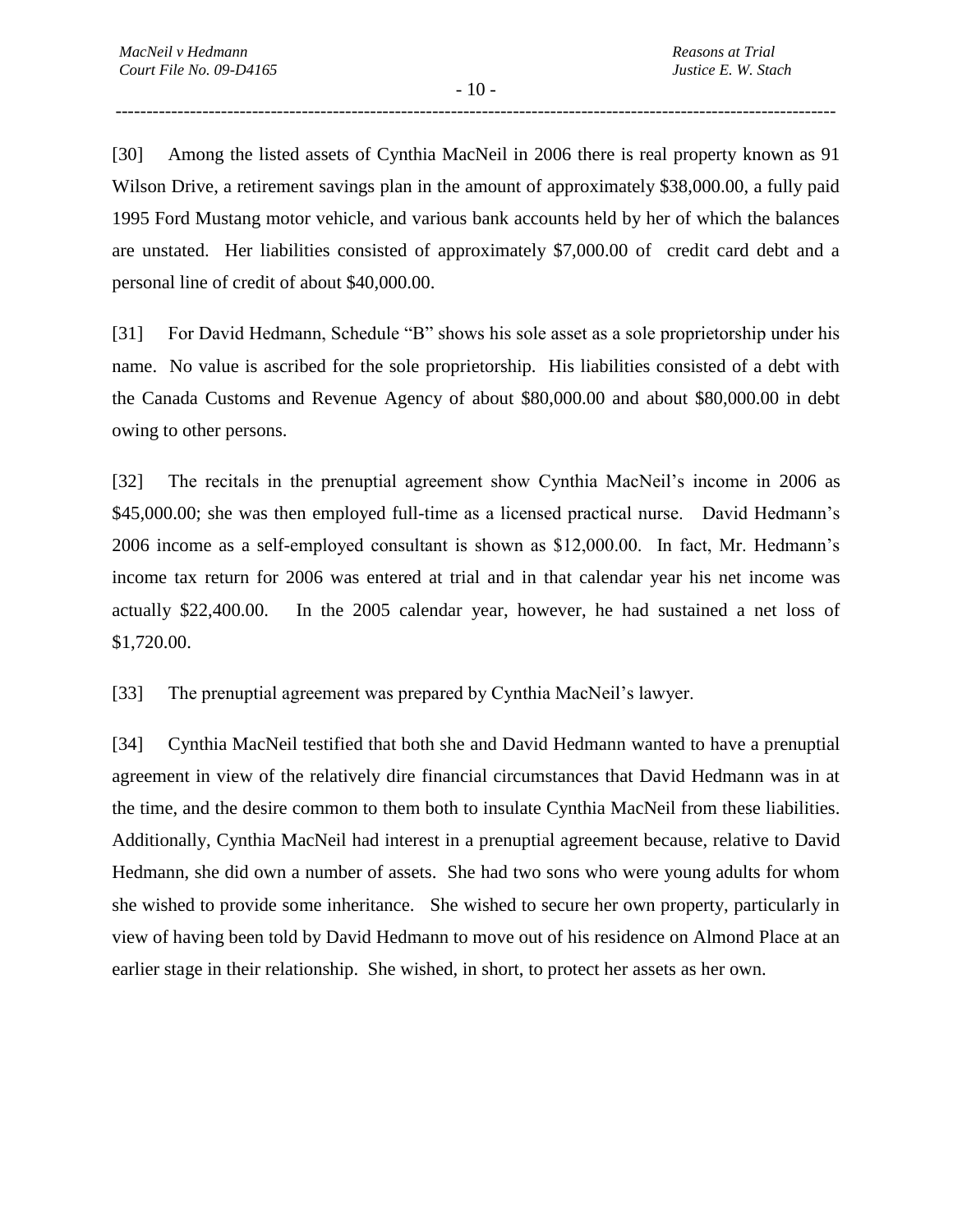- 11 - --------------------------------------------------------------------------------------------------------------------

[35] In her testimony Cynthia MacNeil says that David Hedmann accompanied her to the first appointment she had with her lawyer in relation to the prenuptial agreement. She says he had his own reasons for being there and simply demanded to be present. He was present when their respective assets and liabilities were reviewed. Cynthia MacNeil stated that her lawyer made it clear to Mr. Hedmann that she was acting exclusively for Cynthia MacNeil and suggested to Mr. Hedmann that he retain his own legal counsel. There was some discussion during the initial appointment about some of the terms that were likely to be included in an eventual agreement, but at no point did anyone look at a draft of any document or any draft language or specific terms. The three of them never met again after the initial meeting. I have no reason to doubt Cynthia MacNeil's testimony about her lawyer having made it plain that she was acting solely for Cynthia MacNeil and that he was urged to retain his own counsel. As I see it, there is no credible basis in the trial evidence for David Hedmann's insinuation/assertion of a conflict of interest.

[36] The trial testimony of the parties differs as to the intended duration of the prenuptial agreement. David Hedmann says there was an understanding between them that the prenuptial agreement would be voided after his financial difficulties were sorted out or - if he declared bankruptcy, after his discharge from bankruptcy. Cynthia MacNeil indicated that it was always her intention that the prenuptial agreement be enduring. David Hedmann's view of the intended duration of the agreement is reflected in the repeated requests he made, after their marriage, that she void the agreement. Cynthia MacNeil's view that the agreement's duration was to be longstanding is reflected in her repeated attempts to deflect attention from his frequent requests to void it. I conclude that there was no common understanding as alleged by David Hedmann. David Hedmann may well have believed that, once married, he would be able to persuade her to void the agreement. Cynthia MacNeil's intention as to the agreement's duration is reflected in the resistance she routinely offered to the repeated attempts made by Mr. Hedmann to persuade her to do away with the prenuptial agreement.

[37] David Hedmann acknowledged at trial that he signed what he knew to be *a* prenuptial agreement on July 7, 2006, the day prior to their wedding. He protested, however, that he did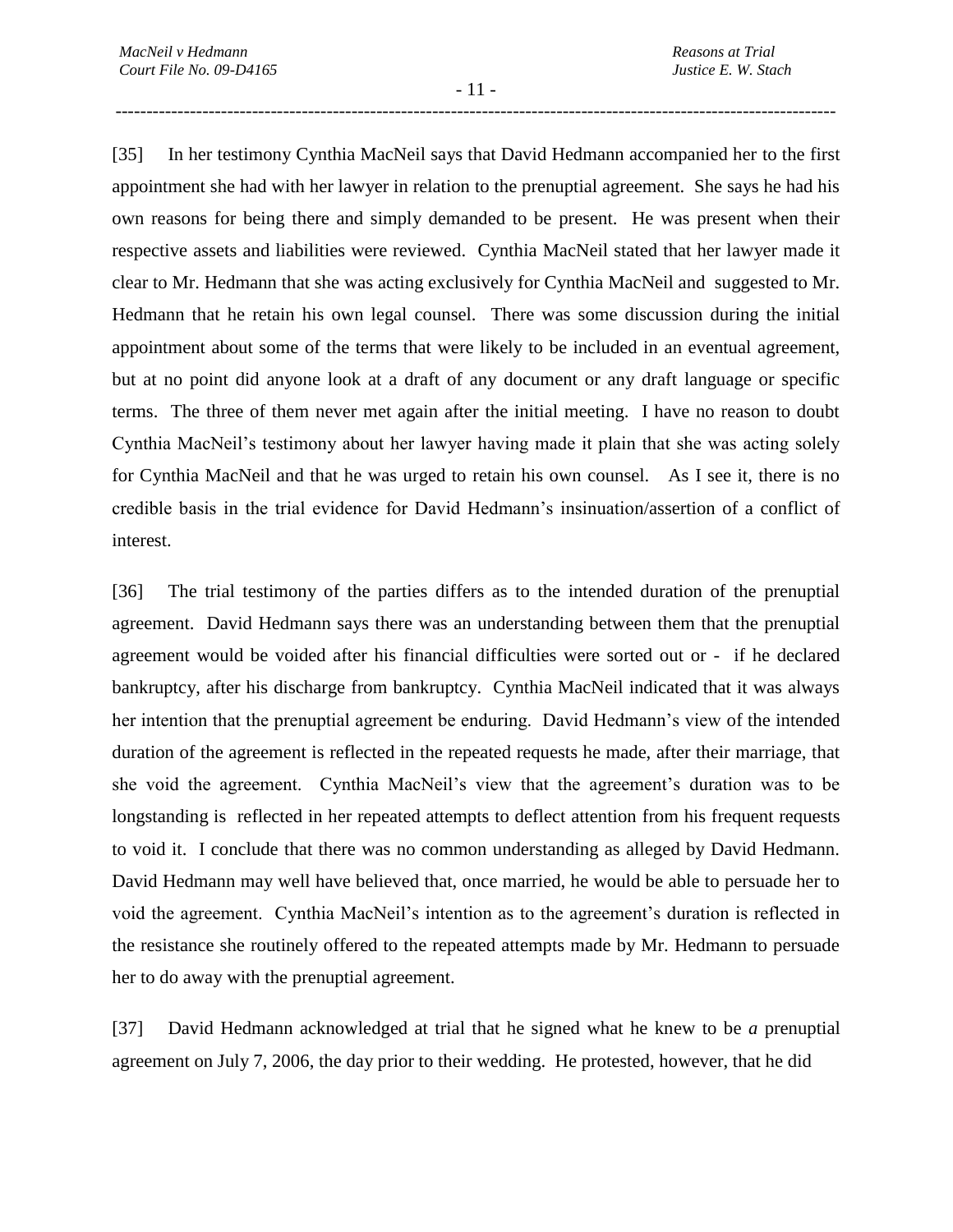- 12 - --------------------------------------------------------------------------------------------------------------------

not have the time to review the document prior to signing it, that he had been taking oxycontin, a pain killer at or about that time, and finally, that he was met with pressure in the form of an ultimatum by Cynthia MacNeil: "Sign it or there will be no wedding". To the extent this triad of assertions are offered by Mr. Hedmann as an attack on the status of the prenuptial agreement, they have no purchase in my opinion. They are, however, consistent with the tack taken by him at trial to use any pretence available to devalue the agreement. I accept the testimony of Cynthia MacNeil that David Hedmann had a copy of the agreement beforehand and the opportunity to read it prior to the wedding. I accept her testimony that there was no ultimatum. I do not accept the notion that David Hedmann lacked either the capacity to sign or an understanding of the terms and consequences of the agreement.

[38] Some months after the wedding, the prenuptial agreement went missing from Cynthia MacNeil's office. She says that a tearful argument ensued after it became apparent that the prenuptial agreement was gone, and that, eventually, David Hedmann admitted to her that he had destroyed it. I accept the testimony of Cynthia MacNeil on this point. Her testimony is consistent with Mr. Hedmann's acknowledgement at trial that he made repeated requests for the agreement to be voided and it is consistent with Mr. Hedmann's subsequent acquiescence in agreeing to execute a "replacement" agreement despite his earlier requests for voiding it.

[39] Exhibit 7 at trial is said to be an unsigned copy of the first prenuptial agreement actually signed by the parties on July 7, 2006. Ms. MacNeil went through the document at some length. She testified that Exhibit 7, an unsigned prenuptial agreement, is an accurate version of the prenuptial agreement they actually signed on July 7, 2006. She says she recalls it clearly; and she remembers signing it with her lawyer. She says that she also saw David Hedmann sign the original. Thereafter, she placed the executed document in her office. She recalled that David Hedmann had initially overlooked initialling Schedule "B" of the agreement (which set out his assets and liabilities) and that he subsequently initialled it. She testified that she saw the fully executed document including David Hedmann's initials to Schedule "B". She testified that the certificate of independent legal advice that forms part of Exhibit 7 was in fact completed and that the witness to David Hedmann's signature had also signed; she saw that both the certificate and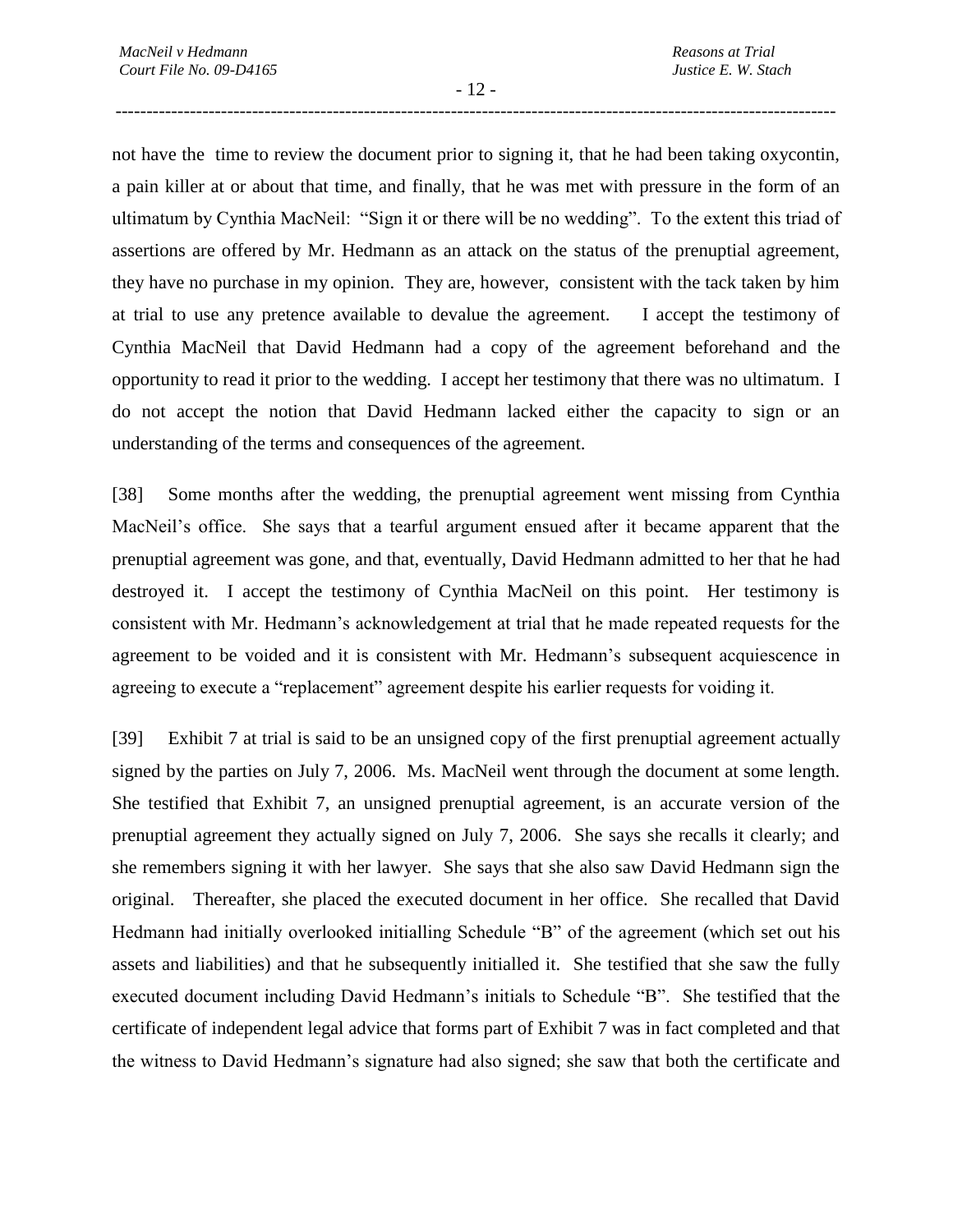- 13 - --------------------------------------------------------------------------------------------------------------------

waiver of independent legal advice respectively, had been signed by her lawyer and by David Hedmann respectively.

[40] Cynthia MacNeil testified that David Hedmann had disclosed the fate of the original (signed) prenuptial agreement to her around September 2007. She testified that once David Hedmann made the disclosure she knew immediately that she had to get another one and that it was important for her to seize the moment. She immediately contacted her lawyer with instructions to "re-create" the original document. I accept her testimony on these points.

[41] I find on a balance of probabilities that the text of Exhibit 7 conforms accurately to the original prenuptial agreement actually signed by each of the parties in July 2006 and that all segments of the original document were fully and properly executed in accordance with the statutory requirements. I find nothing in the circumstances leading up to its signing that casts any doubt respecting the prima facie validity of that prenuptial agreement. I turn now to the "replacement" agreement.

## **marriage agreement (October 4, 2007): the "replacement" agreement**

[42] In her testimony before me, Cynthia MacNeil said that a signed original of the "replacement" agreement had been made available at the previous trial between these parties in 2010. She says that the original document was not thereafter returned to her and cannot now be found. Accordingly, the photocopy, now filed as Exhibit 8, is all that remains. I do not doubt her testimony on these points.

[43] But for a single explanatory note and one small update, the "replacement" agreement is said to be identical to the original prenuptial agreement signed by the parties on July 7, 2006. On its face, the replacement agreement is also dated July 7, 2006. However, paragraph B of the recitals was amended to explain that: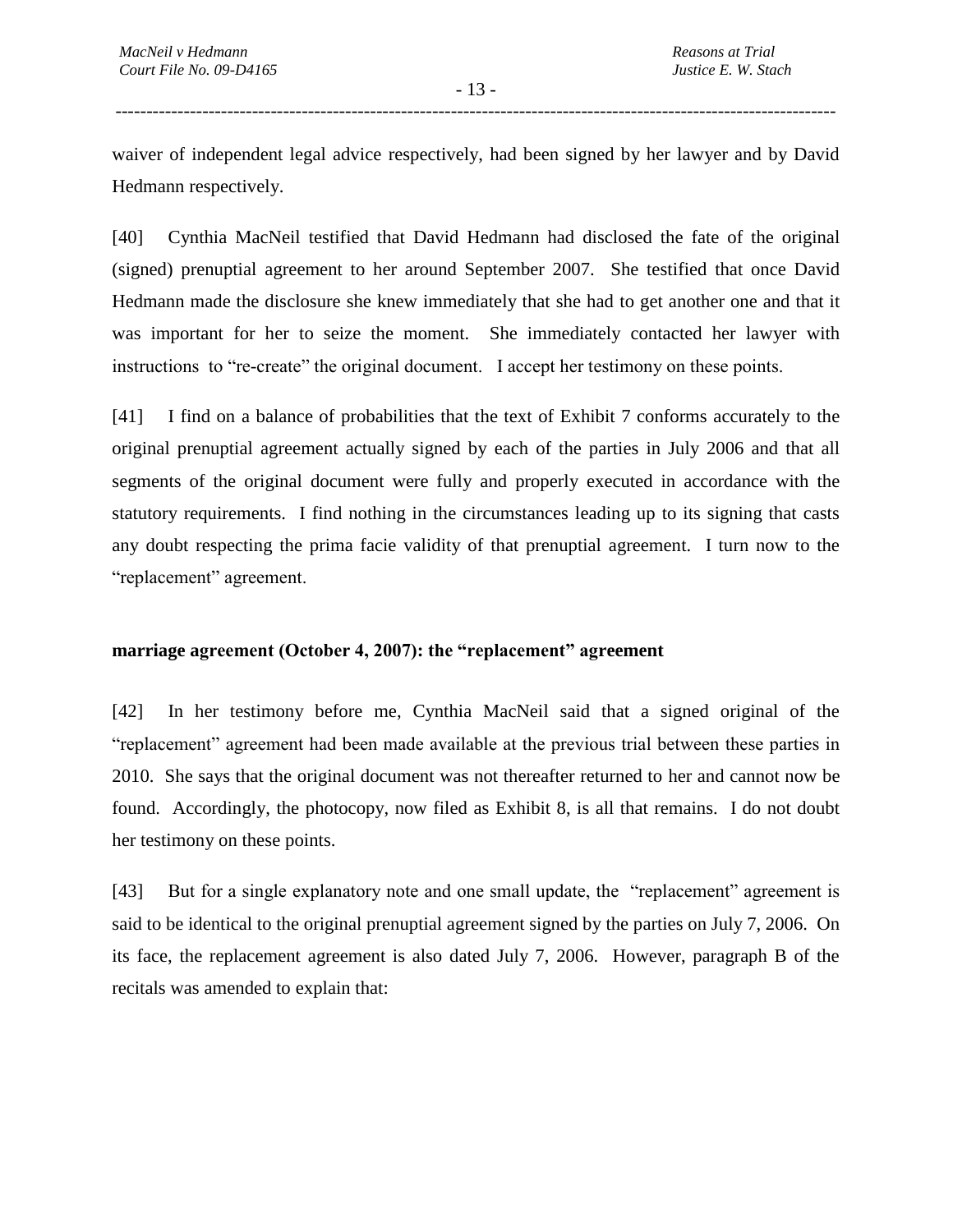- 14 - --------------------------------------------------------------------------------------------------------------------

"This agreement is a marriage agreement and was originally signed by the Parties on July 7, 2006, however, the original signed copy has been misplaced. Therefore the parties are re-signing this Agreement and the effective date shall be July 7, 2006."

[44] The replacement agreement also differs from the "original" in that Schedule "B" now shows the personal debt liability of David Hedmann to have increased to \$80,000.00 from the \$70,000.00 shown on the "original" agreement; his debt liability to the Canada Customs and Revenue Agency remained unchanged at \$80,000.00.

[45] Cynthia MacNeil identified her signature and that of David Hedmann on the signing page of the "replacement" document. She identified the initials on Schedule "A" as hers and the initials on Schedule "B" as those of David Hedmann. She testified that both documents, the prenuptial agreement originally signed on July 7, 2006 and this "replacement" agreement signed on October 4, 2007 were prepared by her lawyer. In her testimony she went through several portions of the document and reiterated her understanding of its provisions and her reasons for wishing the prenuptial agreement to be re-signed.

[46] She noted, for example, that paragraph 4 of the 'replacement agreement' simply carried over from the original the provision that there was to be *joint* responsibility for payment of her personal Visa card and personal line of credit debt. She explained that David Hedmann had starting from the time that they had become common law partners - used her Visa card, and that the debt reflected on the card related to them both. Similarly she explained that a significant portion of the debt on the line of credit (shown as totaling \$40,000.00) was in fact attributable in large part to purchases that David Hedmann made in respect of a business venture in which he was involved. Paragraph 4 of the 'replacement' agreement is the same in all respects as paragraph 4 of the "original" prenuptial agreement.

[47] When the 'replacement' agreement was put to David Hedmann on cross-examination, he agreed that the document bore a photocopy of his signature. But while he agreed that he signed *a document* on October 4, 2007, he maintains that he cannot say that the photocopy now presented to him was a true copy of the document he actually signed. David Hedmann did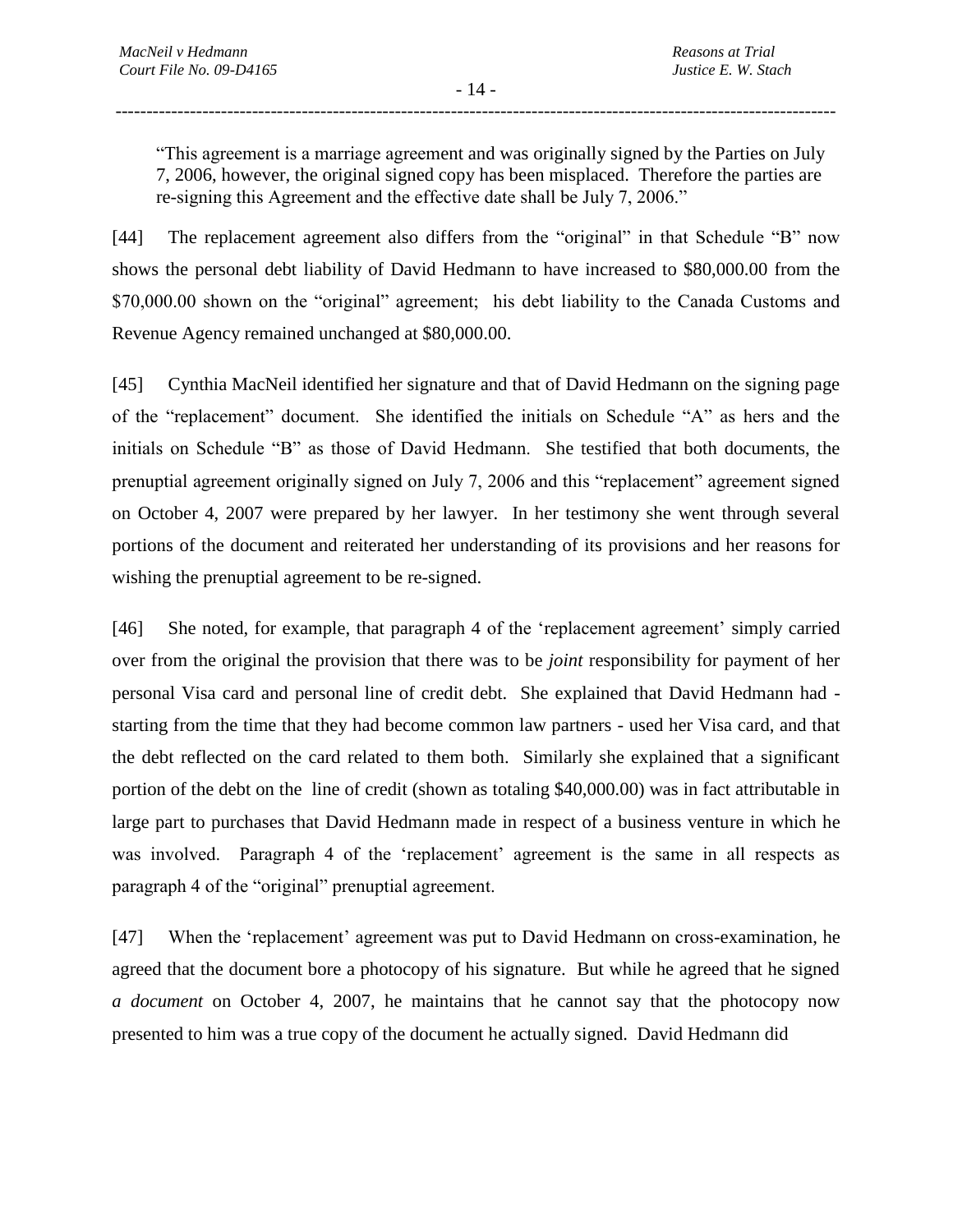- 15 - --------------------------------------------------------------------------------------------------------------------

confirm that he was *not* on oxycontin when he signed the second *document* in October 2007. Nor is there any repetition of his assertion that he had no time to read this document. Mr. Hedmann was also specifically directed to the 'waiver of independent legal advice' attached to Exhibit 8. He recognized the photocopied signature on the waiver as his; he agreed that he *chose* not to get independent legal advice respecting this "replacement" document. Asked whether Ms. MacNeil's lawyer had suggested to him that he get independent legal advice, he said he was unable to remember

[48] On the evidence before me I find Exhibit 8 is a true copy of the prenuptial agreement actually signed by each of the parties on October 4, 2007 and that the photocopied signatures and initials are true copies of the signatures and initials originally endorsed on the agreement by them. Execution of this agreement also conforms with the statutory requirements. I find further that, but for the slight alterations already referred to, Exhibit 8 is identical in its terms to the prenuptial agreement originally signed by the parties on July 7, 2006. Nothing in the circumstances leading to the execution of the replacement agreement casts doubt on its prima facie validity. In the segment that follows I will provide an outline of some of that agreement's principal features.<sup>7</sup>

The terms of the prenuptial agreement

 $\overline{a}$ 

[49] The parties married on July 8, 2006. The prenuptial agreement was made in contemplation of their marriage. In terms both broad and specific the agreement provides that the parties are to be separate as to property. Indeed, early on the parties declare their purpose in entering the agreement is to determine the ownership, management and division of all property either or both of them own or may acquire during the time they live together and, the division of property if their marriage ends.

 $<sup>7</sup>$  The full text of the 'replacement agreement' is attached to these reasons as Appendix "A".</sup>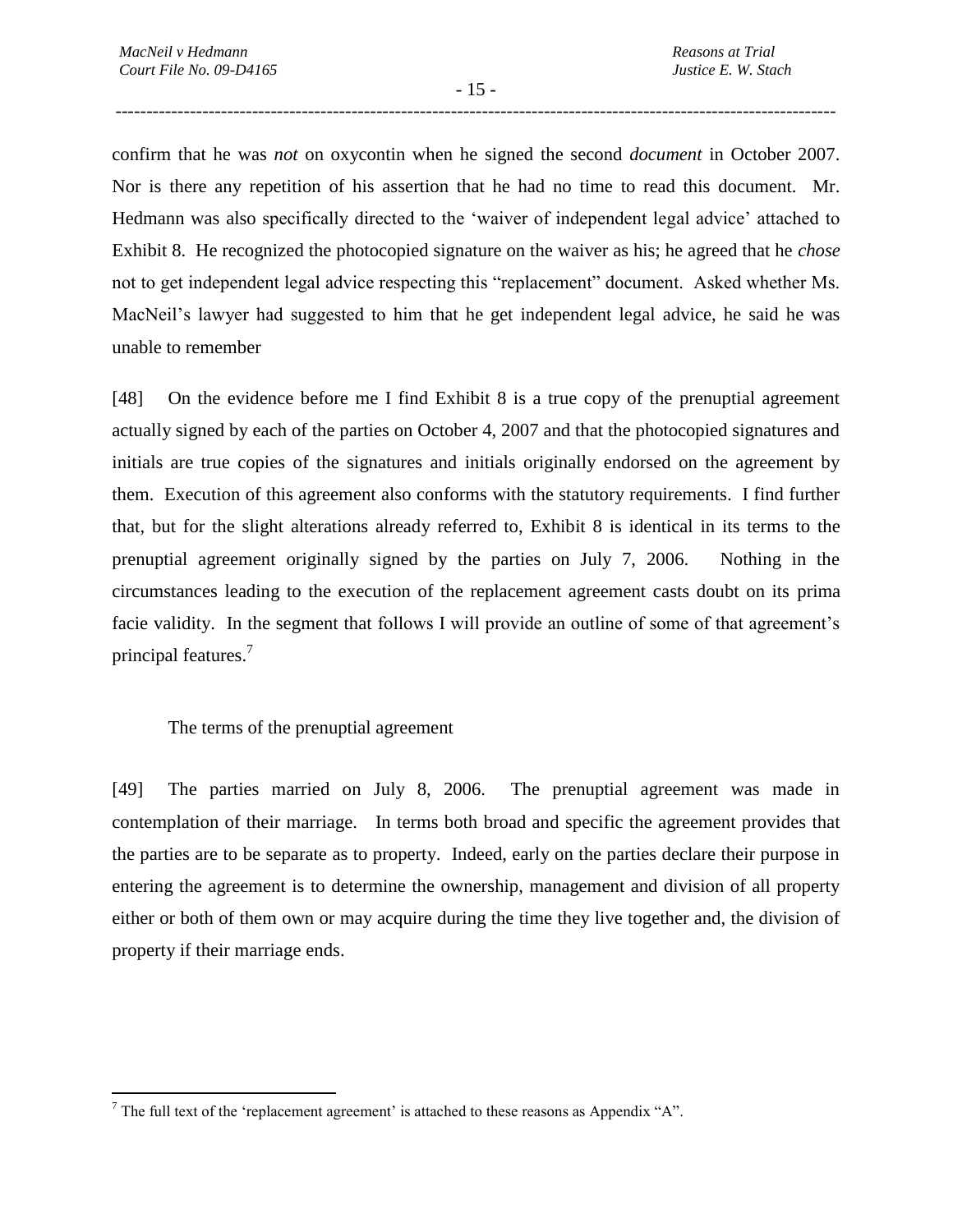- 16 - --------------------------------------------------------------------------------------------------------------------

[50] A section in the agreement on bank accounts posits that each of them will maintain separate bank accounts. In fact, during the earlier stages of their brief marriage, most, if not all of the bank accounts were held by Cynthia MacNeil owing to the dire financial circumstances in which Mr. Hedmann found himself. Accordingly, the agreement provides for individual responsibility for personal debt with one exception - joint responsibility for debts incurred on Cynthia MacNeil's personal line of credit and her Visa credit card respecting debts incurred before marriage for the benefit of them both. In Schedules A and B of the agreement, the separate property of each of the parties is set out.

[51] The agreement specifically acknowledges David Hedmann's contributions to renovations and upkeep at Cynthia MacNeil's home at 91 Wilson and confirms that he will make no claim, nor acquire any interest in her home in consequence of any contribution made. The agreement explicitly provides that any property acquired during the course of their relationship be the separate property of the person who acquired it, unless registered in the names of both of the parties, or, the parties record in writing that such property is co-owned.

[52] With one exception, the agreement provides that neither Cynthia MacNeil nor David Hedmann will claim spousal support from the other if their relationship should end. The single exception preserves for Cynthia MacNeil a possible claim for spousal support if she should suffer an inability to work full time as a result of her having had hepatitis C. Cynthia MacNeil completed her treatment for hepatitis C in 2005. It is undisputed that David Hedmann was aware of her condition and her successful treatment. She has not experienced any recurrence in the period since then.

[53] Paragraph 12 of the agreement is effectively a 'release' clause. It provides that neither party will claim an interest in or a right to compensation respecting the separate property of the other. Paragraph 21 of the agreement is explicitly identified as a Release. It is set out below: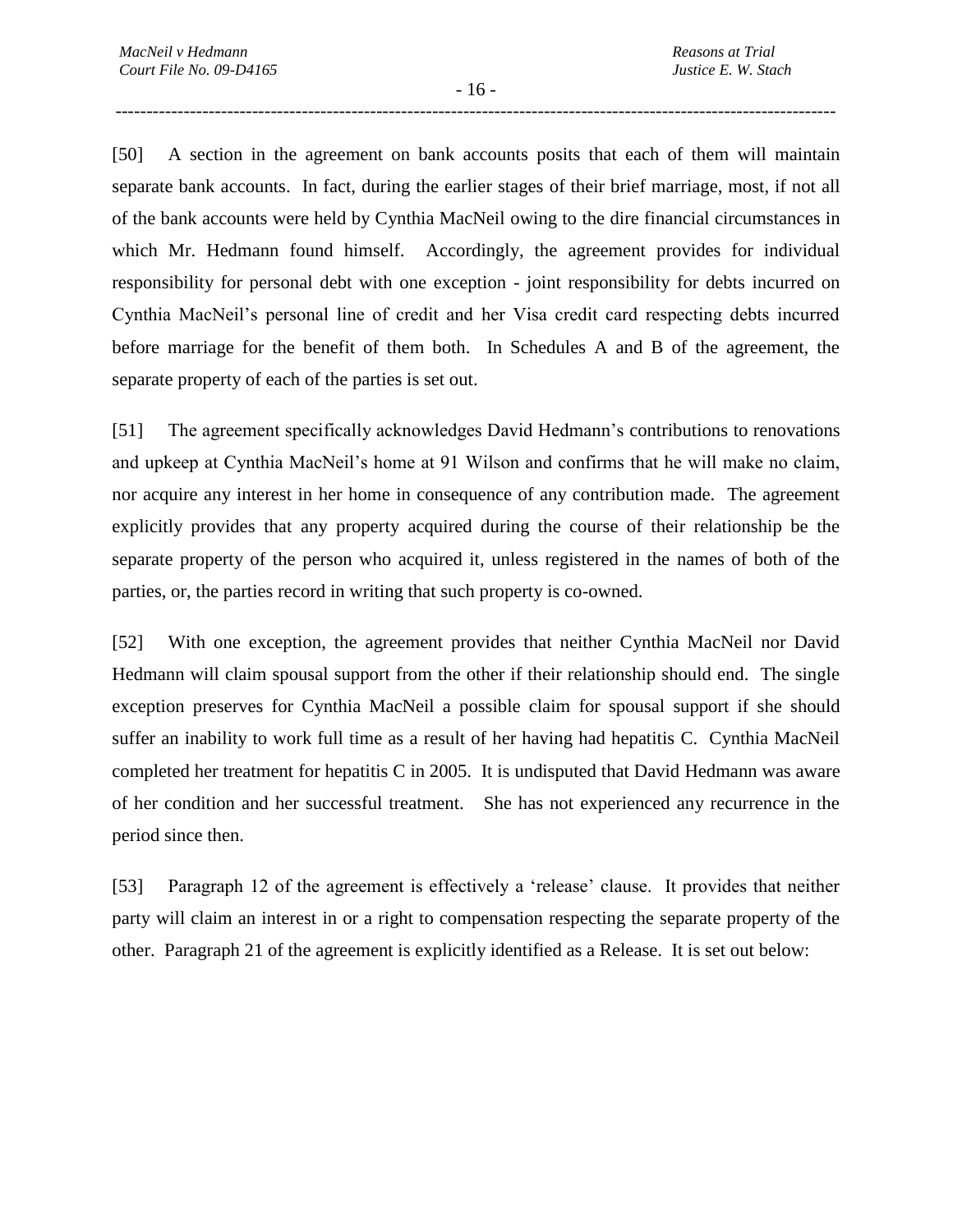#### RELEASE

21. Except as otherwise provided in this Agreement, each party gives up all claims at law, in equity, or by statute against the other relating to a division of property, including, without restricting the generality of the foregoing, all claims under the *Family Property and Support Act,* the, *Estate Administration Act* and the *Dependent's Relief Act,* with respect to

- a) support for David,
- b) property,
- c) succession rights, and
- d) any other matter arising from their relationship or marriage.

[54] Paragraph 18 permits variation of the prenuptial agreement, but "only by a written agreement executed in the same manner as this agreement".

[55] It can be seen from this brief overview that the agreement focuses on property; it preserves 91 Wilson for Cynthia MacNeil and otherwise maintains the autonomy of the parties as to property. Other principal features of the agreement relate to the elimination or significant limitation of claims for spousal support and, the isolation of debt.

# **The effect of Yukon's Family Property Statute on the division of property in a marriage contract**

[56] The law governing the division of marital property in the Yukon is set out in the Family Property and Support Act, R. S. Y. 2002, c. 83 (the Yukon Act). In Section 1 of the Yukon Act "marriage contract" is defined as an agreement between a man and a woman entered into before their marriage, or during their marriage while cohabiting, in which they agree on their respective rights and obligations under the marriage, or on the breakdown of the marriage including:

- a) ownership in or division of property,
- b) support obligations, and
- c) any other matter in the settlement of their affairs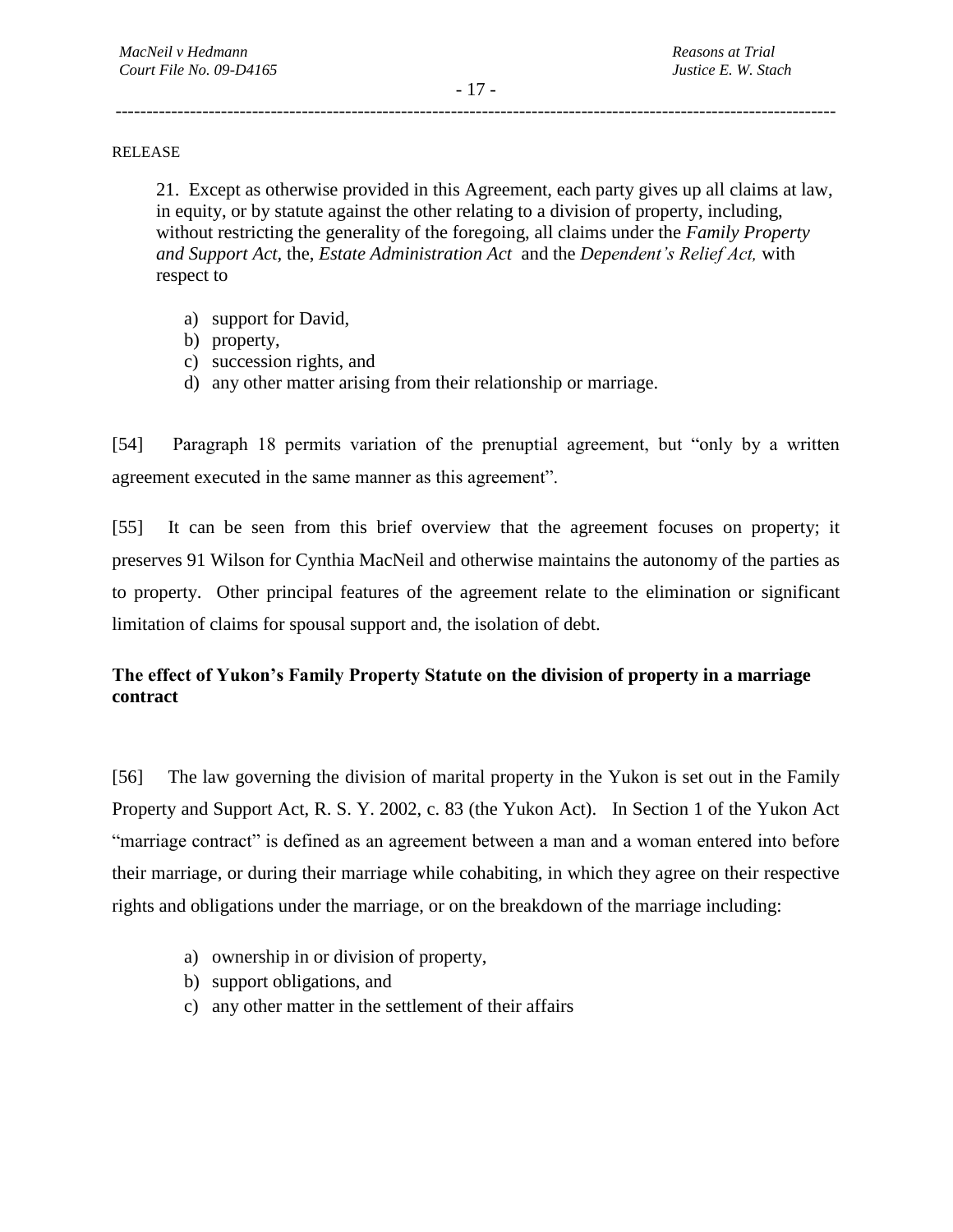$\overline{a}$ 

- 18 - --------------------------------------------------------------------------------------------------------------------

[57] A domestic contract is defined in the Act to mean a marriage contract and includes an agreement to amend a marriage contract.

[58] The primacy of a marriage contract is set out in section 2(1) of the Yukon Act in the following language:

> 2(1) Except as otherwise provided by this Act, if a marriage contract or separation agreement makes provision in respect of a matter that is provided for in this Act, the contract prevails.

[59] The complete text of section 2 is set out below:

2(1) Except as otherwise provided by this Act, if a marriage contract or separation agreement makes provision in respect of a matter that is provided for in this Act, the contract prevails.

(2) Any provision in a domestic contract that purports to limit the jurisdiction of a court to determine the extent to which subsection (1) applies in respect of the contract is void.

(3) Despite any other provision of this Act, any provision in a marriage contract that purports to limit the rights of a spouse under Part 2 is void. (4) Despite subsection (1), if a court is satisfied in any proceedings under this Act that a person has, through undue influence, secured the agreement of their spouse or a person with whom they are cohabiting to any provision in a domestic contract, a court may decline to give effect to the provision for the benefit of the person who secured the agreement.

[60] Section 6 of the Yukon Act sets out a presumptive equal division of *family assets* owned by one or both spouses at the time of the breakdown of their relationship.<sup>8</sup> Section 7 of the Yukon Act deals with contributions by one spouse towards the acquisition, maintenance, operation or improvement of *non-family assets* in which the other spouse has an interest.<sup>9</sup> Section 13 of the Yukon Act (also in Part 1 of the Act) gives the court a power to order an unequal division of property in certain circumstances.

<sup>&</sup>lt;sup>8</sup> The counterpart of Yukon's section 6 is found in section 4 of Ontario's Family Law Reform Act, 1978, S.O. c.2.

<sup>&</sup>lt;sup>9</sup> The counterpart of Yukon's section 7 may be found in Ontario's Family Law Reform Act, 1978 S.O. c. 2 at section 8.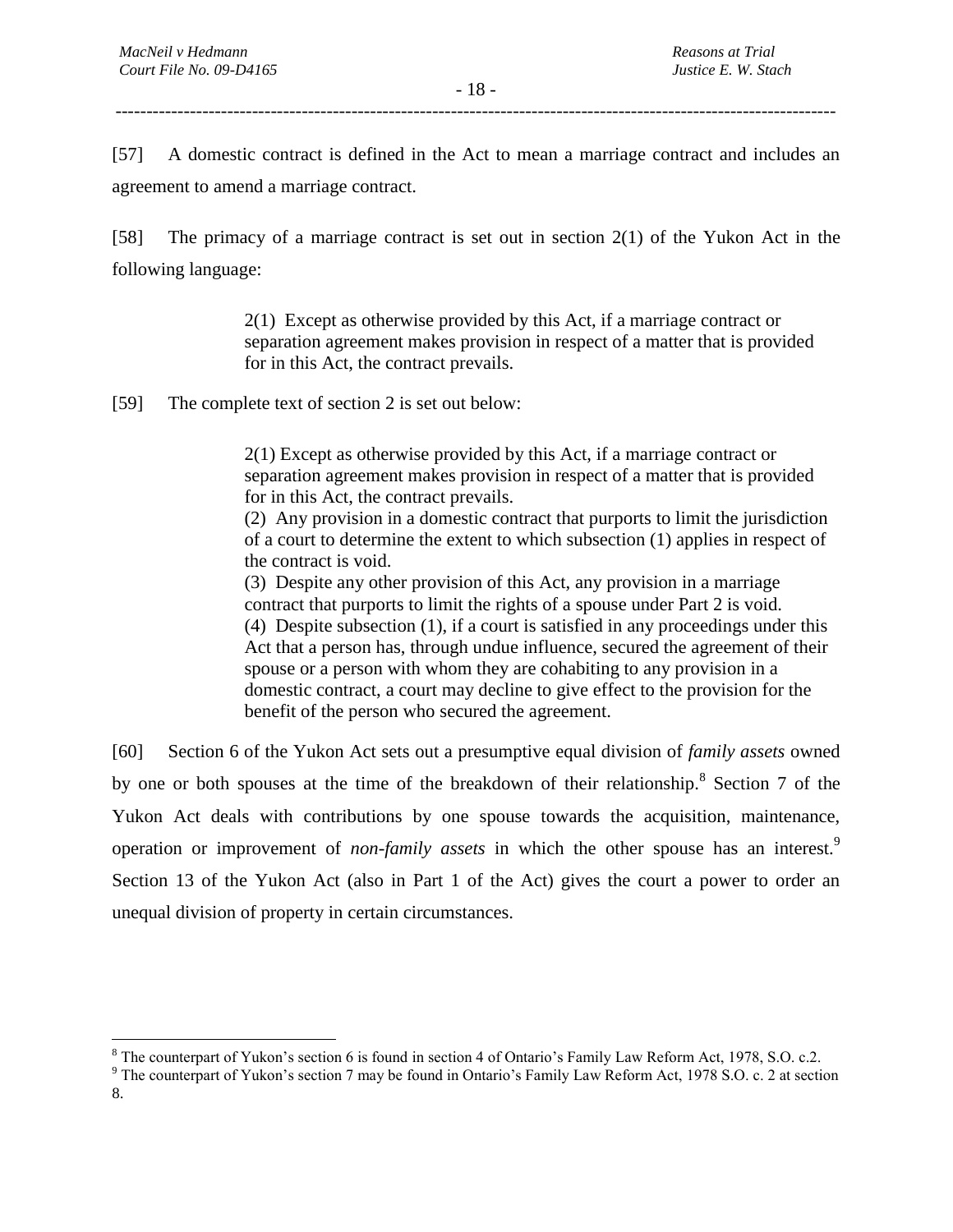--------------------------------------------------------------------------------------------------------------------

[61] For purposes of the division of property between spouses, section 4 provides the following definition of "**family assets**":

> 4. In this Part, "family assets" means a family home as determined under Part 2 and property owned by one spouse or both spouses and ordinarily used or enjoyed by both spouses or one or more of their children while the spouses are residing together for shelter or transportation, or for household, educational, recreational, social, or aesthetic purposes, and includes

(a) money in an account with a chartered bank, savings office, or trust company if the account is ordinarily used for shelter or transportation or for household, educational, recreational, social, or aesthetic purposes; (b) if property owned by a corporation, partnership, or trustee would, if it were owned by a spouse, be a family asset, shares in the corporation or an interest in the partnership or trust owned by the spouse having a market value equal to the value of the benefit the spouse has in respect of the property;

(c) property over which a spouse has, either alone or in conjunction with another person, a power of appointment exercisable in favour of themselves, if the property would be a family asset if it were owned by the spouse; and (d) property disposed of by a spouse but over which the spouse has, either alone or in conjunction with another person, a power to revoke the disposition or a power to consume, invoke or dispose of the property, if the property would be a family asset if it were owned by the spouse; (e) if the spouse's rights under a pension plan have vested, the spouse's interest in the plan, including contributions made to the plan by other persons;

(f) the spouse's rights to contributions to a pension plan in which the spouse's rights have not vested, and the spouse's rights to money in a retirement, savings, or investment plan.

**but does not include property that the spouses have agreed by a marriage contract or separation agreement is not to be included in the family assets.**  (bolding added is mine)

[62] Notable in Section 4 is its provision that, for purposes of the division of property, the otherwise broad definition given to "family assets" does not include property that the spouses have agreed by a marriage contract or separation agreement is not to be included in the family assets.

[63] All of the foregoing statutory provisions are contained in Part 1 of the Yukon Act. Because section 2(3) declares void any provision in a marriage contract that purports to limit the

- 19 -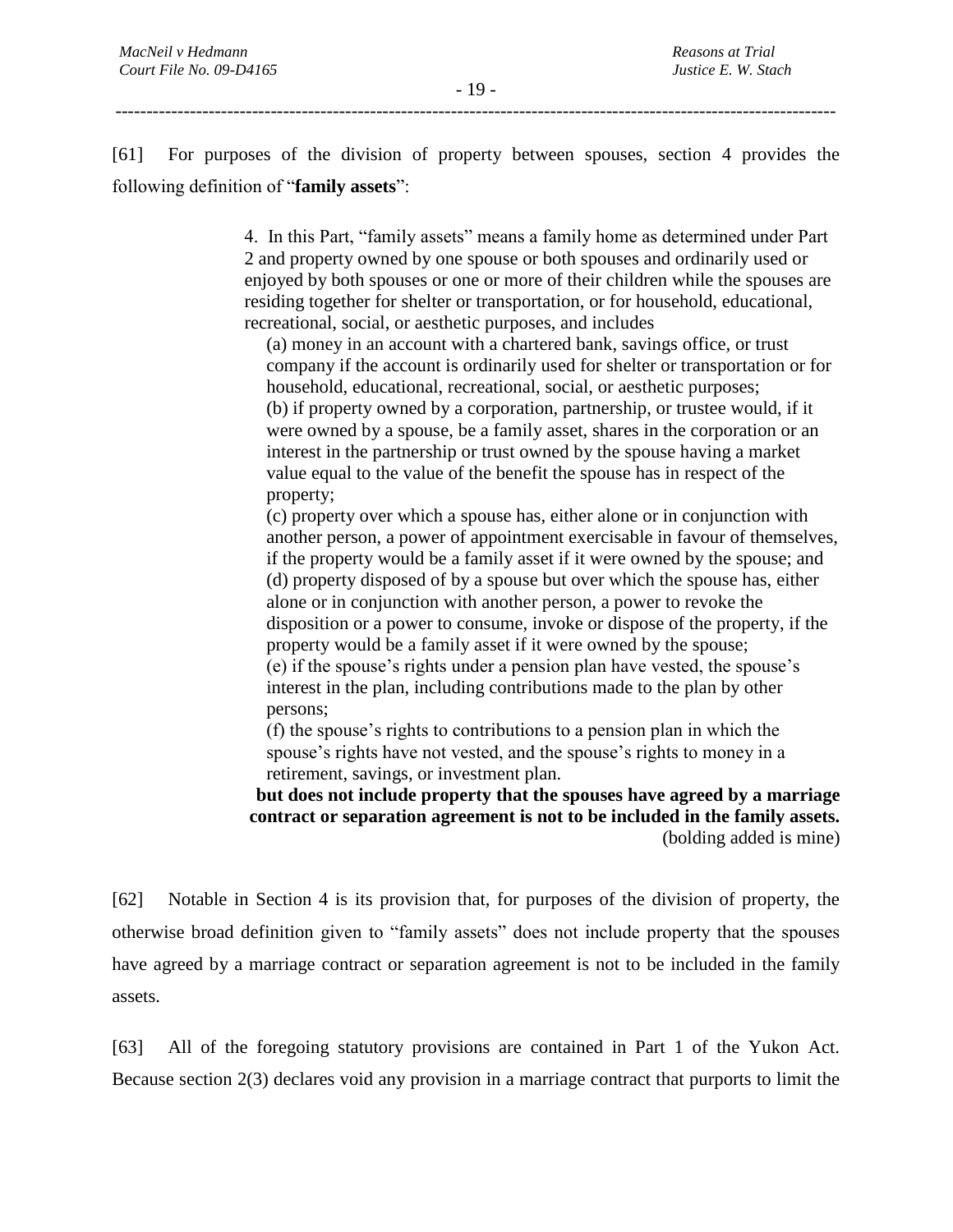- 20 - --------------------------------------------------------------------------------------------------------------------

rights of a spouse under Part 2 of the Act, I must also consider the effect, if any, of Part 2 of the Yukon Act on the marriage contract in issue here. Similarly, I will consider whether any other provisions of the Act permit the court, at the instance of one of the parties, to override the terms of a marriage contract insofar as they deal with the division of property under Part 1.

[64] Part 2 of the Yukon Act deals extensively with family homes situate in the Yukon. On careful examination, however, Part 2 contains no provisions which deal with the division of the family home or the division of other family assets on the breakdown of marriage. Part 2 deals only with the possessory right of a spouse to remain in the family home, and the right of a spouse to concur in any encumbrance or disposition of that home. I conclude that nothing in Part 2 of the Yukon Act limits or prohibits the division of property in an otherwise valid marriage contract that deals with the division of property.

[65] Inasmuch as correct interpretation of the statutory provisions and their effect, if any, are of great importance here, it is prudent to seek additional confirmation. Neither of the parties was able to provide me with any Yukon authority on these points but, because the Yukon Act is said to have its roots in Ontario's Family Law Reform Act S.O. 1978 c. 2, (the Ontario Act) I was referred both to that Statute and to case law emanating from it. Indeed, when one compares the text of the present Yukon Act with the former Ontario Statute (the Ontario Act) there is a remarkable symmetry. The following examples are illustrative:

| Section $2(1)$ of the Yukon Act:                 | Section 2(9) of the Ontario Act:                 |
|--------------------------------------------------|--------------------------------------------------|
| Except as otherwise provided by this Act, if a   | Where a domestic contract makes provision in     |
| marriage contract or separation agreement        | respect of a matter that is provided for in this |
| makes provision in respect of a matter that is   | Act, the contract prevails except as otherwise   |
| provided for in this Act, the contract prevails. | provided in this Act.                            |
| Section $2(3)$ of the Yukon Act:                 | Section $51(2)$ of the Ontario Act:              |
| Despite any other provision of this Act, any     | Any provision in a marriage contract             |
| provision in a marriage contract that purports   | purporting to limit the rights of a spouse under |
| to limit the rights of a spouse under Part 2 is  | Part III in respect of a matrimonial home is     |
| void.                                            | void.                                            |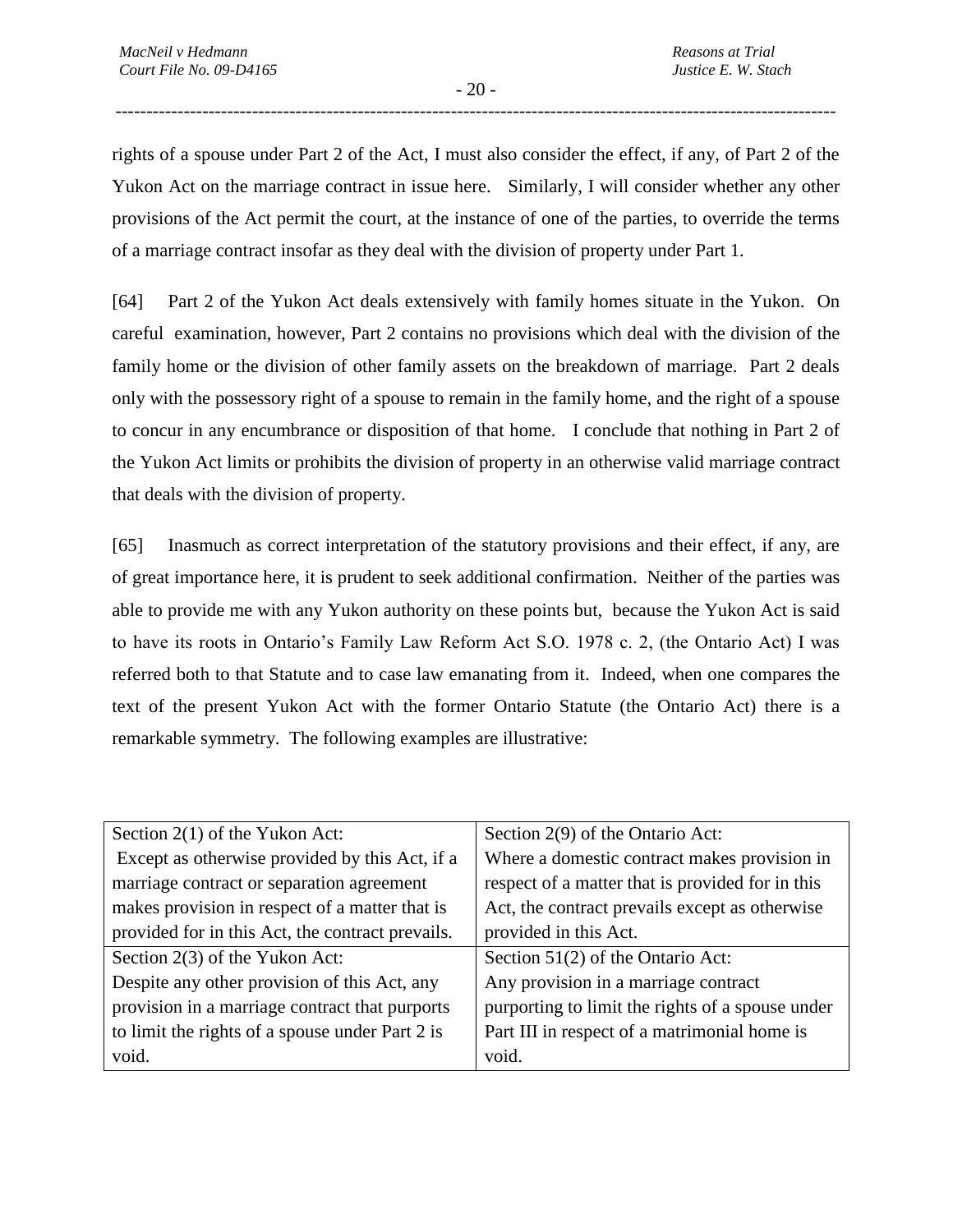Section 6 of the Yukon Act provides for the presumptive division of family assets in equal shares. Section 4(1) of the Ontario Act is essentially the same.

| The Yukon Act Section $6(1)$ :                  | The Ontario Act Section $4(1)$ :                |
|-------------------------------------------------|-------------------------------------------------|
| If a marriage breakdown occurs each spouse is   | Subject to subsection 4, where a decree nisi of |
| entitled to have the family assets owned at the | divorce is pronounced or a marriage is declared |
| time of the breakdown by one spouse or both     | a nullity, or where the spouses are separated   |
| spouses divided in equal shares despite the     | and there is no reasonable prospect of the      |
| ownership of the assets by the spouses as       | resumption of cohabitation, each spouse is      |
| determinable for other purposes.                | entitled to have the family assets divided in   |
|                                                 | equal shares notwithstanding the ownership of   |
|                                                 | the assets by the spouses as determinable for   |
|                                                 | other purposes and notwithstanding any order    |
|                                                 | under Section 7.                                |

[66] In *Nikolic v Nikolic<sup>10</sup>* the Ontario High Court dealt with the interplay between section 2(9) of the Ontario Act (dealing with the primacy of domestic contracts) and section 51(2) (the prohibition against limiting the rights of a spouse under Part III of the Ontario Act) (Part 2 of the Yukon Act) in reference to what had been the matrimonial home of the parties:

"It is necessary to consider the effect of ex.3 [a marriage contract] in the light of s. 51(2). Part III of the Act deals only with possessory right of a spouse to remain in the matrimonial home and also the right of a spouse to concur in any encumbrance or disposition of that home. Part III, in my view, does not deal with proprietary or ownership rights in the matrimonial home and, accordingly, executed contracts which do not purport to limit the possessory rights or right of consent of the partner are not within the sanction of s. 51(2). In my view, ex. 3 was a valid transfer of the plaintiff's proprietary right in the premises which satisfies the requirement of s. 2(9), and accordingly prevails over any rights she may have under s. 4(1) [presumptive equal division] in so far as the matrimonial home is concerned..."<sup>11</sup>

 $\overline{a}$ 

<sup>&</sup>lt;sup>10</sup> Nikolic v Nikolic (1980) 29 O.R. (2d) 661 (1980) 20 R.F.L. (2d) 264.

<sup>&</sup>lt;sup>11</sup> Ibid, per Callaghan J. (as he then was) at pp. 665 and 666 (O.R. (2d)).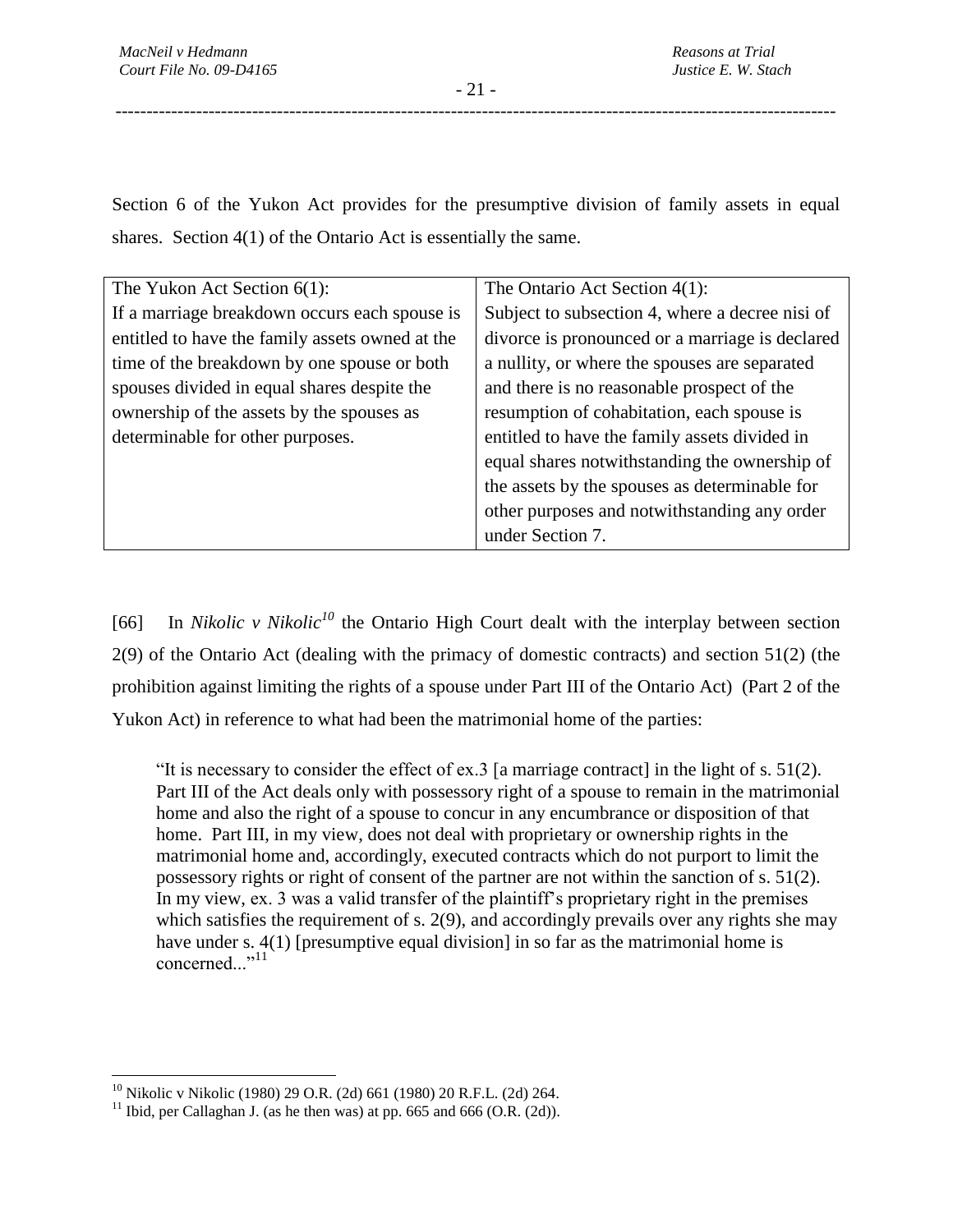- 22 - --------------------------------------------------------------------------------------------------------------------

[67] It is of interest to note that the division of property set out in an otherwise valid marriage contract prevails over the statute's presumptive equal division provision. Similarly, in *Lotton<sup>12</sup> ,* the Court of Appeal for Ontario confirmed that the presumptive right of equal division (in Ontario's Section 4) must yield to a provision set out in a domestic contract.*<sup>13</sup>*

[68] I conclude this segment of my analysis with the following excerpt from Engel v Engel:<sup>14</sup>

The only sections of the Act giving a Court jurisdiction to override the terms of a separation agreement are s. 18(4) contained in Part II relating only to support, and s. 55(1) contained in Part IV relating only to children. There are no provisions in the Act which either explicitly or implicitly give a Court jurisdiction to override the terms of a separation agreement so far as they relate to Part I of the Acts, "Family Property". It therefore must follow that the terms of the contract here prevail, namely, the wife's release of "any claim of any nature or kind arising out of the marriage of the husband and wife" which "she has or hereafter can, shall or may have against the husband" preclude her from asserting any claim against his non-family assets under s.  $4(6)$  or s.8 of the Act.<sup>15</sup>

[69] In very much the same manner, it may be said that the only provisions of the Yukon Act that give a court jurisdiction to override the terms of a marriage contract are s. 34(3), 35(1) and s. 36 – provisions respecting spousal support and child support. A close examination of s. 34(3) moreover, indicates that even this jurisdiction is very narrowly circumscribed. I add, parenthetically, that the Supreme Court of Canada has stated on several occasions that deference must be shown to the scheme and structure of relevant legislative provisions in a province or territory.<sup>16</sup> Where, as here, the legislature of the Yukon has established a very high threshold and a very narrow portal for courts to intervene in the division of property determined by spouses in a validly made domestic contract, there remains no alternative but to defer. Absent issues of

 $\overline{a}$ <sup>12</sup> Lotton v Lotton (1979) 25 O.R. (2d) 1 (Ont. C.A.) per Morden J.A. at pp. 6 and 7 \*(leave to appeal to the Supreme Court of Canada refused(Maitland, Dickson and Estey JJ.))

 $^{13}$  I draw additional comfort from the fact that Groves, J. came to the same conclusion as to the scheme of the Yukon Act at the trial of this matter.

 $^{14}$  Engel v Engel (1980) 30 O.R. (2d) 152 (High Court of Justice).

<sup>&</sup>lt;sup>15</sup> Ibid per Walsh J. at p. 154 of O.R. citation. The corresponding sections of the Yukon Act to those cited by Walsh J. in the Ontario Act are: Ontario s. 18(4) – Yukon s. 34(3); Ontario s.55(a) – Yukon s. 35 which assigns priority to children; Ontario s.  $4(6)$  – Yukon s. 5 and s. 6; Ontario s.  $8$  – Yukon s. 7

<sup>&</sup>lt;sup>16</sup> See *Hartshorne v Hartshorne* [2004] 1 S.C.R. p 573 at paras.14 and 42 per Bastarache J. for the majority; and at paras. 74 – 76 per Deschamps J. for the minority. And see Rick v Brandsema [2009] 1 S.C.R. 295 at p. 312 para. 50 per Abella J. for the court.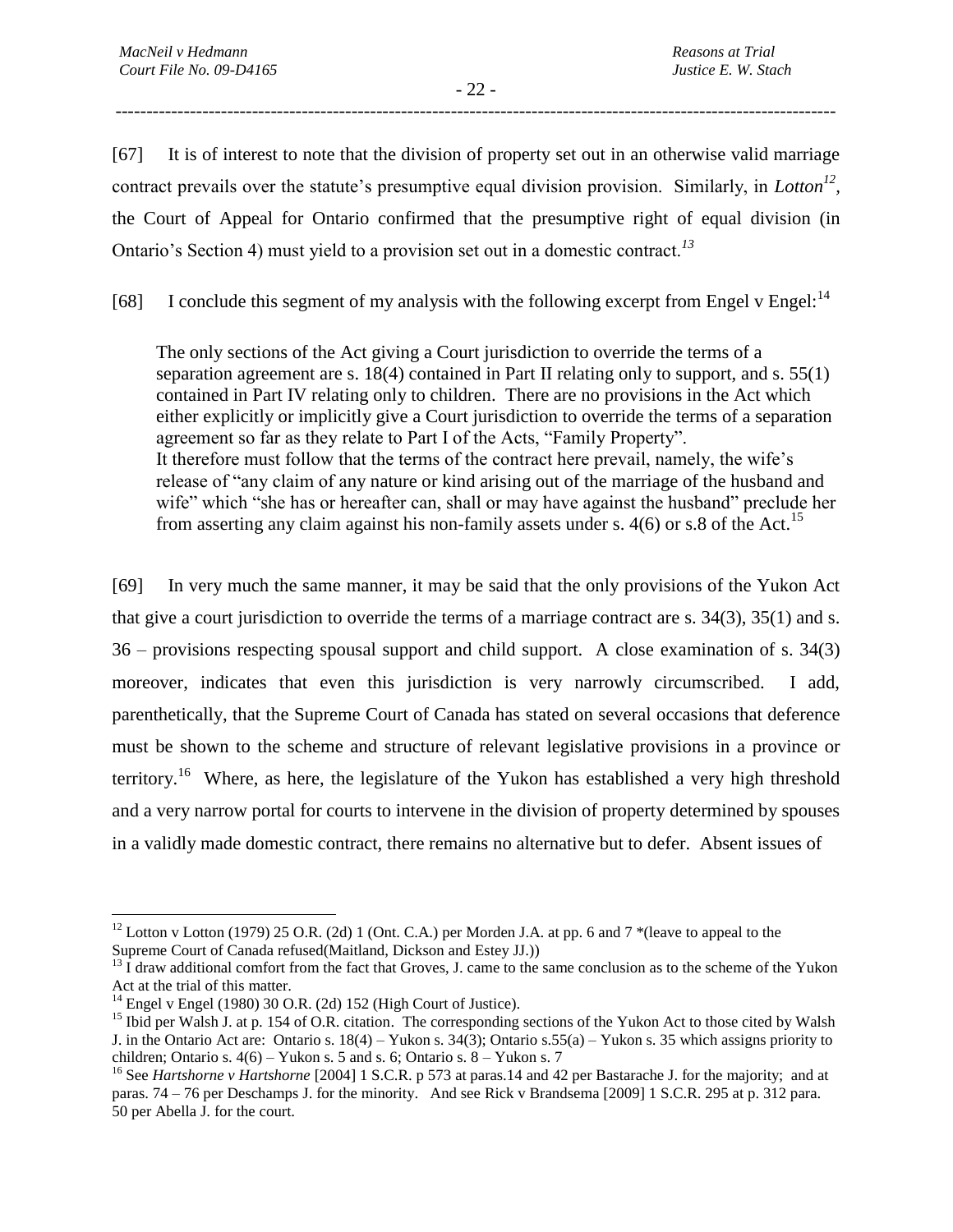- 23 - --------------------------------------------------------------------------------------------------------------------

spousal support or child support the primary policy objective guiding the court's role in a division of property on marital breakdown in the Yukon is a decided preference for a consensual regime over a statutory regime.

[70] Neither spousal support nor child support is a factor in this action. The marriage contract made on October 4, 2007 and its predecessor of July 2006 were appropriately formalized. They provide for the division of assets. There are no circumstances here that bring their prima facie validity into question. Accordingly, there is no place for judicial intervention.

[71] It remains for me to consider the circumstances leading up to the third 'agreement' and to weigh its impact, if any, on the division of property established in the earlier agreements.

#### **Prologue to the third agreement**

[72] In his testimony David Hedmann noted that time he dedicated to the operations of CMAC detracted from his ability to spend time on his own consulting business. While I take that to be true, my sense is that CMAC as a going concern proved clearly to be the more lucrative enterprise and, having had the opportunity over time to witness its financial success, David Hedmann began to recognize both his own affinity for the work and the financial potential for himself in this field. After his discharge from bankruptcy David Hedmann turned with renewed vigor to showing income and establishing creditworthiness. When the notion of a second placement at 91 Wilson came into the conversation, I infer that David Hedmann's resolve to carve a place for himself had become set.

[73] In his testimony at trial David Hedmann readily acknowledged that he made repeated requests of Cynthia MacNeil to revoke their prenuptial agreement. Similarly, he acknowledged that "she kept putting (him) off". He does not know how many such requests he made but insisted he did not badger her. I take a somewhat different view. From my assessment of the evidence I think it more likely that, following his discharge from bankruptcy, David Hedmann became ever more strident that Cynthia MacNeil void their previous agreement, and that he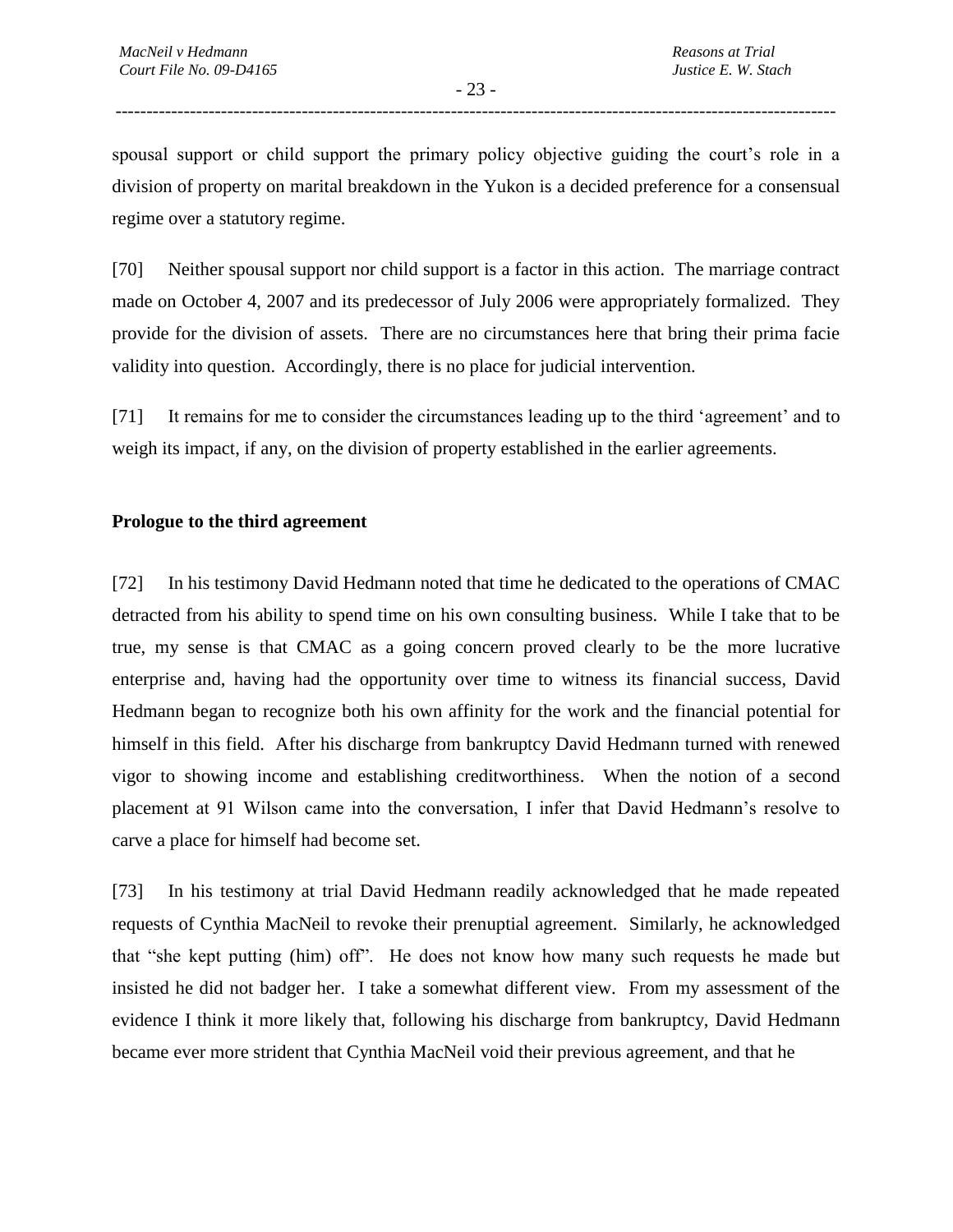- 24 - --------------------------------------------------------------------------------------------------------------------

raised the issue with increasing frequency. I find that it was the source of many arguments between them and that cracks that had been developing in their relationship now came fully to the surface. His view of her sons and their troublesome relationship with him had become another big wedge issue between David Hedmann and Cynthia MacNeil.

#### 88 Wilson Drive

[74] Cynthia MacNeil purchased 88 Wilson Drive in her own name in April 2009. She testified that she had looked at this property when it was up for sale two years earlier, in 2007, and had liked the house a lot. She thought then that it would be a good rental property. When the house came up for sale again in 2009 her interest in it was renewed albeit, she says, for a different reason. She explained that David Hedmann's anger over her repeated refusals to void their prenuptial agreement had been building. He was raging - angry all the time - and focusing his anger on her and against her son. She fretted over the stress it caused. She became worried about getting sick again and realized that she needed a space of her own, a nearby "sanctuary" that she could resort to. She believed 88 Wilson would offer that respite space and that, without it, nothing was likely to change. She knew she could afford it and that she could rent out its lower suite. That she intended this to be *her* purchase emerges clearly from her evidence.

[75] Cynthia MacNeil says that when she told David Hedmann about her interest in 88 Wilson, he attempted immediately to take charge. She became angry, for example, when she got home one day and found out that David Hedmann had made an offer on it. She told him: "You can't put an offer on something you can't buy. Why do you have to put your fingers in everything I do?"

[76] The parties differ on whether the final offer accepted by the vendors of 88 Wilson was the joint offer of them both or the offer of Cynthia MacNeil alone. Although it is unnecessary for me to decide that issue, I tend to the latter as the more plausible. What is absolutely clear is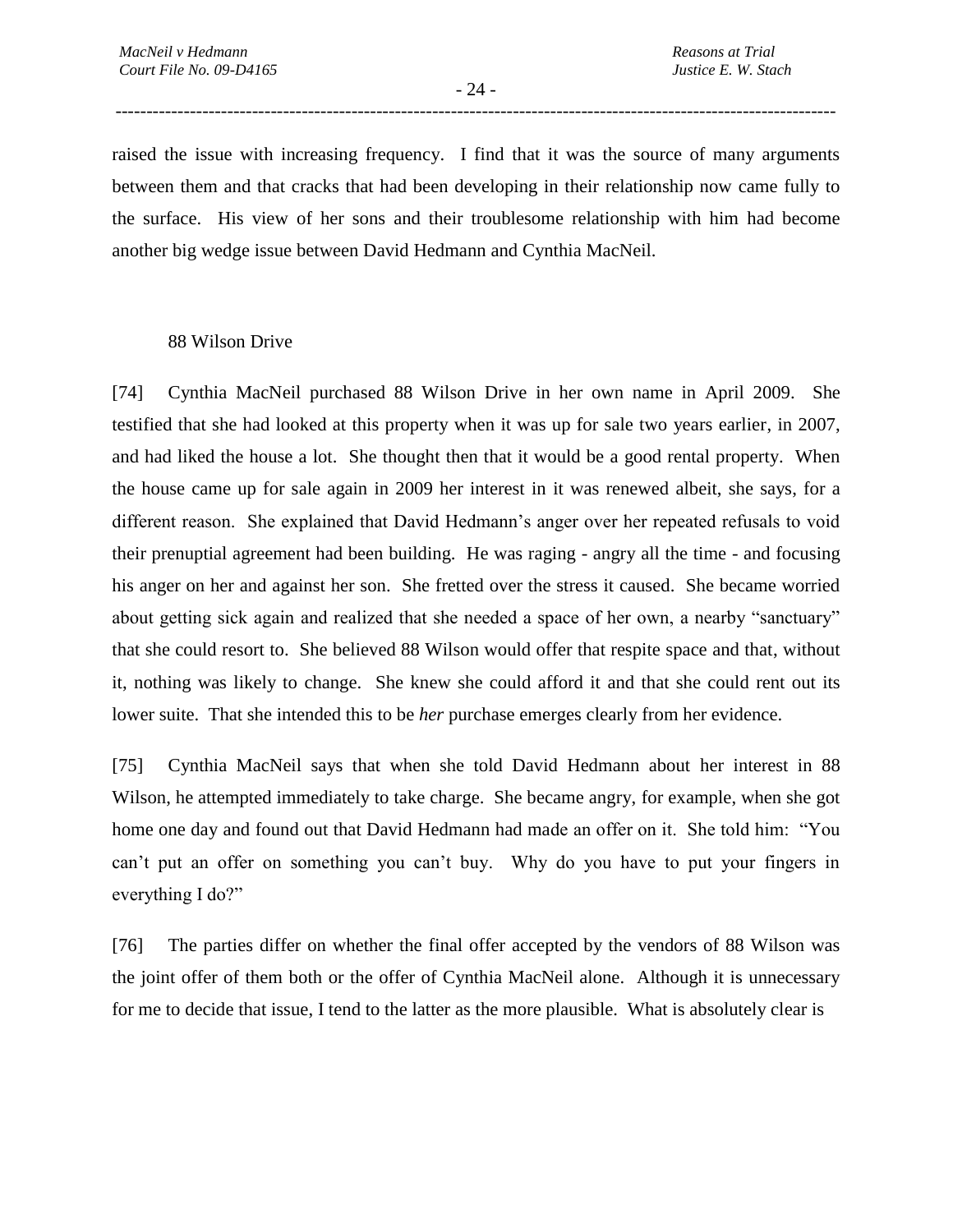$\overline{a}$ 

that the \$2000.00 down payment for 88 Wilson was made by Cynthia MacNeil. She paid the sum of \$41,258.63 required on closing. Closing of the transaction was slated for April 16, 2009.

[77] Cynthia MacNeil was aware in March 2009 that David Hedmann had received his first payment of \$58,000.00 from the Yukon government for the individual under Serenity's care. When Cynthia MacNeil's real estate solicitor advised her that \$41,258.63 was required for the closing of the transaction, she asked David Hedmann for payment of the monies CMAC had fronted to Serenity on startup and during its first several months of operations.<sup>17</sup> Her request for payment touched off another series of demands by David Hedmann for termination of their prenuptial agreement, and another series of arguments, albeit with a new ingredient. Now David Hedmann fulminated: "terminate the pre-nup or you get nothing". I accept Cynthia MacNeil's testimony on these points.

[78] David Hedmann's testimony on the acquisition of 88 Wilson is much less complex and also much different. He testified that the purchase decision was *jointly* taken and that it sprang from a common desire to expand '*their'* business into 88 Wilson because the property was a good fit for their future plans. David Hedmann also saw the joint acquisition of 88 Wilson as an important step in establishing his creditworthiness. It was important to him. He says he was blind-sided when told, prior to the closing of 88 Wilson, that the financing bank did not want him on the mortgage. He felt he had been betrayed.

[79] I find that whatever explanation Cynthia MacNeil gave David Hedmann for fact that the acquisition of 88 Wilson would not involve him, she clearly instructed her banker that it was solely *her* transaction and that David Hedmann was not to be involved in any way.

<sup>&</sup>lt;sup>17</sup> Although David Hedmann had access to all of Cynthia MacNeil's bank accounts, including her business account for CMAC, Cynthia MacNeil did not, at that point, have access to David Hedmann's business account for Serenity.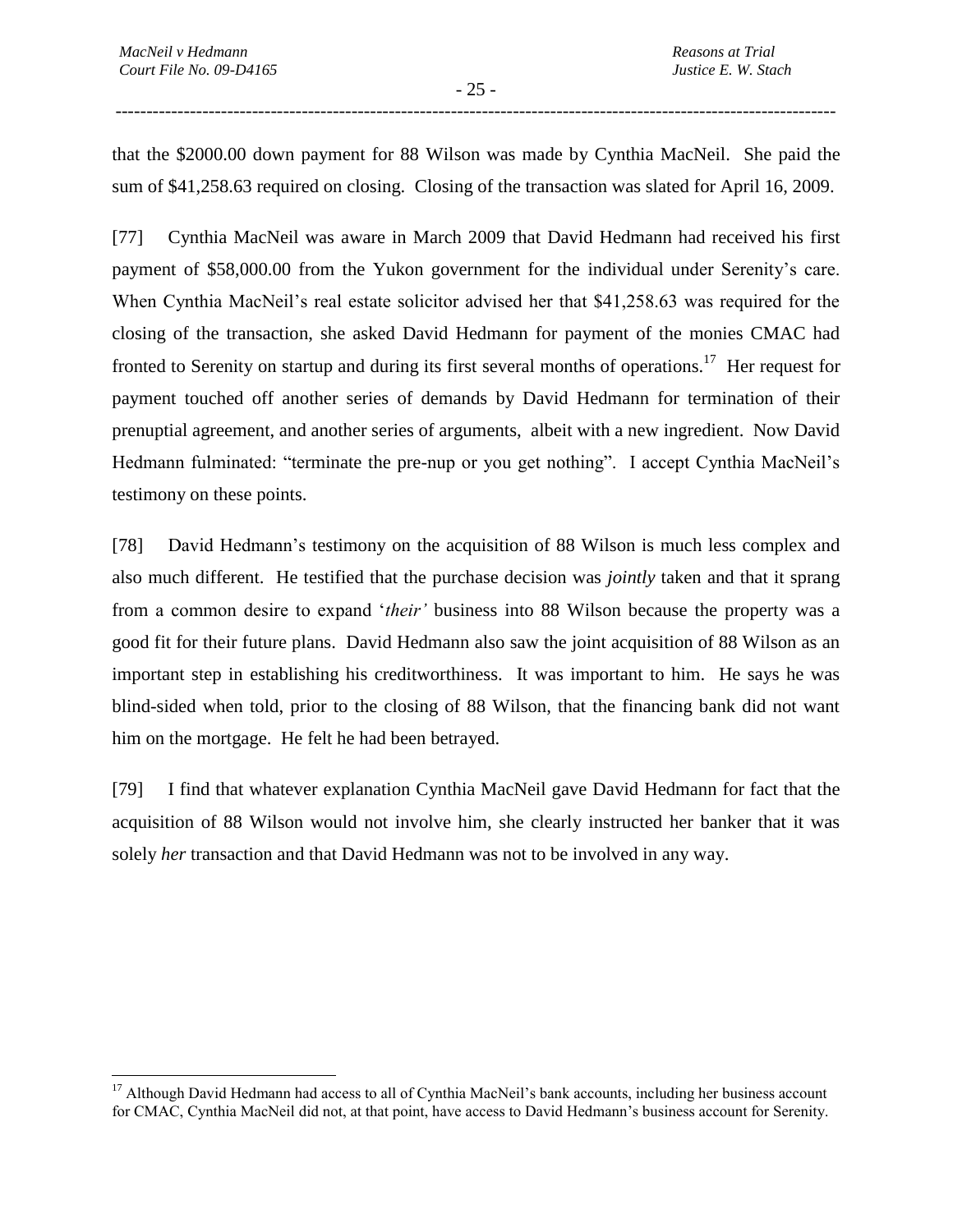- 26 - --------------------------------------------------------------------------------------------------------------------

[80] My sole observation as to the purchase decision for 88 Wilson is that, although not impossible, it seems incongruous to me that, in a context where Cynthia MacNeil and David Hedmann had been engaging in emotionally-charged exchanges between themselves over whether or not to leave their existing prenuptial agreement in place, Cynthia MacNeil would voluntarily agree to a partial 'about-face' through the joint acquisition of additional property.

## **The third agreement (April 15, 2009)**

[81] Upon learning that he was not included as a party in the purchase of 88 Wilson, David Hedmann concluded that another means for him to establish an interest in the property was through a 'side agreement'. I referred to this 'agreement' earlier in these reasons as the third agreement. Throughout trial, however, counsel for the plaintiff repeatedly referred to this April 15, 2009 document as the "letter" and David Hedmann referred to it throughout as the "agreement". Their use of those epithets reflects their respective desire either to reduce or to maximize the significance of the document. I have elected for purposes of convenience only, to continue to describe it in the heading as the 'third agreement' and in the text below as the "April 15 document" or "the document".

[82] It will be apparent that the core issue in these proceedings, is the legal effect, if any, that is to be given to the earlier agreement and the legal effect, if any, of the April 15, 2009 document. It is undisputed that the document (Exhibit 9) was prepared in its entirety by David Hedmann. It is not lengthy and is easily reproduced here**:** 

To Whom It May Concern:

For reasons relating to his 2007 bankruptcy alone, the titles at 91 Wilson Drive and at 88 Wilson Drive are in the name of Cynthia (Cindy) MacNeil. The property at 91 Wilson is the matrimonial home in which David Hedmann and Cindy MacNeil (the Parties) are joint tenants. Cindy MacNeil has a pre-marriage interest in 91 Wilson which is \$90,000 in which David Hedmann does not share. In addition, the Parties have an equal interest in a CIBC line of credit in the name of Cindy MacNeil currently at - \$50,000 (approximate).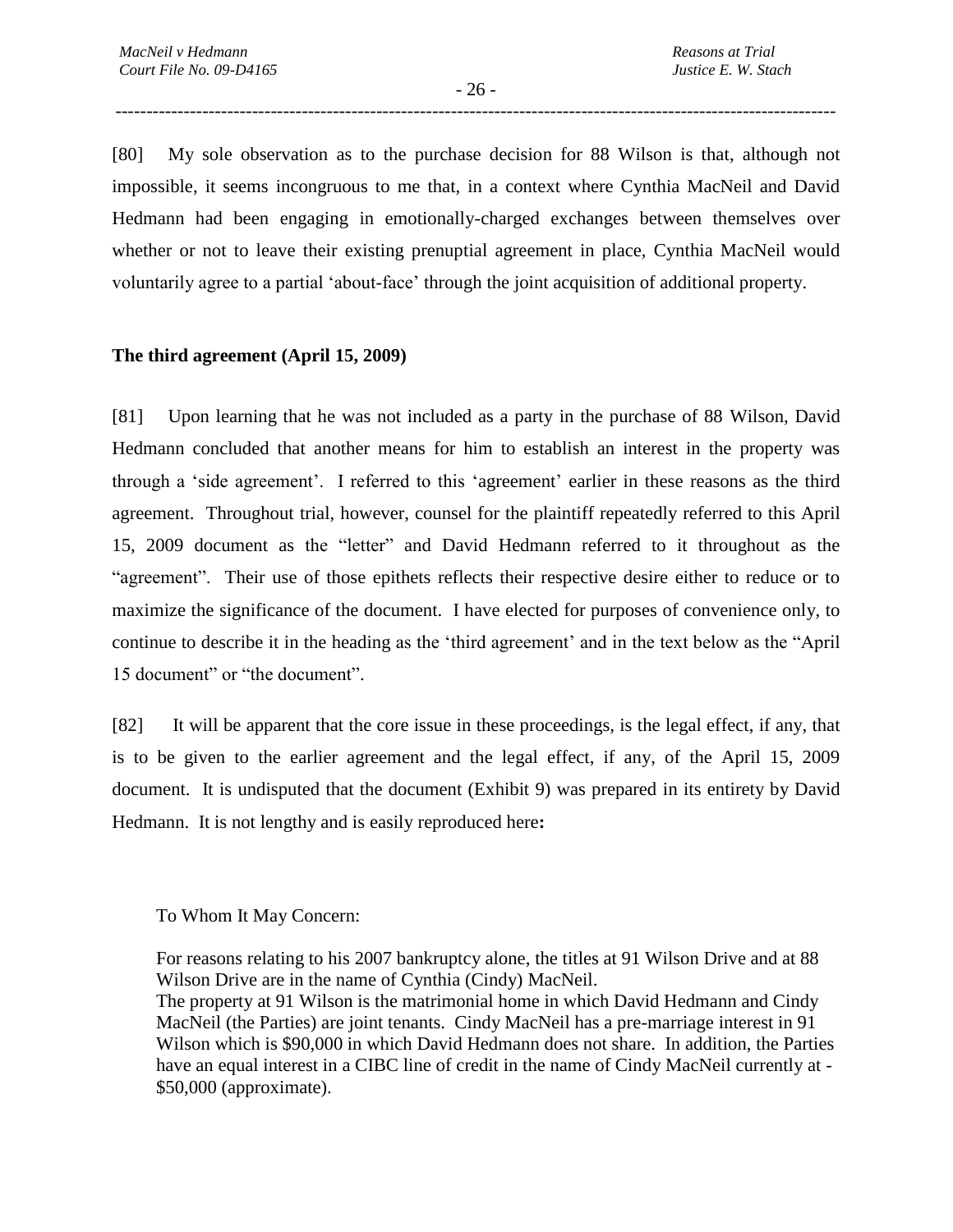BMO requested that David Hedmann's name not appear on the title at 88 Wilson Drive which the Parties purchased in April 2009, again for reasons relating to his 2007 bankruptcy alone. Though David Hedmann's name does not appear on the title, the Parties are in fact joint tenants in the property at 88 Wilson and have an equal share and interest in the property.

The statements in this document are facts and so cannot be altered.

Signed this fifteenth day of April 2009 in Kelowna BC.

[83] Although there is no dispute that David Hedmann prepared the April 15, 2009 document, how and when the document came into existence are live issues. David Hedmann testified that in the lead-up to April 15, 2009, he and Cynthia MacNeil had several conversations in which they had essentially came to a consensus both on the subject-matter that ultimately found its way into the document and the rationale for doing so. He did not indicate when he actually prepared the document; nor did he indicate when he first presented it to her. His position is that the contents of the document would not have come as a surprise to her.

[84] In her testimony Cynthia MacNeil was adamant that, save for the arguments they had had over voiding the prenuptial agreement, there was no prior 'discussion', no consensus, and no input from her, indeed, no expectation that a document was being produced. She says the April 15 document was produced by David Hedmann for the first time on April 15 during the course of their argument over releasing \$41,258.63 of Serenity funds to her. It was ultimately thrust in her direction with a no sign – no pay ultimatum.

[85] As to how and when the April 15 document came to the fore, I prefer the testimony of Cynthia MacNeil as the more plausible and more credible evidence.

The text of the April 15, 2009 document

[86] Both by its appearance and by its content the April 15 document poses some difficulties in categorization. It does not, on its face, appear to be a contract, nor is there any apparent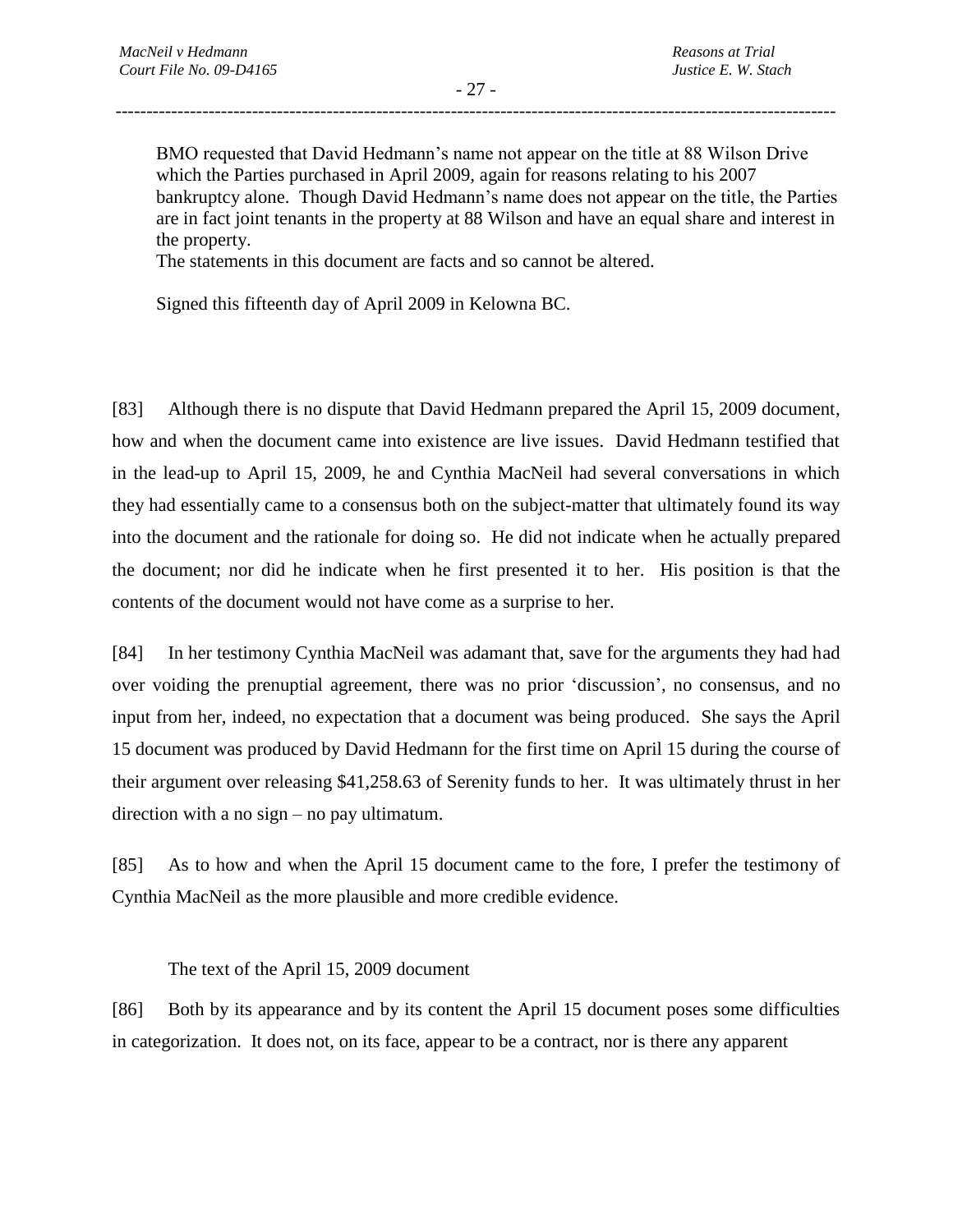- 28 - --------------------------------------------------------------------------------------------------------------------

consideration. The document makes no specific reference to the earlier prenuptial agreements and deals only partially with their subject matter.<sup>18</sup> In my opinion, the document cannot be regarded as a *revocation* of the earlier agreements.

[87] Explicitly, the document refers to the nature of the parties' ownership in 91 Wilson, their joint obligation for payment of the CIBC line of credit in the name of Cynthia MacNeil and their ownership of 88 Wilson – a property yet to be fully acquired. Arguably, the document may, to that extent, be seen as a *variation* of the earlier agreement respecting the ownership of 91 Wilson and a declaration of their intention respecting 88 Wilson.<sup>19</sup>

[88] Alternatively, the document may be taken as an agreed statement of fact and an act of compliance with paragraph  $8(1)(b)$  of the prenuptial agreement constituting a record of the parties, *in writing*, that property otherwise regarded as separate property is now, or will be, coowned. Even on this interpretation the document must be seen as a declaration of the parties' intention that is intended to have legal effect and, as to the circumstances of its formation, cannot oust the jurisdiction of the courts. Indeed, it is David Hedmann's position that the April 15 document replaces the prenuptial agreement in its entirety.

[89] Cynthia MacNeil says that the preparation of this document by David Hedmann – without any input from her, its "eleventh hour" presentation, in combination with their relational history and other circumstances surrounding execution of the document constitute undue influence and, on that ground, the document ought not to be given any legal effect. Counsel for the plaintiff also raises other issues respecting the execution of the document, but ultimately, in my opinion, the issue stands to be determined primarily on whether Cynthia MacNeil's assertion of undue influence is established.

 $\overline{a}$  $18$  The document, for example, leaves totally untouched the subjects of spousal support, gifts, wills etc.

<sup>&</sup>lt;sup>19</sup> In that event, the document must conform to the requirements of s.  $61(1)$  and comply with s. 2(4) of the Yukon Act.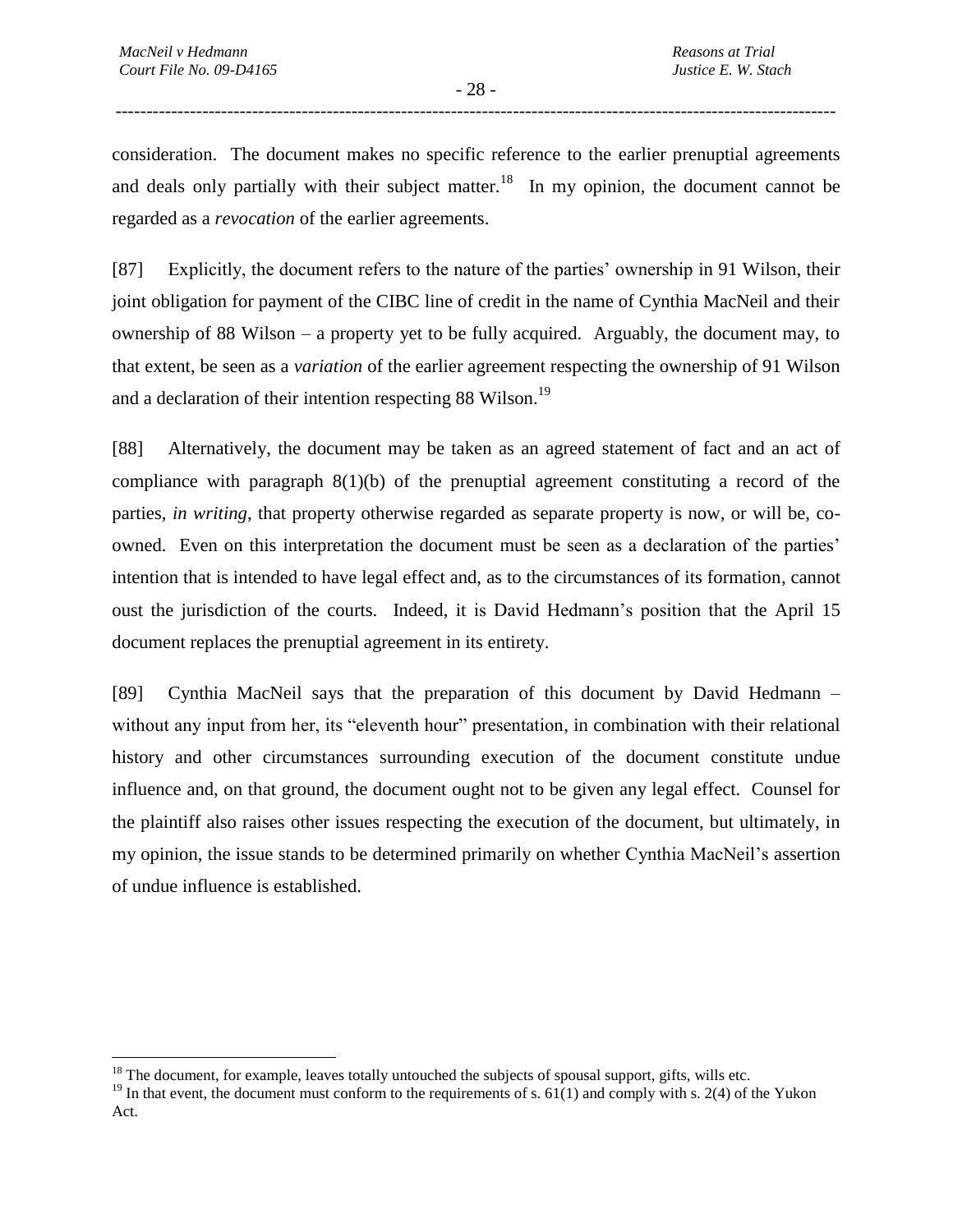### Undue influence

[90] In law, to dominate the will of another simply means to exercise a persuasive influence over him or her. It may come about through manipulation, coercion or the outright but subtle abuse of power. $20$ 

[91] In her direct evidence at trial Cynthia MacNeil made extensive reference to instances during their relationship where, owing to a mix of forcefulness, charm and a strong personality, David Hedmann was able to exert his influence over her and, more often than not, have his way. She described him as having a way of "shouldering his way into things" in a fashion that would redound to his benefit. Her health history and her emotional condition at the time of signing introduce a measure of vulnerability. Various examples of David Hedmann's controlling influence over her is borne out by other witnesses, including in part, Victoria Coates, and Jared and Cole MacNeil.

[92] From a contextual standpoint it is appropriate to consider the relationship of the parties throughout their union. However, the period leading up to the presentation of the document and its execution will also take on considerable importance. I have already found that, by April 15, 2009, there was an abiding and building stress in their relationship. I found on a balance of probabilities that the April 15 document prepared by David Hedmann, was presented to Cynthia MacNeil for the first time on April 15, 2009. I have previously found that, by April 2009, Serenity owed CMAC a considerable sum of money and that the closing date for the 88 Wilson transaction was April 16, 2009. It is appropriate also to consider more closely the circumstances surrounding the execution of the April 15 document by the parties.

#### **the signing**

 $\overline{a}$ 

[93] The April 15 document was signed by the parties in Kelowna<sup>21</sup> on April 15, 2009. It was 'witnessed' by Jared and Cole MacNeil.

<sup>&</sup>lt;sup>20</sup> See Geffen v Goodman Estate [1991] 2 S.C.R 353. per Wilson J. at p. 377.

<sup>&</sup>lt;sup>21</sup> A short while after the offer to purchase 88 Wilson had been made David Hedmann, Jared MacNeil and Cole MacNeil travelled to Kelowna with the two individuals in the care of CMAC and Serenity. This trip to Kelowna had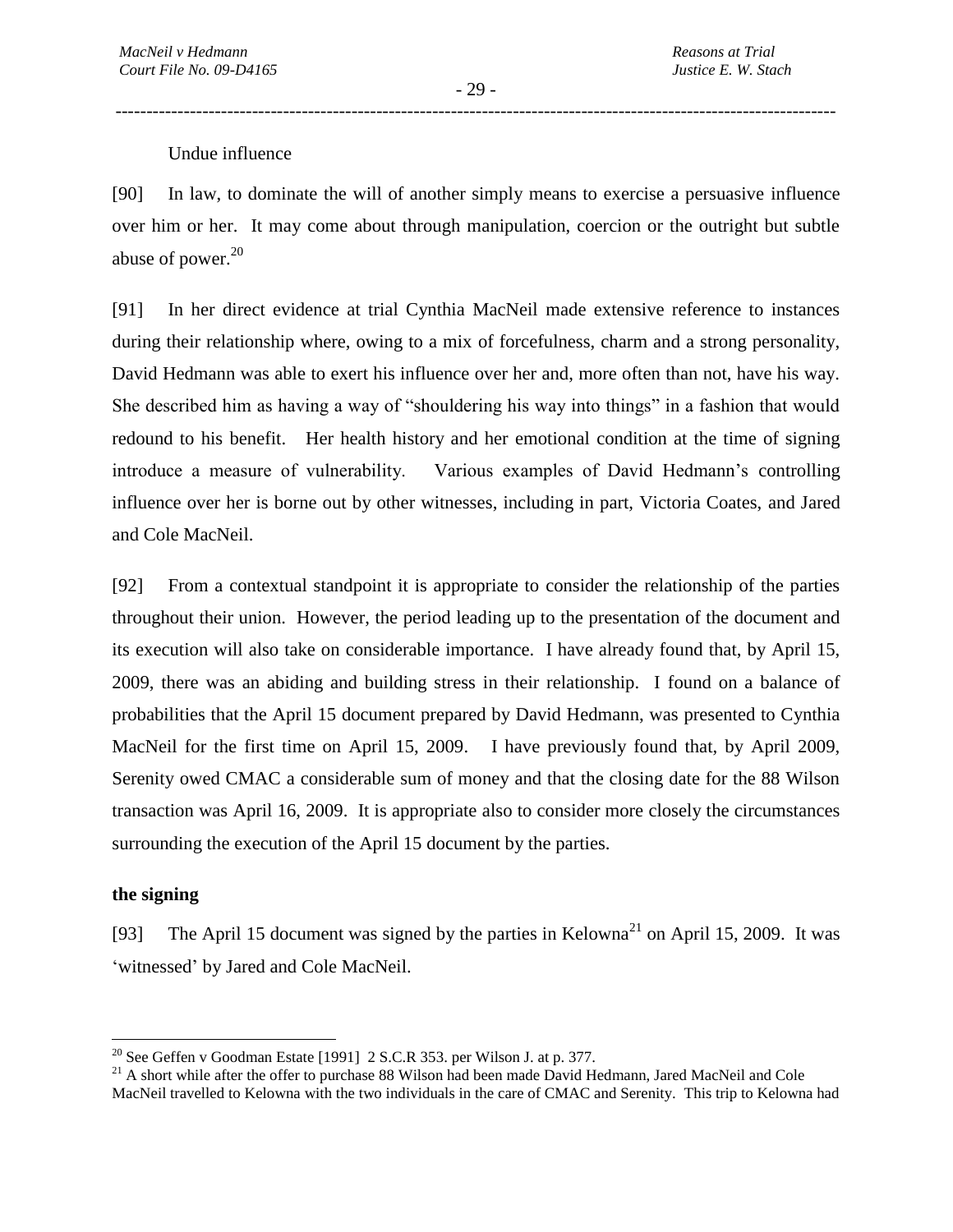$\overline{a}$ 

- 30 - --------------------------------------------------------------------------------------------------------------------

[94] In her testimony at trial Cynthia MacNeil described the lead up to the production of the April 15 document as a highly emotional scene during which she was almost begging David Hedmann for the release of the funding. By her description, Cynthia MacNeil was tearful, emotional, desperate, and "spent" during the signing process. Ultimately she felt she had no alternative but to sign in order to gain access to "her" money for the next day's closing; that if she did not acquire the separate space and some freedom from stress that 88 Wilson would afford, nothing in their relationship would change. In the moments before signing on April 15, 2009, she says that David Hedmann thrust the document in front of her and, angrily said: "Sign it or you don't get your fuckin money." She says her sons were not yet present at that point; nor were they present when she finally signed the document.

[95] In his account of the signing of the April 15, 2009 document, David Hedmann describes the signing as "straightforward": "there were no tears, no crying, no yelling. It was a business agreement." In his testimony David Hedmann did acknowledge saying to her that, if she signed the document, he would free up the funding needed for the closing. He says "she signed it and that was that".

[96] After the signing the parties went immediately to a BMO bank in Kelowna where David Hedmann completed documentation which gave Cynthia MacNeil access to his Serenity account at BMO in Whitehorse and, to the \$41,258.63 required for the transaction's closing.

[97] Jared MacNeil, now 30, and Cole MacNeil, now 28, sons of Cynthia MacNeil, signed the April 15 document as 'witnesses'. Both testified at trial. Jared MacNeil and Cole MacNeil had worked at CMAC from the time of its start-up in 2006. They were trained for the job by their mother. Both still continue in the employ of CMAC, Jared now only  $\frac{1}{2}$  time and Cole full time. They had also been employed by Serenity when it began operating and thereafter worked for both employers under the supervision of David Hedmann and their mother. At the time of the signing in April 2009, they had been working in Kelowna under David Hedmann's supervision.

been previously planned and lasted for some weeks. Cynthia MacNeil joined the group in Kelowna towards the end of that stay.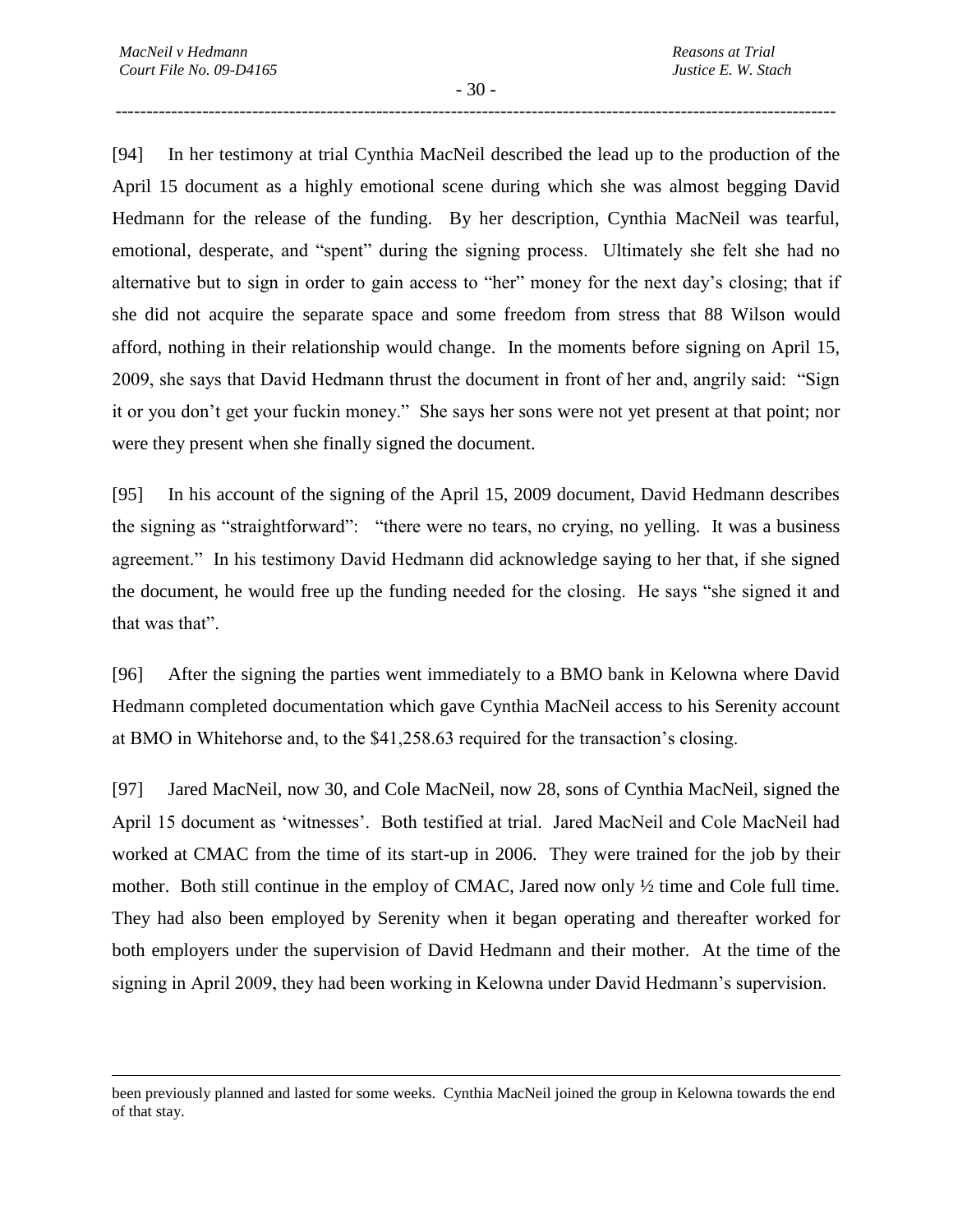- 31 - --------------------------------------------------------------------------------------------------------------------

[98] On April 15, 2009 both of these young men had been upstairs when they were asked to come down to witness a document. While I propose, in the segment that follows, to set out their material observations as to the "signing" , there are reasons for approaching the testimony of Cole MacNeil and Jared MacNeil with considerable caution. Both had been regular users of marijuana for some time. Indeed, each of them was admittedly high on marijuana when they were summoned downstairs that day, and each acknowledged that their marijuana use was likely to have some impact on memory. Both young men are also very close to their mother. Each of them has had multiple disagreements or differences with David Hedmann. And both continue to be in the employ of their mother, via CMAC.

#### Jared MacNeil

[99] Jared MacNeil recalls signing a document in Kelowna after having been asked to do so either by his mother or by David Hedmann. He identified his signature on the document as a 'witness'. He has no recollection, however, of seeing his mother sign the document, and he was not present when David Hedmann signed it. Jared MacNeil does have a specific recollection of the stress that lay heavy in the room in the lead-up to his 'witnessing' the document. He described his mother as distraught and crying. He said that he had not before seen her in such a 'pummelled' state. He did not observe David Hedmann's demeanor at the time because he wasn't really focused on him. However, he did feel the pressure in the room and sensed that, if he refused to sign the document, there would have been another spat. Given the atmosphere that pervaded the room, he just did what was asked of him and made his exit. He was not asked to read the document and he did not do so.

#### Cole MacNeil

[100] Cole MacNeil had been on his computer upstairs. He had heard arguing and yelling downstairs before his mother summoned him to come down. Once downstairs he saw that his mother was teary-eyed, that she appeared very pale, and her voice was choking up. He could tell she was quite upset. The document he was asked to sign already bore the signatures of David Hedmann and his mother. He had not seen either of them actually sign it. He was not asked to read it and did not do so. Cole MacNeil signed the document because he was asked to do so. He thought his signing might alleviate the pressure in the room. Asked why he remembered these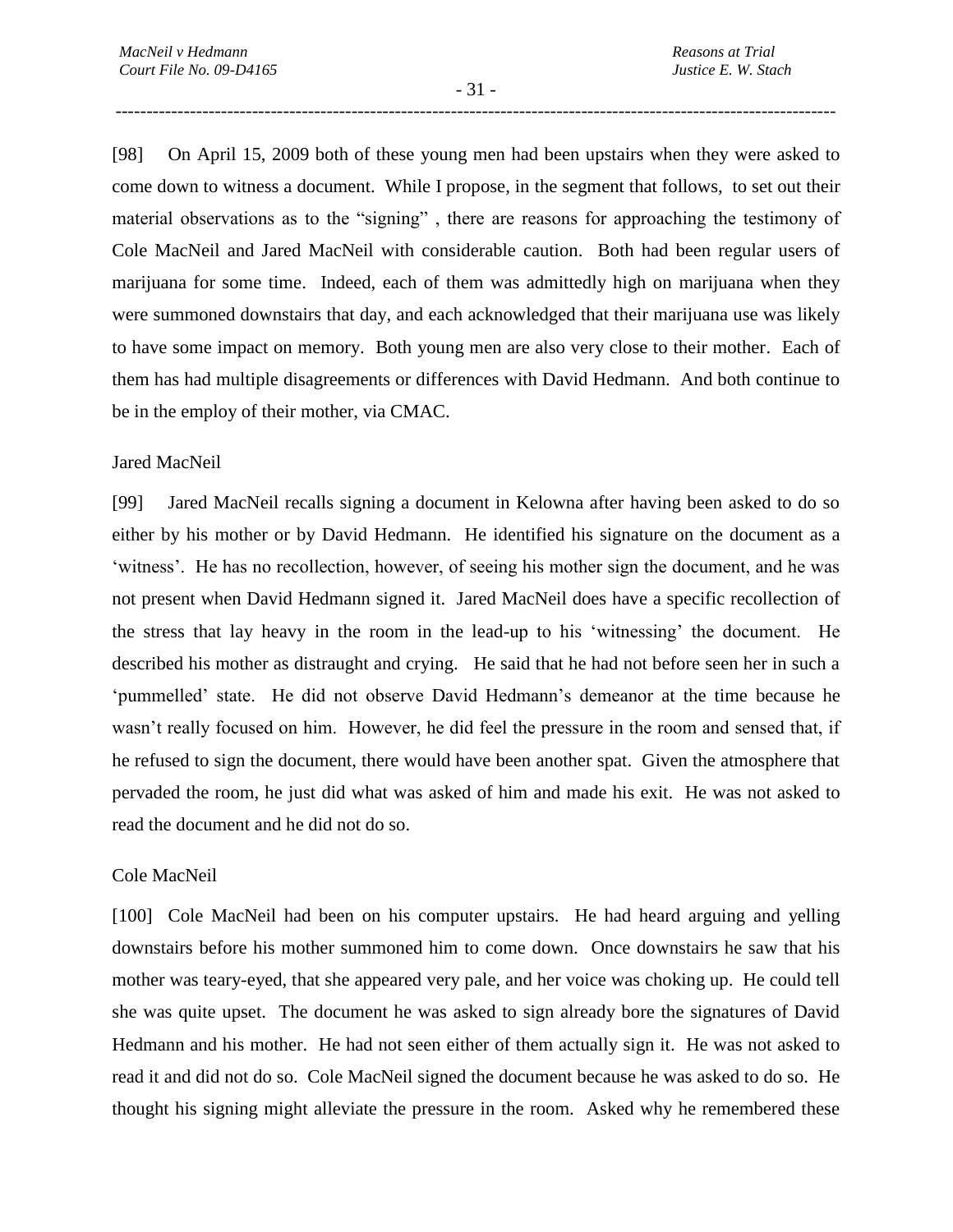- 32 - --------------------------------------------------------------------------------------------------------------------

things about his mother's condition at the time, he said that 'some things in life just have a bigger impact'.

discussion

[101] Irrespective of the fact that the closing for 88 Wilson did not occur until April 16, 2009, (the day following the signing) the text of the April 15 document recites David Hedmann's 2007 bankruptcy as being the sole basis for the titles to both 88 Wilson and 91 Wilson being in the name of Cynthia MacNeil alone. David Hedmann had, in fact, been discharged from bankruptcy in August 2008, approximately 8 months earlier, and, while the proximity in time between the date of his discharge from bankruptcy and the date of this closing may well account for the reticence of some financial institutions to have him involved in their financial instruments, it would certainly account for David Hedmann's heightened eagerness to do whatever he could to establish his creditworthiness. The document recites further that, despite title to both parcels of real property being solely in the name of Cynthia MacNeil, the parties are, in fact, joint tenants of those properties. If true, that 'fact' would undoubtedly constitute a very large step indeed in re-establishing creditworthiness for David Hedmann.

[102] The text of the document gives precedence to the \$90,00.00 down payment that Cynthia MacNeil made towards the acquisition of 91 Wilson from the sale of her former home at Seine Square. It also confirms Mr. Hedmann's equal responsibility for the CIBC line of credit debt (standing at approximately \$50,000.00). David Hedmann argues that these dual "acknowledgements" have the effect of conferring some benefit on Cynthia MacNeil. In fact, these dual acknowledgements do nothing to alter the existing status quo for Cynthia MacNeil whereas the new "statements of fact" in the document would confer a very substantial benefit upon David Hedmann.

[103] Given the personal importance that Cynthia MacNeil attached to the acquisition of 88 Wilson as a refuge for her, and given the distinct perspective of David Hedmann in seeing the *joint* acquisition of 88 Wilson as an important step in establishing his creditworthiness, it seems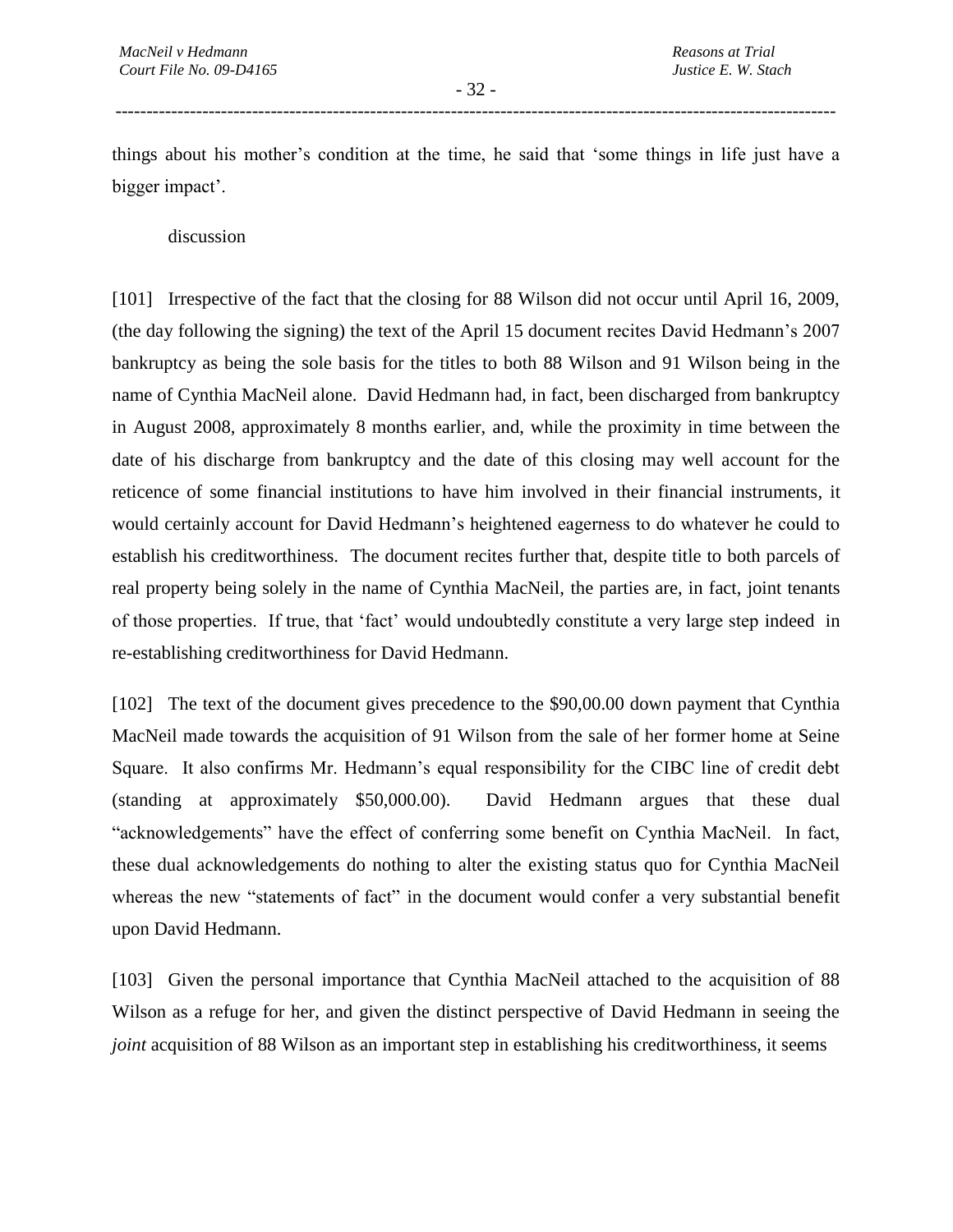- 33 - --------------------------------------------------------------------------------------------------------------------

implausible to me that the signing of the April  $15<sup>th</sup>$ , 2009 document was as calm and businesslike as David Hedmann described it, particularly in circumstances where he had harboured a sense of betrayal about being excluded from the transaction. Indeed, as at the date of the signing on April 15<sup>th</sup>, 2009 there already existed between the spouses an abiding and ever-building stress over David Hedmann's repeated insistence that Cynthia MacNeil void the prenuptial agreement and her constant resistance to doing so.

[104] I remain mindful of the fact that Jared MacNeil and Cole MacNeil were high on marijuana when they were summoned to come downstairs to "witness" the document and that they are close to their mother. While I think it probable that their marijuana use had an impact on their ability to recall precisely what was said or to give detail about some particulars, I do not doubt that when they came downstairs their primary focus was on their mother. I have a greater sense of confidence in their ability to pick up on her condition and the sense of stress that each of them felt in the room, and particularly in her. I accept their observations of her. They reinforce what I conclude is a truthful account of the situation by Cynthia MacNeil.

[105] Defence Exhibits 7  $\&$  8 are correspondence and an email, respectively, written by Cynthia MacNeil during the post-separation period of the parties. On their face they lend support to David Hedmann's position that Cynthia MacNeil intended to void the 'replacement' prenuptial agreement when she signed the April 15, 2009 document.

[106] It is significant, I think, that Exhibits 7  $\&$  8 came into being after the parties separated and during what continued to be a highly charged and volatile time. I accept Cynthia MacNeil's testimony that they were written by her in desperate attempts to salvage their relationship and to get her husband back. Significantly, they were never acted upon. When she had the chance, in a less emotionally-addled state, to think on her own, she reverted to the position she had taken so many times previously, that she wanted to keep the prenuptial agreement in place.

[107] In my opinion, defence Exhibits 7 & 8 constitute no more and no less than part of the 'forth and back' that some spouses engage in in the post-separation period. I attach no weight to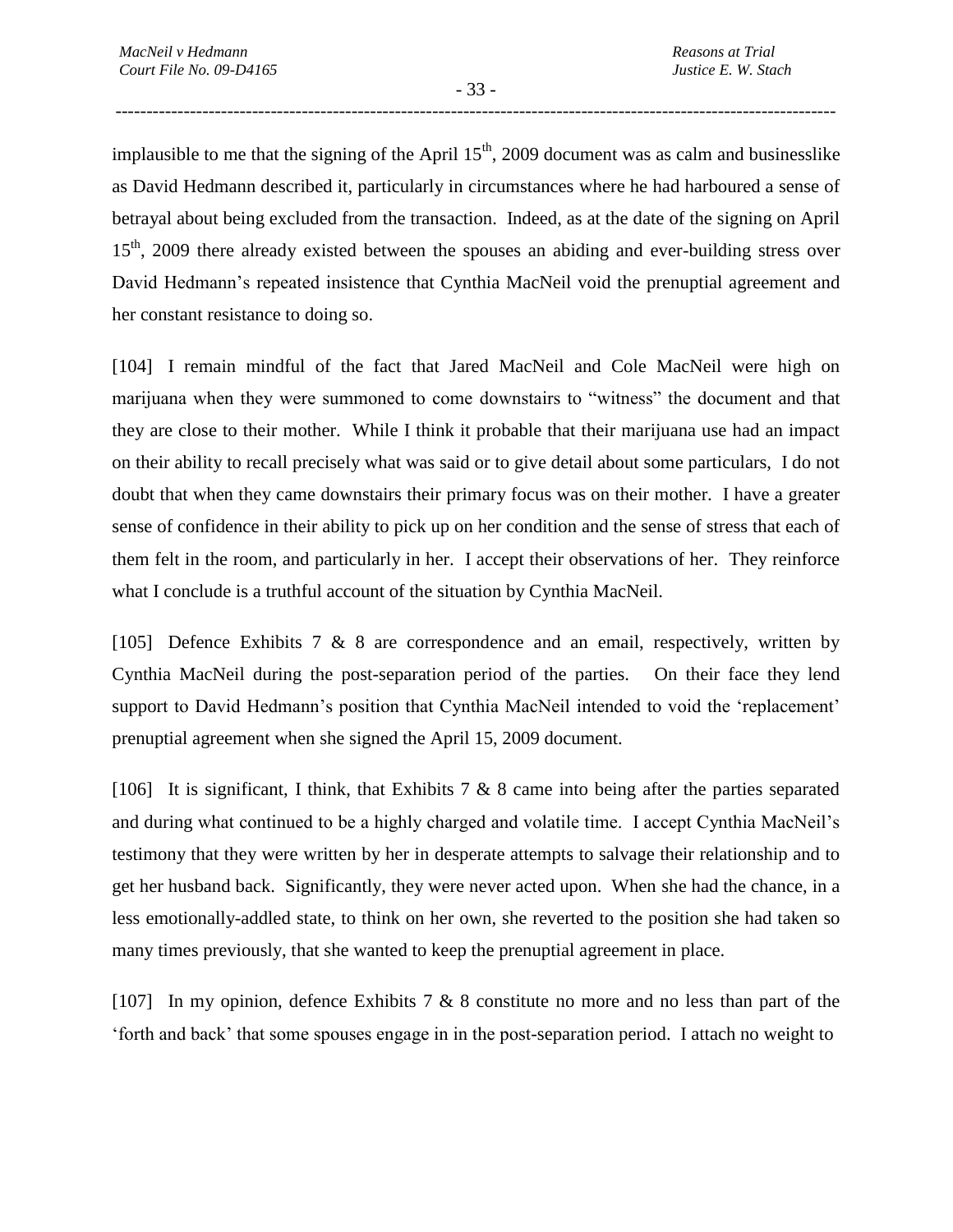- 34 - --------------------------------------------------------------------------------------------------------------------

them. Nor do they affect the findings I made nor the view I take of the circumstances leading up to the signing of the April 15, 2009 document.

Conclusion

[108] I find on a balance of probabilities that the April 15 document prepared by David Hedmann, was presented to Cynthia MacNeil for the first time on April 15, 2009, in all probability in full anticipation of her request of him that he now make available the funds owed to CMAC by Serenity to permit her to close the transaction for 88 Wilson, Because the transaction's closing was to take place on the very next day, the pressure on Cynthia MacNeil to have funds in place would have been apparent, especially to David Hedmann. The cumulative pressures on her were multi-faceted, immense and, in the end sufficient, I think, to overcome the will of Cynthia MacNeil. Whereas she had to this point resisted all attempts by David Hedmann to void the prenuptial agreement, ultimately she felt she had no alternative but to sign the document in order to obtain access to "her" money.

[109] I find that, from the start-up of Serenity until the payment to it in April 2009, David Hedmann had used monies properly belonging to CMAC for payment of numerous expenses solely attributable to Serenity amounting to at least \$41,000.00. I find further that David Hedmann, with full knowledge of Cynthia MacNeil's desperation respecting the closing of 88 Wilson Drive, deliberately and improperly withheld repayment of those monies as a means of pressure to get her to sign the document he prepared. He had effectively availed himself of the intermingling of funds between CMAC and Serenity for his personal advantage – initially as justification for the expenditure of monies by CMAC for Serenity – but then rapidly showed himself capable of withholding monies then in his control when he could press that to his personal advantage.

[110] I conclude that the April 15 document was signed, not as the product of a reasoned and fair negotiation, but in the context of a power-play planned and managed by David Hedmann in a way that permitted him to leverage to the maximum degree his temporal control over the funds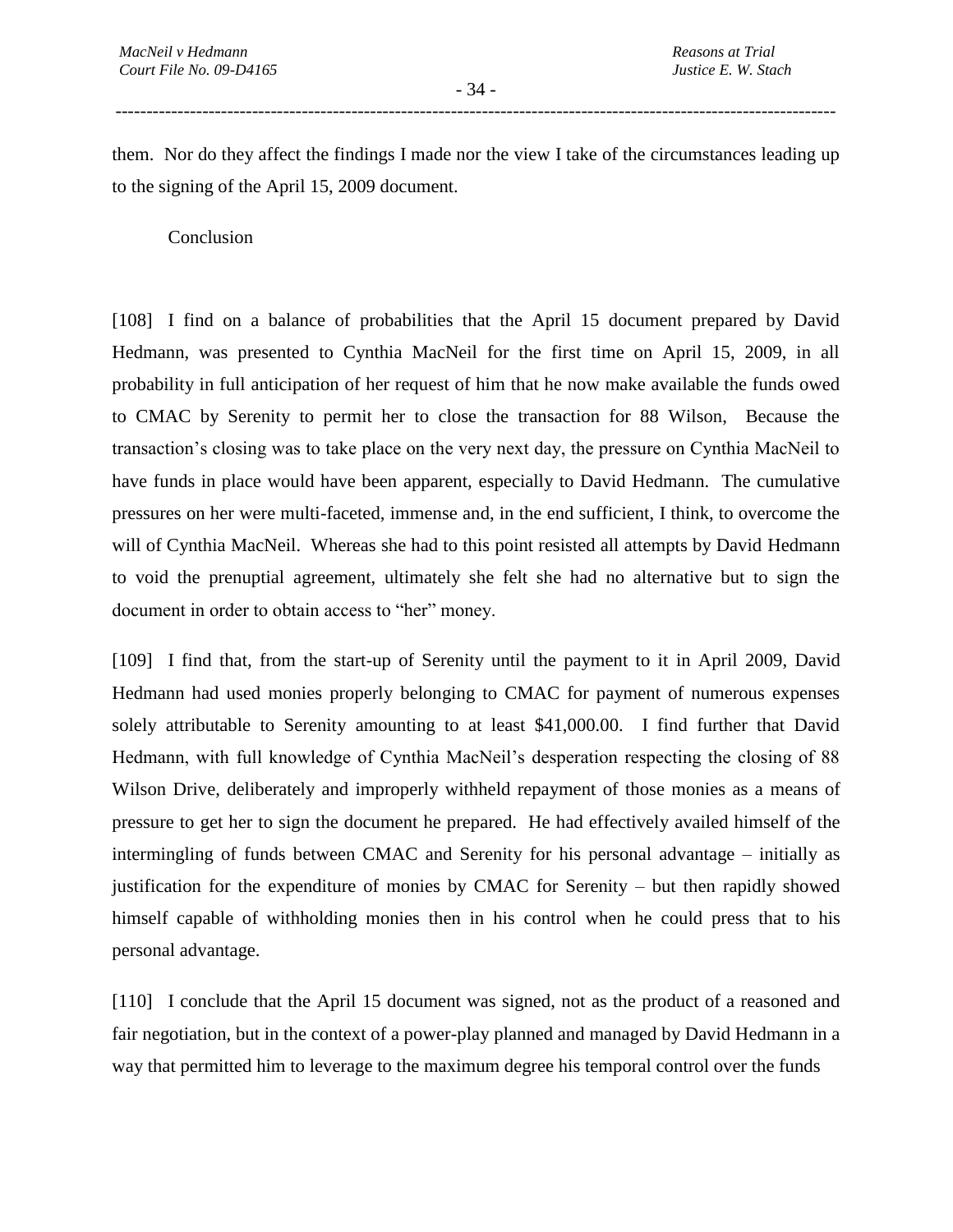- 35 - --------------------------------------------------------------------------------------------------------------------

then in Serenity's hands. His 'eleventh hour' introduction of the April 15 document did not permit ample time for reflection by an emotionally distraught Cynthia MacNeil. It was, moreover, produced at a place and in circumstances that did not afford her a realistic opportunity to obtain independent legal advice. It occurs to me that where the court, after careful and unemotional reflection, struggles over the proper categorization of the document, its appearance and its intended effect, the difficulty for a lay person in ascribing meaning and consequence to it may be markedly greater. The importance of independent legal advice is heightened in that context.

[111] Upon closer examination, the April 15 document holds no benefit for Cynthia MacNeil whereas it would give rise to a very significant personal gain for David Hedmann.

[112] I find David Hedmann's conduct in this to be exploitative. If tolerated it would allow unfair advantage to be taken.<sup>22</sup> It is for all of these reasons, taken cumulatively, that I find the allegation of undue influence to have been established here. I hold that the April 15, 2009 document has no legal effect. I hold, further, that the marriage contract made October 4, 2007 is valid and binding and that it alone governs the division of property between Cynthia MacNeil and Daivd Hedmann on the breakdown of their marriage.

[113] Counsel for Cynthia MacNeil offered a variety of other reasons why the court should decline to give effect to the April 15, 2009 document. For the sake of completeness I will deal with each of these briefly.

[114] Paragraph 18 of the 'replacement agreement' contained a provision that the parties may vary the agreement only by "a written agreement executed in the same manner as this agreement". It was suggested that this should be interpreted to import a "formality" requirement, in addition to a requirement that, as with the original agreement, each of the signatories have the opportunity to seek and obtain independent legal advice. Although it may be open to argument

 $\overline{a}$ 

<sup>&</sup>lt;sup>22</sup> See also Rick v Brandsema [2009] 1 S.C.R. 295 at para. 4 per Abella J. (for the court).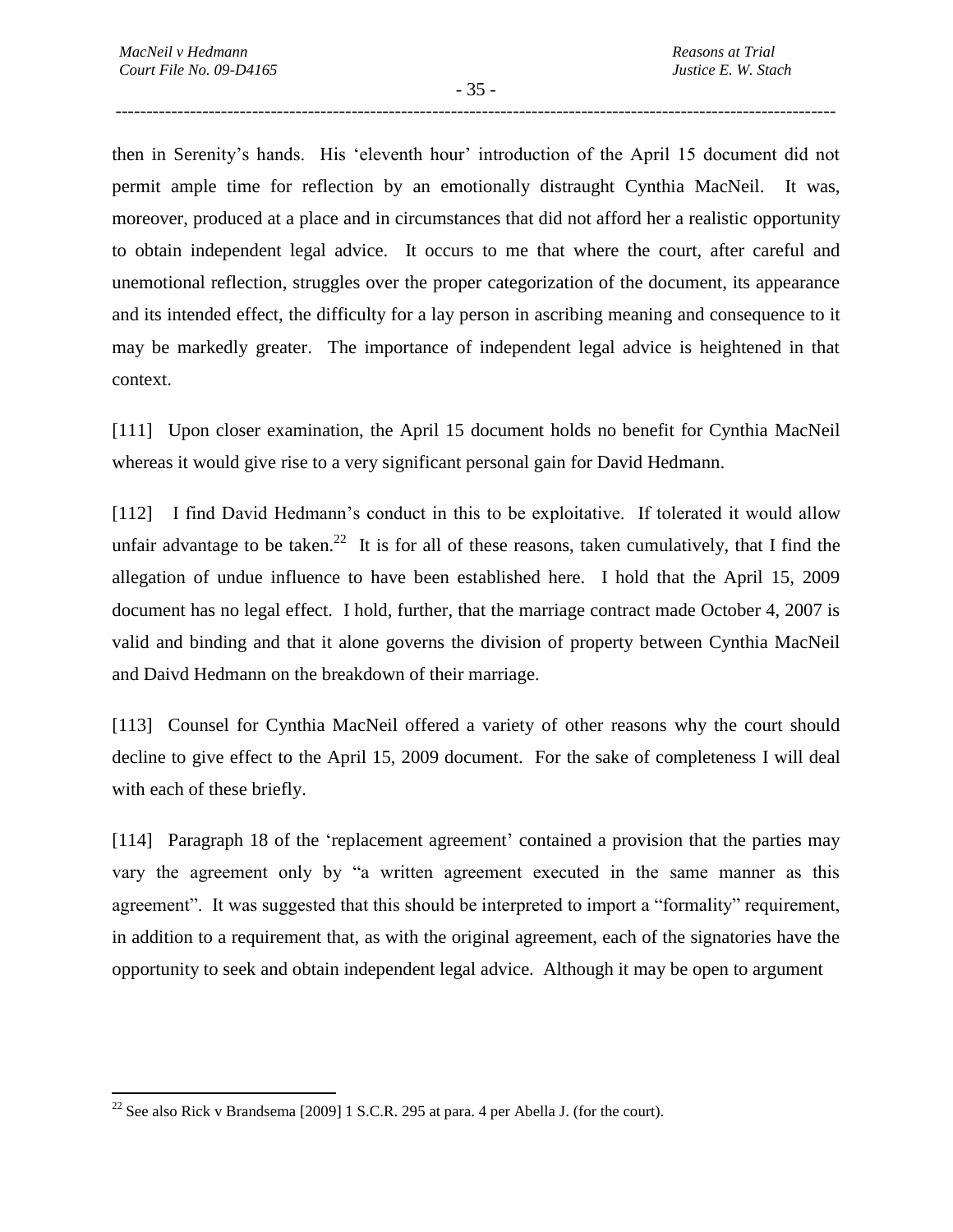- 36 - --------------------------------------------------------------------------------------------------------------------

whether the opaque language of paragraph 18 is sufficient to import these requirements, nevertheless, it seems to me that, in the circumstances which presented themselves at the time of signing, Cynthia MacNeil certainly had no realistic opportunity to seek or to receive independent legal advice and her inability to do so, in my opinion, very much weakens the legitimacy of the April 15 document. In *French v. French*<sup>23</sup>, Esson, C.J.B.C. (as he then was) considered whether an oral agreement to vary a written domestic contract could succeed in circumstances where the original written agreement contained much the same language as the present paragraph 18. Esson, C.J.B.C. opined by way of obiter that the parties, having initially entered into a formal agreement, he could see no reason that their contract should now be varied in a more casual manner, but ultimately he decided the case on other grounds.

[115] Section 61(1) of the Yukon Act states that a domestic contract does not affect the rights of a person unless it is in writing, signed by both parties, and *witnessed by an independent third person*. Given my finding that Jared MacNeil and Cole MacNeil were not actually present to see either of the parties sign the April 15 document, there may exist a technical argument whether the document was "witnessed" at all. More to the point, the fact that both were in the employ of the parties who signed the document and *asked* by those parties to sign the document, raises some question whether they were "independent" within the meaning of the Act. Indeed, Cole MacNeil testified that he did what was *asked* of him because he was afraid of repercussions. It is not uncommon for witnesses to the signing of a document to be summoned to court to testify as to the circumstances surrounding its signing and, on this account, there may be compelling legislative reasons for the requirement that the witnesses be truly independent.

[116] Of the additional grounds raised, I regard it as most significant that Cynthia MacNeil did not have the opportunity in the circumstances to obtain independent legal advice. That

 $\overline{a}$  $^{23}$  French v French [1995] CanLII 2612 (BCSC)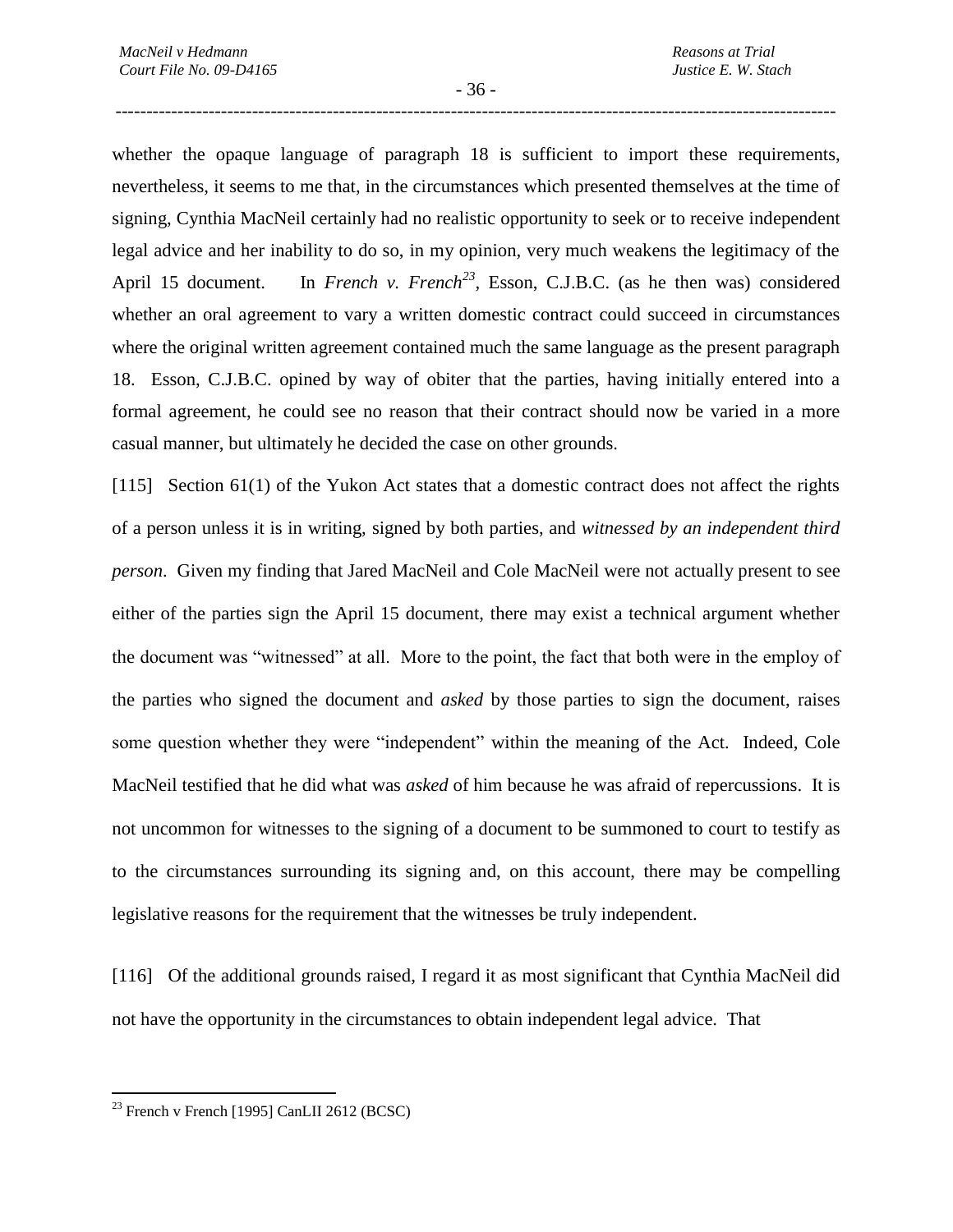- 37 - --------------------------------------------------------------------------------------------------------------------

opportunity was clearly available to the parties when they signed *both* the original agreement and its replacement. Indeed, I regard the opportunity for independent legal advice as an important component of the undue influence analysis. Although the other grounds or collateral reasons offered by counsel for Cynthia MacNeil, taken cumulatively, may offer additional support to the notion that the April 15 document should have no legal effect, they are insufficient on their own for that purpose.

#### **impressions of Cynthia MacNeil and David Hedmann**

[117] My impressions of the parties will have emerged in part from the findings of fact that I made throughout these reasons. It may nevertheless, be helpful for me to outline more explicitly my impression of each of the parties based upon my observations of them during three weeks of trial and my consideration of the evidence and their submissions. It must be said that both Cynthia MacNeil and David Hedmann have outwardly winsome personalities. Both are smart and articulate albeit David Hedmann has by far the greater facility with language and expression. Both are ostensibly capable of hard work and appear equally to have a high sense of responsibility towards the 'care work' they undertook during their marriage through CMAC and Serenity enterprises.

[118] As between the two of them David Hedmann has the much larger personality. He demonstrated a commanding presence in the courtroom, well developed organizational skills, and a dogged determination which, I daresay, would propel him to the front of almost any line he happened to be standing in. He is entrepreneurial, resilient, assertive and crafty. In my overall assessment of David Hedmann, I tend to accept Cynthia MacNeil's description of him as a very capable man who will find a way to benefit from any situation he finds himself in.

[119] It was not difficult to discern in the trial evidence of each of the parties a tendency toward understating or undermining the positive traits or contributions that the other of them brought to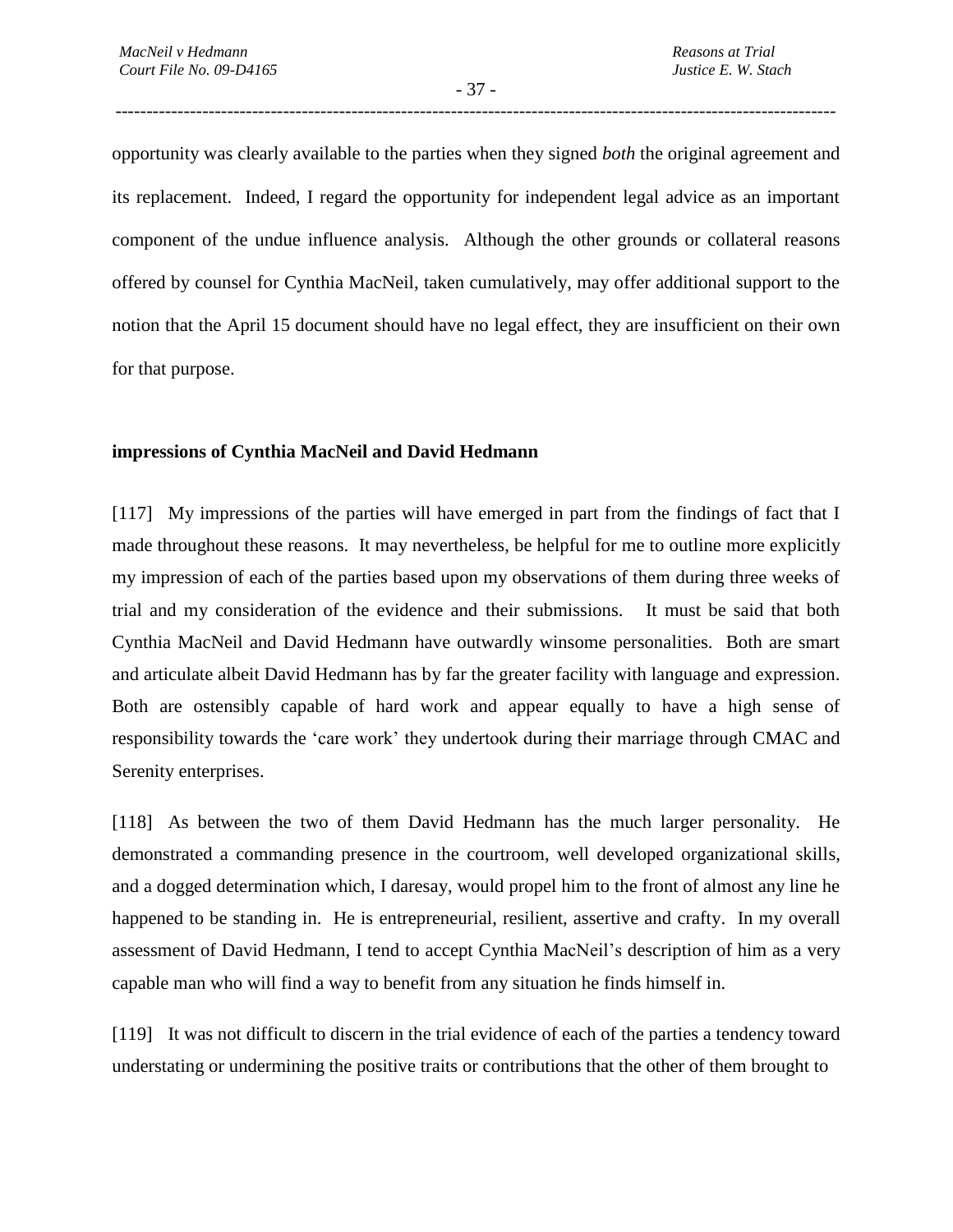- 38 - --------------------------------------------------------------------------------------------------------------------

or made to the relationship. I found this tendency, however, to be markedly more pronounced in the testimony of David Hedmann. In like manner, each of the parties cast their own personal traits and contributions in a more generous light. Again, this tendency is significantly more pronounced in the trial testimony of David Hedmann. Mr. Hedmann has a very large personality and an ego to match. In my view, David Hedmann was exceedingly generous to himself respecting the extent and importance of his alleged contributions to the relationship. He developed an extraordinary sense of entitlement as a consequence.

[120] David Hedmann is, in my opinion, a man of considerable intelligence. He had the facility and strength of personality to steer things in a direction that would be of advantage to him – and he often did.<sup>24</sup>

## Disposition

 $\overline{a}$ 

[121] The marriage contract signed by the parties on October 4, 2007 (the 'replacement agreement'), alone, governs the disposition of property between Cynthia MacNeil and David Hedmann on the breakdown of their marriage. The application of that agreement here yields the following results:

## Real property

[122] Title to the real property in Whitehorse, Yukon, municipally known as 91 Wilson Drive and 88 Wilson Drive respectively, is registered solely in the name of Cynthia MacNeil. Cynthia

<sup>&</sup>lt;sup>24</sup> There is additional support for my impressions of David Hedmann in the testimony of Victoria Coates, a forthright witness who appeared to give her evidence in an even-handed way. She said of David Hedmann that "he's a very smart man and he's usually right but he should give others a chance to put their 5 cents in". She also thought him "capable of pushing until he got what he wanted".

Some additional comment respecting other witnesses may also be in order: I have relied, in part, on the testimony of Shirley Watts-Haase and Margaret Render. I have no reason to doubt the testimony of Barbara Frain Gower, Andria Pedlar, Dr. Herbert Cohen and Bruce Hedmann but, because their relations with the parties covered such a narrow window, I did not find their testimony particularly helpful in my decision making. As to Ashley Fraser, I found her to be vindictive and untrustworthy; I attach no weight to her testimony.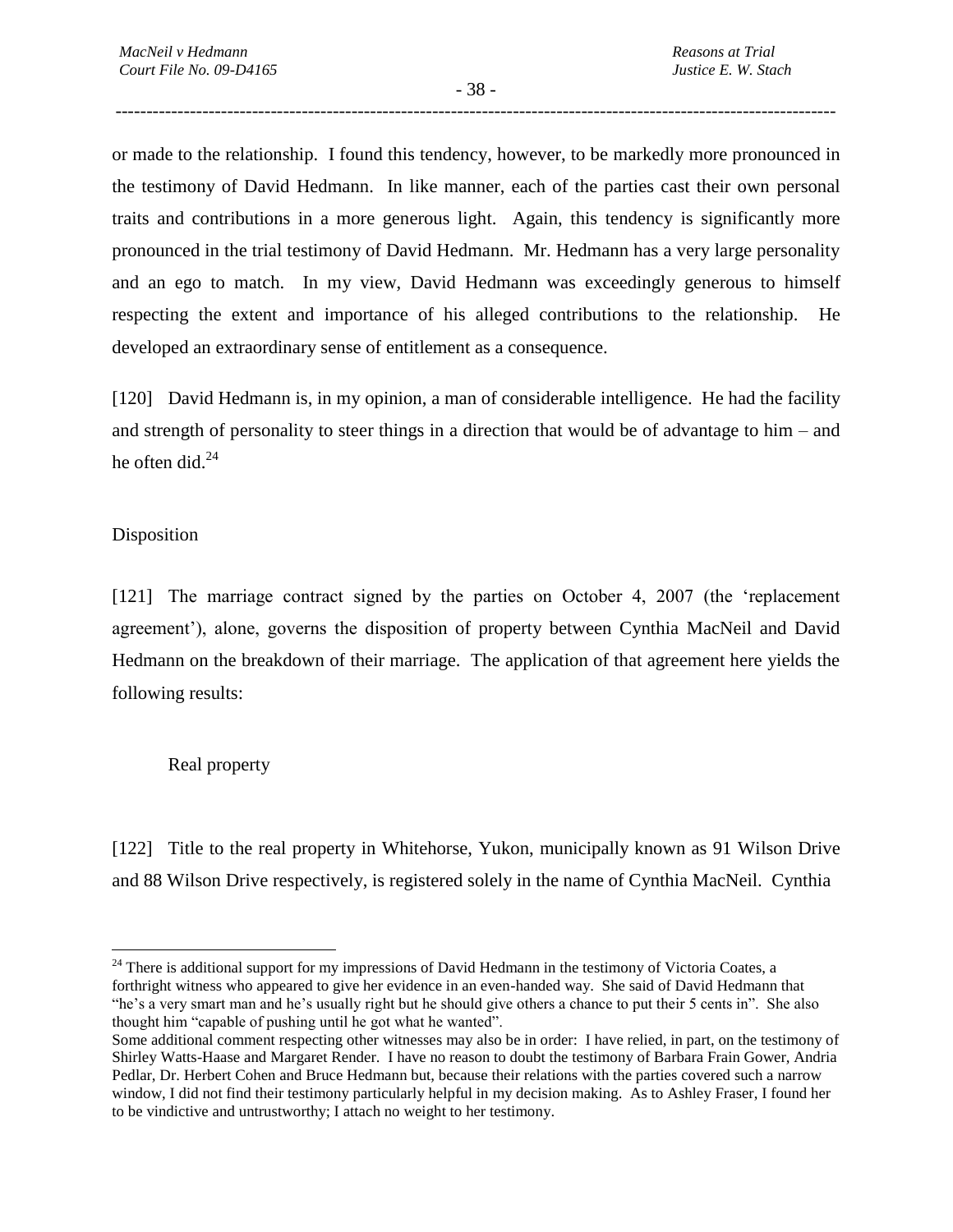- 39 - --------------------------------------------------------------------------------------------------------------------

MacNeil will retain title to these properties in her sole name and to her sole benefit, without equalization to David Hedmann. Any caveat registered by or on behalf of David Hedmann against either or both of these properties shall be vacated forthwith.

Motor vehicles

[123] David Hedmann will retain the Subaru motor vehicle acquired by David Hedmann in January 2009 and registered solely in his name. Any motor vehicles solely owned by Cynthia MacNeil in 2009 will be retained by her.

Business enterprises: CMAC, Serentiy, David Hedmann & Associates

[124] CMAC is a sole proprietorship solely owned by Cynthia MacNeil. David Hedmann advances no claim for an ownership interest in CMAC and, in any event, by the terms of the marriage contract, Cynthia MacNeil retains the sole ownership interest in CMAC.

[125] As to Serenity and David Hedmann & Associates, Cynthia MacNeil claims no ownership interest and, in any event, by the terms of the marriage contract, David Hedmann retains the sole ownership interest in both.

Joint debt

- a) CIBC Visa
- b) CIBC Line of Credit

[126] Paragraph 4 of the marriage contract provides specifically for a joint repayment obligation respecting these accounts. In the period since their separation only Cynthia MacNeil has paid these debts down. As at the date of separation, the debt on the CIBC Visa account stood at \$17,987. Cynthia MacNeil shall have judgment against David Hedmann for \$8,993.83 (1/2 of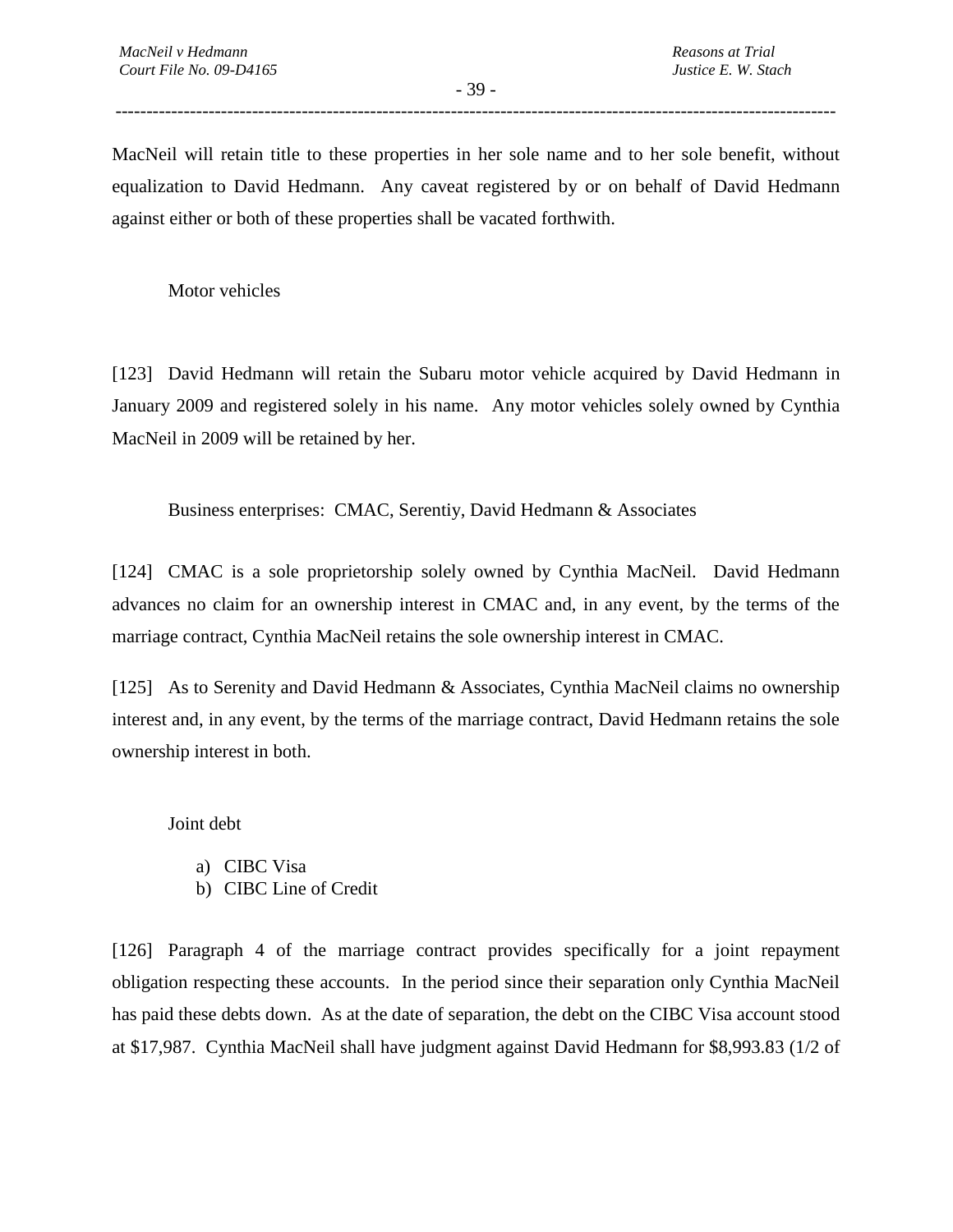- 40 - --------------------------------------------------------------------------------------------------------------------

the balance then outstanding). Post judgment interest shall accrue at the rate charged on this account by CIBC.

[127] As at the date of separation, the outstanding balance on the CIBC line of credit stood at \$41,153,38. Cynthia MacNeil shall have judgment against David Hedmann for \$20,576.69 (1/2 of the balance then outstanding). Post judgment interest shall accrue at the rate charged on this account by CIBC.

Other claims

 $\overline{a}$ 

- a) By Cynthia MacNeil
- b) By David Hedmann

[128] The written submissions filed on behalf of Cynthia MacNeil set out additional claims against David Hedmann albeit in more modest amounts.<sup>25</sup> These additional claims are not pleaded in the amended Statement of Claim, and they go well beyond the stated relief she sought at the outset of this trial. I have decided, on those grounds, not to consider them. They are dismissed.

[129] Among the claims for relief requested in written submissions filed by David Hedmann are claims for declarations that the first two prenuptial agreements are invalid, and for an equal division of the real property assets. For reasons already set out these claims are dismissed. As with Cynthia MacNeil, the additional claims now being sought by David Hedmann were not claimed in his amended Counterclaim and cannot in any event, survive application of the marriage contract which I found to be valid and binding. They are dismissed.<sup>26</sup>

<sup>&</sup>lt;sup>25</sup> See pages  $17 - 18$  of the written submissions of Cynthia MacNeil filed.

<sup>&</sup>lt;sup>26</sup> See pages  $40 - 41$  of the written submissions of David Hedmann., filed. And see Engel v. Engel, op. cit. supra note 14 (Ontario High Court of Justice per Walsh J.)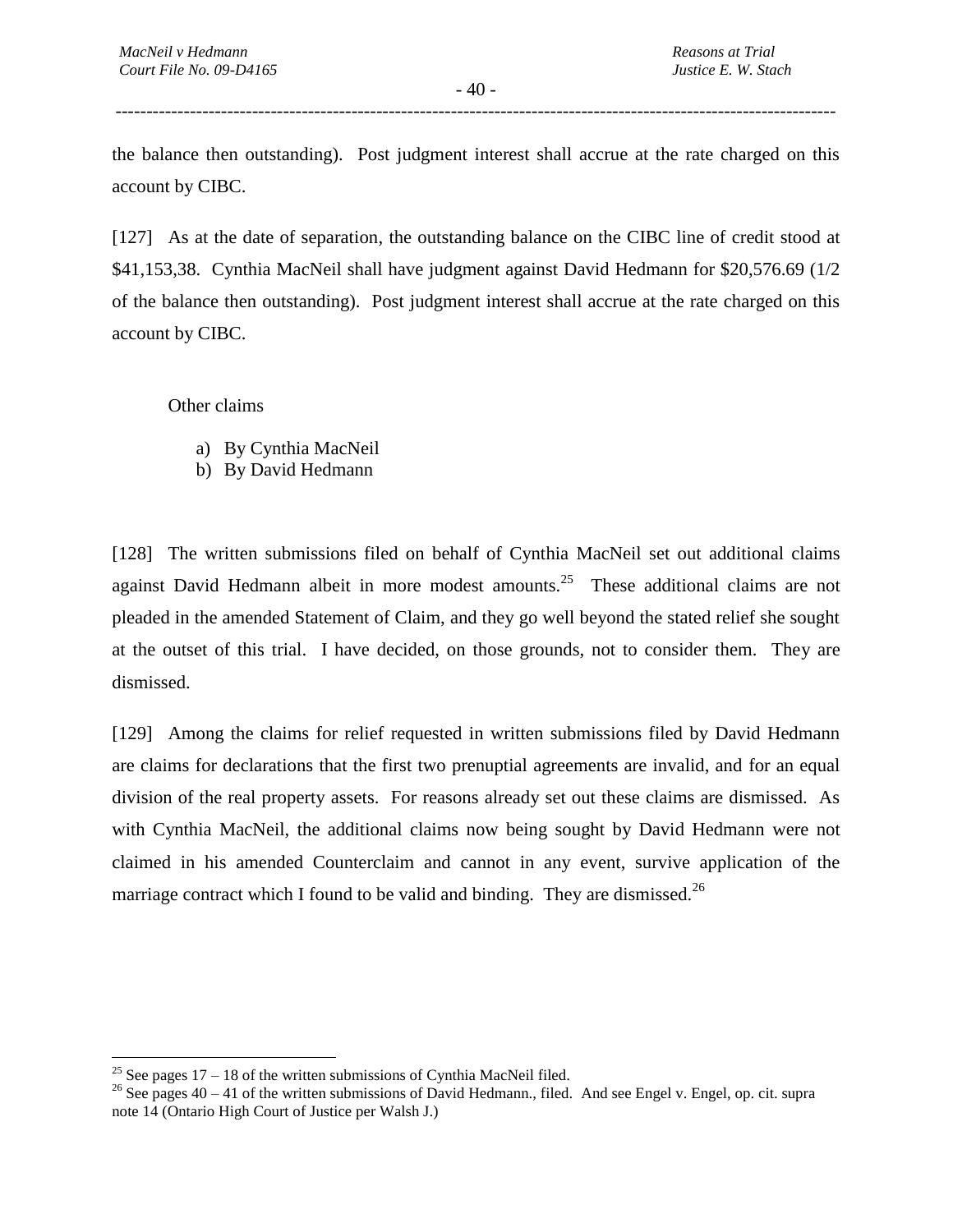The claims by each of the parties for defamation.

[130] Each of the parties has in their amended pleadings sought damages in defamation against the other. I think it fair to say that although there was some evidence on the issue led by each of them at trial, it was brief in the extreme and not seriously pursued. I am ill-disposed towards the claims for defamation of each of them. Neither claim merits an award of damages. Their respective claims for damages for defamation are dismissed.

**Costs** 

[131] If the parties are unable to agree on costs, Cynthia MacNeil shall, on or before April 15, 2014, deliver written submissions not exceeding five pages, exclusive of her bill of costs and any pertinent offers to settle. David Hedmann shall, on or before May 15, 2014, deliver responding written submissions, not exceeding five pages, exclusive of any bill of costs he may wish to file for comparison purposes, and pertinent offers to settle,. If no submissions are received within the timetable, the issue of costs will be deemed by the court to have been settled as between the parties.

Justice E. W. Stach

\_\_\_\_\_\_\_\_\_\_\_\_\_\_\_\_\_\_\_\_\_\_

**Released: March 18, 2014**